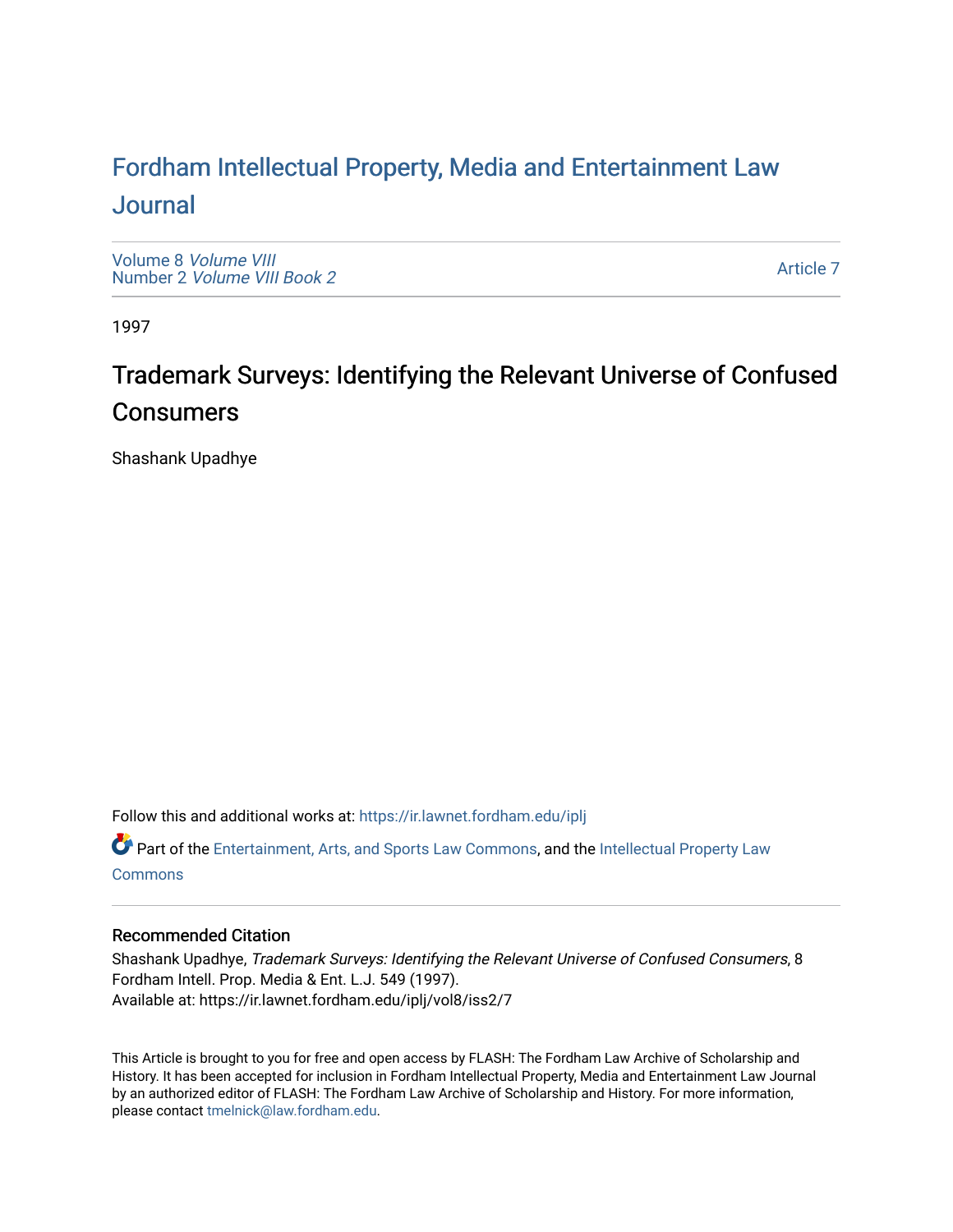# Trademark Surveys: Identifying the Relevant Universe of Confused Consumers

# Shashank Upadhye\*

# TABLE OF CONTENTS

|   |                                                     | .550 |
|---|-----------------------------------------------------|------|
| L | <b>TRADEMARK SURVEYS ARE USED TO ESTABLISH</b>      |      |
|   |                                                     | .552 |
|   | A. Consumer Surveys and the Test for Likelihood     |      |
|   |                                                     | .554 |
|   | <b>B.</b> Consumer Surveys and the Requirements for |      |
|   |                                                     | .556 |
|   | C. The Role of the Survey in a Dilution Claim 557   |      |
|   | D. Evidentiary Rules for Surveys: Making the        |      |
|   |                                                     | .558 |
|   | <b>II. POLICY CONSIDERATIONS FOR PROHIBITING</b>    |      |
|   |                                                     | .560 |
|   |                                                     |      |
|   |                                                     |      |
|   | $2_{-}$                                             |      |
|   | 3.                                                  |      |
|   | B. Temporal and Spatial Relationship Theories 564   |      |

<sup>\*</sup> Associate, Potthast & Ring, Chicago, Ill. Brock University, B.S. 1991, B.A. 1992; New England School of Law, J.D. 1995; John Marshall Law School, LL.M. *with honors* 1997. The author thanks Shilpa Mehta, Esq. of Butzbaugh & Dewane, St. Joseph, Mich., for her excellent and thoughtful commentary. Special recognition is due to Vincent Tassinari, Esq., of Blakeley, Sokoloff, Taylor, & Zafman, Los Angeles, Cal., for his scholarly commentary. The author also thanks Robert Hart of Banner & Witcoff, Chicago, Ill., and Carmen Patti, Esq., Naperville, Ill., for their scholarly input to this Article. The views contained herein are solely those of the author and are not attributed to Potthast & Ring or its clients.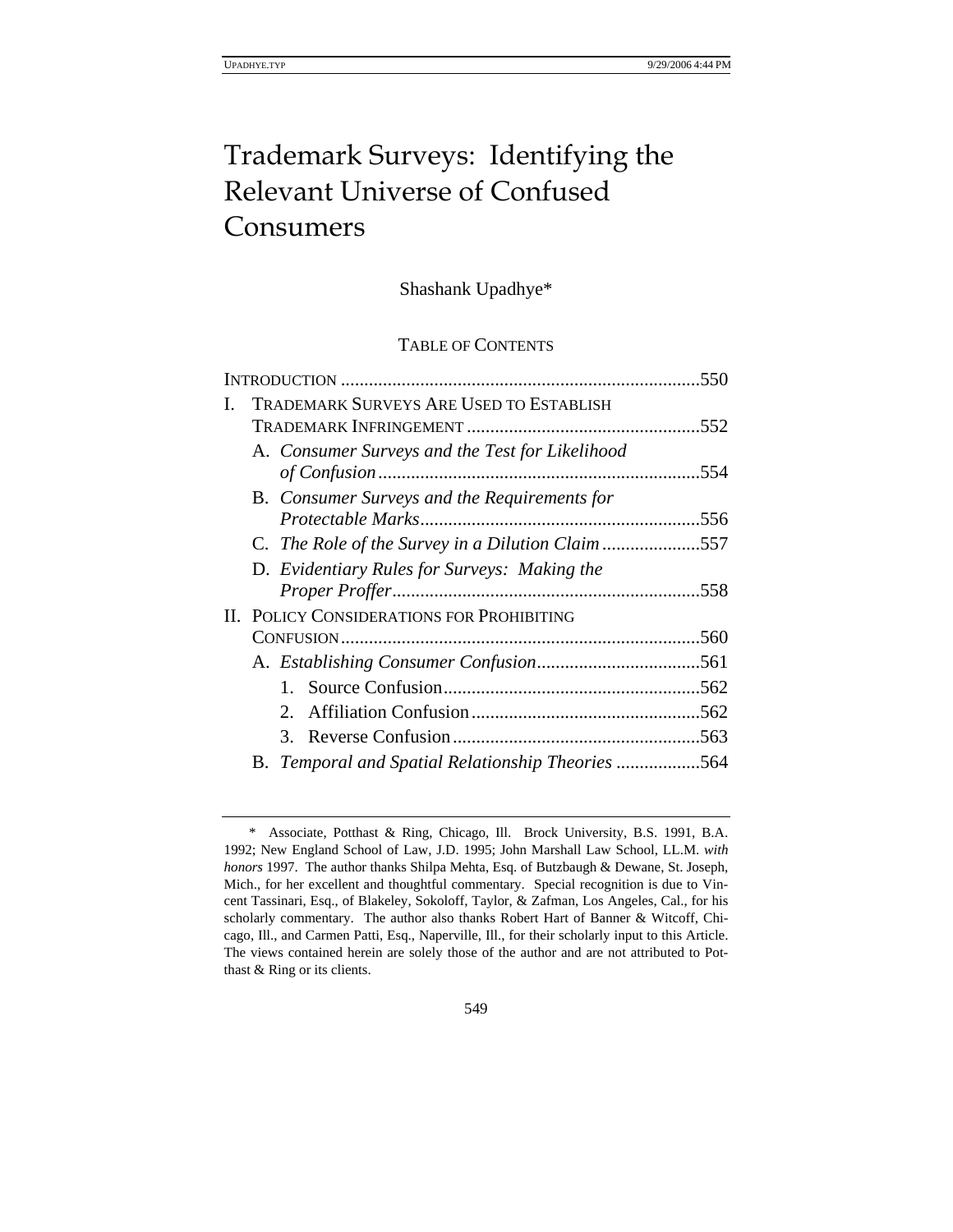| 550 | FORDHAM INTELL. PROP. MEDIA & ENT. L.J.                     | [Vol. 8:549] |
|-----|-------------------------------------------------------------|--------------|
|     | 1.                                                          |              |
|     | $2^{\circ}$<br>Judicial Focus on Non-Purchaser Confusion571 |              |
|     | $\mathbf{i}$ .                                              |              |
|     | $\ddot{\mathbf{i}}$                                         |              |
|     |                                                             |              |
|     | III. THE RELEVANT UNIVERSE OF CONSUMERS 578                 |              |
|     |                                                             |              |
|     |                                                             |              |
|     | C. Distributors, Suppliers, Wholesalers, and                |              |
|     |                                                             |              |
|     |                                                             |              |
|     | <b>IV. EVIDENTIARY EFFECT OF AN IMPROPER SURVEY</b>         |              |
|     |                                                             |              |
|     | A. Cases Excluding a Defective Universe Survey591           |              |
|     | B. Cases Giving Some Weight to a Defective                  |              |
|     |                                                             |              |
|     | C. Reconciling an Improper Universe As Too                  |              |
|     |                                                             |              |
|     |                                                             |              |

## **INTRODUCTION**

Imagine spending tens of thousands of dollars on expert witness fees to prosecute a trademark infringement case. Imagine spending tens of thousands more dollars developing the demonstrative evidence necessary to establish a prima facie case—evidence that includes a consumer survey to be proffered as proof that the defendant's infringement has created actual trademark confusion. Now imagine the judge rejecting the survey because it fails to identify the relevant universe of consumers. Your case is sunk!

Too often, litigants engage in such costly and time-consuming evidence generation that is of little or no value at trial. Trademark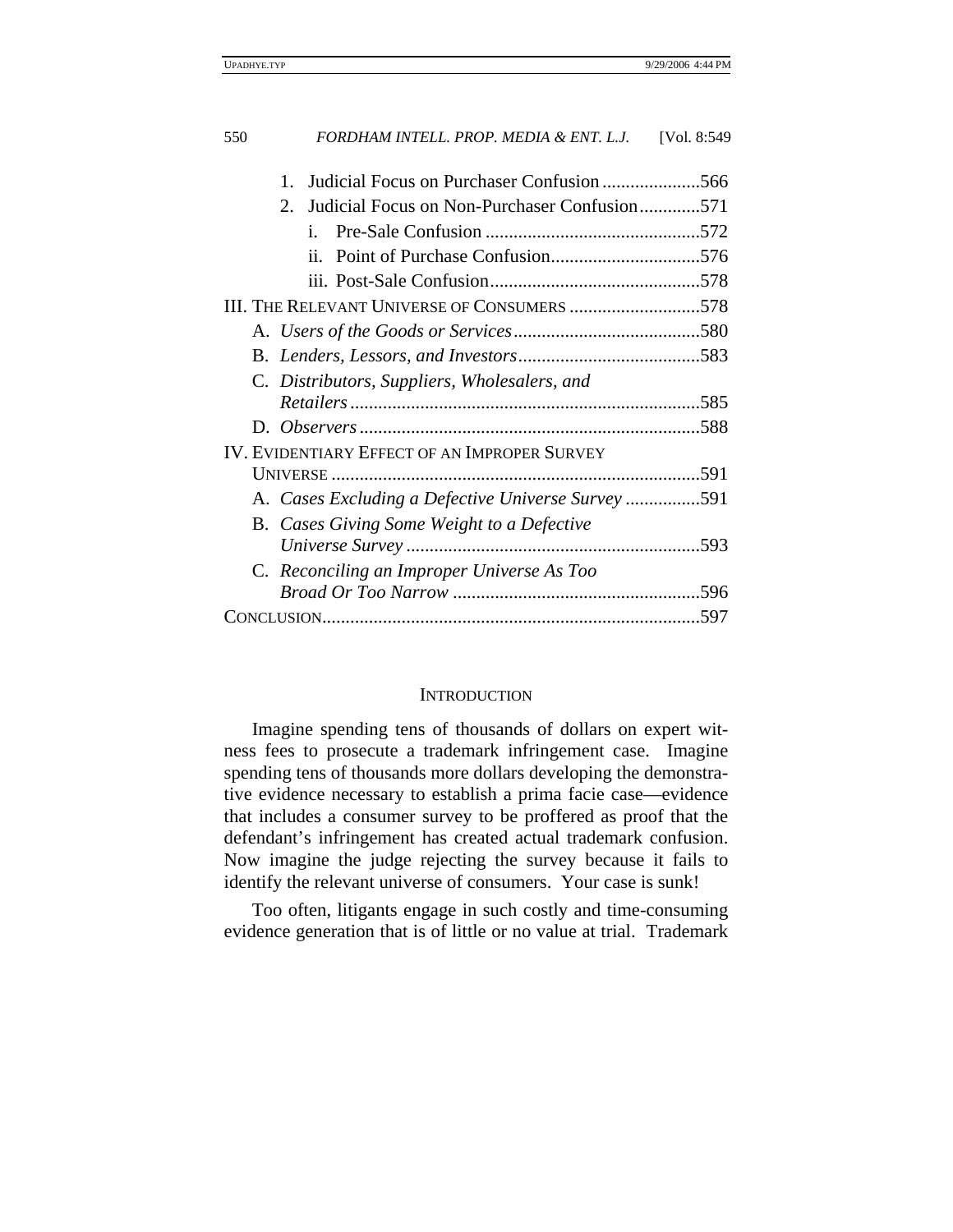surveys are expensive,<sup>1</sup> hence they should be constructed carefully with emphasis on identifying the relevant universe of consumers.<sup>2</sup>

As with any survey, in order to be probative or dispositive, the proper class of respondents must be interviewed.<sup>3</sup> Because the crux of any trademark infringement case is the infringing mark's effect on the typical consumer, a survey is normally required to measure that effect.<sup>4</sup> Consequently, failure to properly identify the relevant group or universe of consumers in a trademark survey can be fatal to the trademark holder's case.<sup>5</sup>

This Article explains the ways in which identification of the relevant universe of consumers is an integral part of a trademark holder's infringement case. Part I discusses the reasons for employing trademark surveys to establish trademark infringement. Part II examines the policies that underlie the prevention of consumer confusion and develops the temporal relationship theory and the spatial relationship theory to explain when consumer confusion occurs. Part III analyzes various types of consumers to identify their roles in the relevant universe of consumers in various situations. Part IV analyzes cases in which the court has determined the

4*. See* Larry C. Jones, *Developing and Using Survey Evidence in Trademark Litigation*, 19 MEM. ST. U. L. REV. 471, 479-80 (1989).

<sup>1</sup>*. See Trademarks: Protection of Merchandising Properties in Professional Sports*, 21 DUQ. L. REV. 927, 961 (1983) (reporting that preparation of a consumer survey presented in a trademark case cost in excess of \$500,000).

<sup>2</sup>*. See* Helene D. Jaffe, *Avoiding the Pitfalls: Use of Consumer Surveys in Lanham Act Cases*, 8 SUM. ANTITRUST 30, 32 (1994) (stating that the first step in conducting a survey is to define the universe of consumers who actually purchase or use the products in question); *see also* Ringling Bros. Barnum & Bailey Combined Shows v. Utah Div. of Travel Dev., 955 F. Supp. 605 (E.D. Va. 1997) (noting that purchasers of defendant's products ought to be the appropriate universe for a survey).

<sup>3</sup>*. See, e.g.*, Union Carbide Corp. v. Ever-Ready, Inc., 531 F.2d 366 (7th Cir. 1976) (finding that in a survey applied to light bulbs, flashlights, and batteries, the universe consisted of the general population); Brunswick Corp. v. Spinit Reel Co., 832 F.2d 513 (10th Cir. 1987) (finding that in a survey applied to fishing reels, the universe consisted of persons over 14 years of age who had fished in fresh water in the previous 12 months); Piper Aircraft Corp. v. Wag-Aero, Inc. 741 F.2d 925 (7th Cir. 1984) (finding that in a survey applied to airplane parts, the universe consisted of all owners of private airplanes, regardless of whether they did their own repair work).

<sup>5</sup>*. See, e.g.*, Amstar Corp. v. Domino's Pizza, Inc., 615 F.2d 252, 264 (5th Cir.), *cert. denied*, 449 U.S. 899 (1980) (according no value to consumer survey results because the survey failed to test the proper universe of consumers).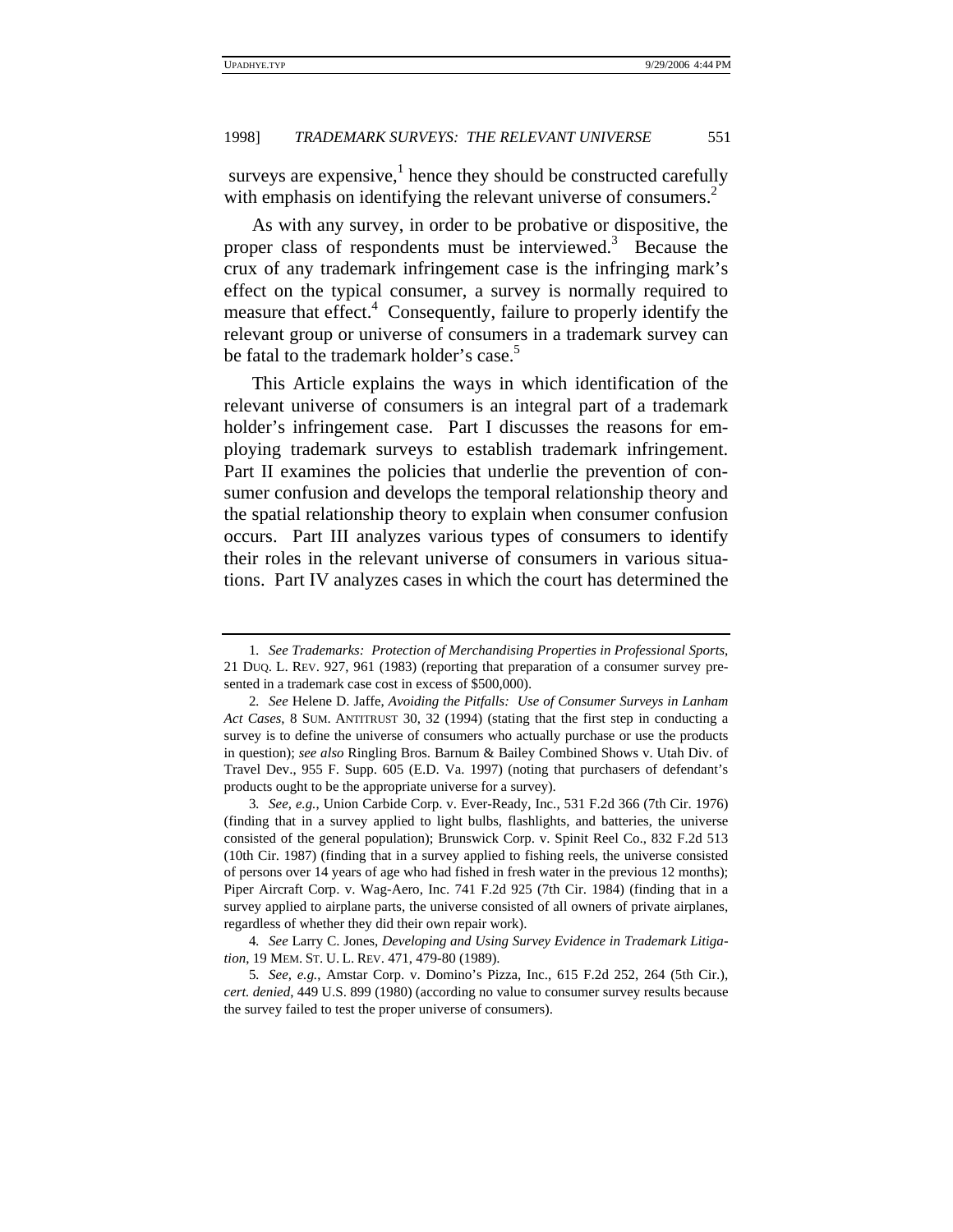evidentiary effect of a survey based on an improper universe. This Article concludes that failure to identify the proper universe can be fatal to a survey proponent's case.

# I. TRADEMARK SURVEYS ARE USED TO ESTABLISH TRADEMARK INFRINGEMENT

A trademark is a powerful commercial tool that assures consumers they will get exactly what they want. $6$  A trademark also identifies a particular product and associates that product with a particular source or manufacturer.<sup>7</sup> Consequently, in the market context, a trademark can shorten shopping time because a consumer can recognize the desired product by mark alone, rather than by examination of the entire label and packaging.<sup>8</sup>

Such reduction in shopping time can occur only when the mark maintains a grip on the consumer's mind.<sup>9</sup> Corporations spend millions of dollars on advertising to implant specific product or service characteristics within the minds of target customers.<sup>10</sup> Trademark law seeks to protect this intangible asset, which is carried around in the minds of consumers.

<sup>6</sup>*. See* Shashank Upadhye, *Rewriting the Lanham Trademark Act to Prohibit the Importation of All Gray Market Goods*, 20 SETON HALL LEGIS. J. 59, 84 n.156 (1996). Often times, however, consumers do not get exactly what they want because even identically trademarked goods are of inferior quality. *See id.*

<sup>7</sup>*. See* Keds Corp. v. Renee Int'l Trading Corp., 888 F.2d 215, 218 (1st Cir. 1989) (stating that because a trademark owner spends time, money, and energy in presenting its product to the public, the owner's investment should be protected from misappropriations by pirates and cheats).

<sup>8</sup>*. See* William Landes & Richard Posner, *Trademark Law: An Economic Perspective*, 30 J.L. & ECON. 265, 269 (1987). Landes and Posner provide examples of this phenomenon. *Id.* at 268-70. According to Landes and Posner, allowing another decaffeinated coffee manufacturer to use the name "Sanka" would destroy any benefit in having an identifying brand name. *Id.* at 269. If consumers have a positive experience with a particular brand, it is more efficient for them to simply purchase the product by its trademark. *See id.* at 269.

<sup>9</sup>*. See* 1 J. THOMAS MCCARTHY, MCCARTHY ON TRADEMARKS AND UNFAIR COMPETITION §§ 2:5, 3:6 (4th ed. 1996); Door Sys., Inc. v. Pro-Line Door Sys., Inc., 83 F.3d 169, 170 (7th Cir. 1996).

<sup>10</sup>*. See* Golden Bear Int'l v. Bear USA, 969 F. Supp. 742, 744 (N.D. Ga. 1996) (stating that trademark holder spent over thirty five million dollars advertising the clothing).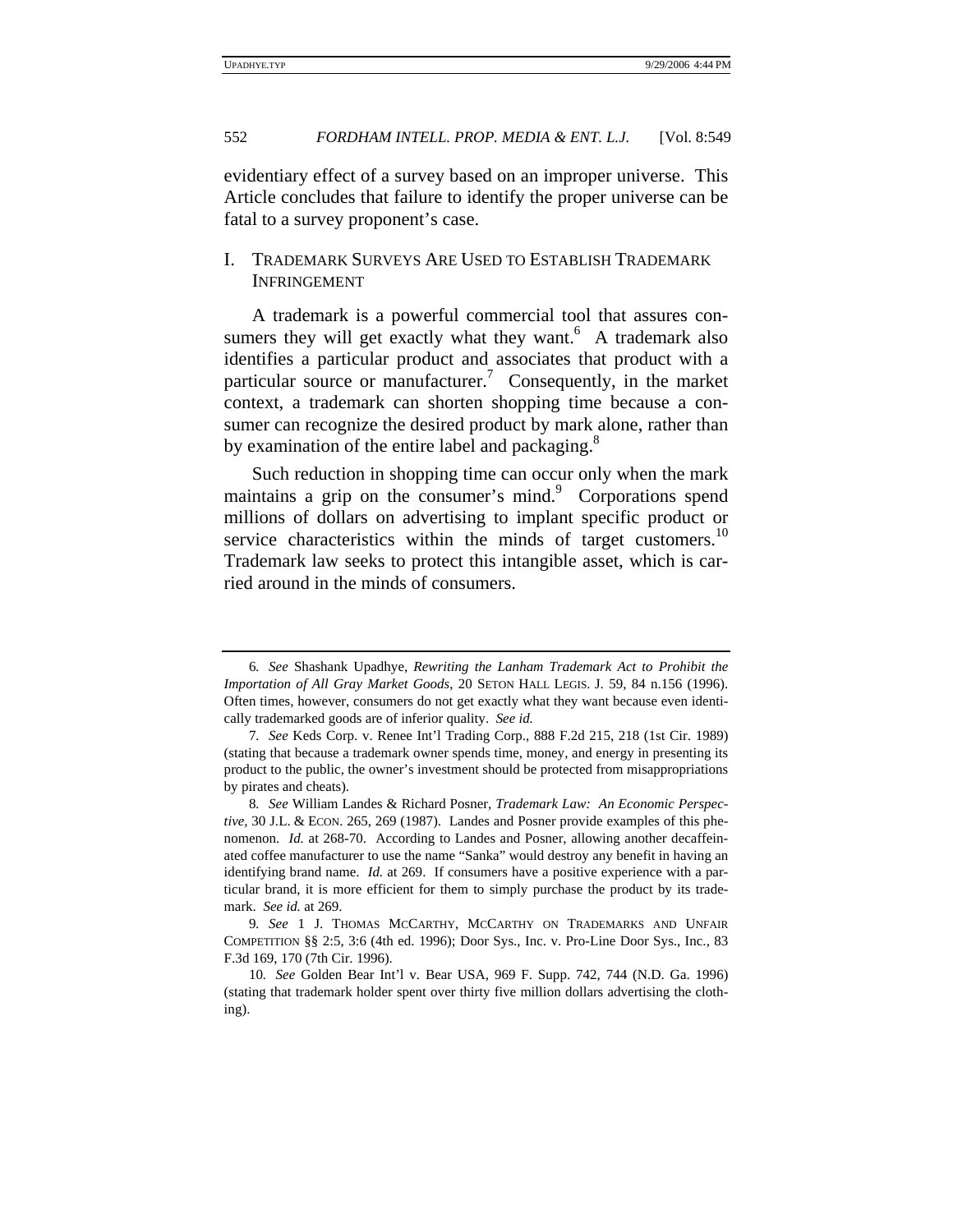Knowing that a trademark can maintain such a grip on the minds of consumers, a marketer often mimics a trademark or trade  $dress<sup>11</sup>$  in order to obtain a free ride on the reputation of the primary mark holder. This is often referred to as trading off the goodwill of others.<sup>12</sup> A mere similarity between two trademarks, however, does not mean that there is trademark infringement.<sup>13</sup> Rather, to establish trademark infringement, the trademarks must be confusingly similar to the relevant public, that is, in the minds of the relevant consumers.<sup>14</sup>

The analytical construct for trademark infringement necessarily examines the mark in question; it must be distinctive in order to receive protection. The trademark holder can sue for infringement only if the mark is distinctive.<sup>15</sup> Distinctiveness can be either inherent or acquired. Coined,<sup>16</sup> fanciful,<sup>17</sup> arbitrary,<sup>18</sup> or suggestive

<sup>11.</sup> Trade dress generally refers to the products packaging, labeling, or containerization. *See* Two Pesos, Inc. v. Taco Cabana, Inc., 505 U.S. 763 (1992); Jamison Dean Newberg, *The Same Old Enchilada? The Supreme Court Simplifies the Protection of Inherently Distinctive Trade Dress in Two Pesos v. Taco Cabana*, 13 REV. LITIG. 299 (1994).

<sup>12.</sup> Trademark law is premised on the idea that when a party has expended resources to develop an identification for its product, it is not equitable to allow another to trade on that party's goodwill and reputation to promote his own goods or services. *See* Tara J. Goldsmith, Note, *What's Wrong with this Picture? When the Lanham Act Clashes with Artistic Expression*, 7 FORDHAM INTELL. PROP. MEDIA & ENT. L.J. 821, 829 (1997).

<sup>13</sup>*. See* Kohler Co. v. Moen Inc., 12 F.3d 632, 643 (7th Cir. 1993) (noting that others can produce designs similar to the trademark as long as there is no likelihood of consumer confusion).

<sup>14</sup>*. See* Continental Motors Corp. v. Continental Aviation Corp., 375 F.2d 857, 861 (5th Cir. 1967) ("Confusion, or the likelihood of confusion . . . is the real test of trademark infringement."); MCCARTHY, *supra* note 9, § 23:1.

<sup>15</sup>*. See* Weight Watchers Int'l v. Stouffer Corp., 19 U.S.P.Q. 2d 1321, 1328-29 (S.D.N.Y. 1990).

<sup>16.</sup> A coined mark is an artificial word that has no language meaning except as the mark. *See* Abercrombie & Fitch Co. v. Hunting World, Inc., 537 F.2d 4, 9 (2d Cir. 1976). For example, "KODAK" has no language equivalent and is a purely invented word. *See* Big O Tire Dealers v. Goodyear Tire & Rubber, 408 F. Supp. 1219, 1242-43 (D. Col. 1976), *aff'd*, 561 F.2d 1365 (10th Cir. 1977).

<sup>17.</sup> A fanciful mark is an invented word also but has some relationship to another word. *See Abercrombie*, 537 F.2d at 9. For example, "FAB" is shortened for fabulous but "FAB" in and of itself has no language meaning. *See Big O Tire Dealers*, 408 F. Supp. at 1242-43.

<sup>18.</sup> An arbitrary word has a real language counterpart but does not describe or suggest the underlying product by use of the word. *See Abercrombie*, 537 F.2d at 9. For ex-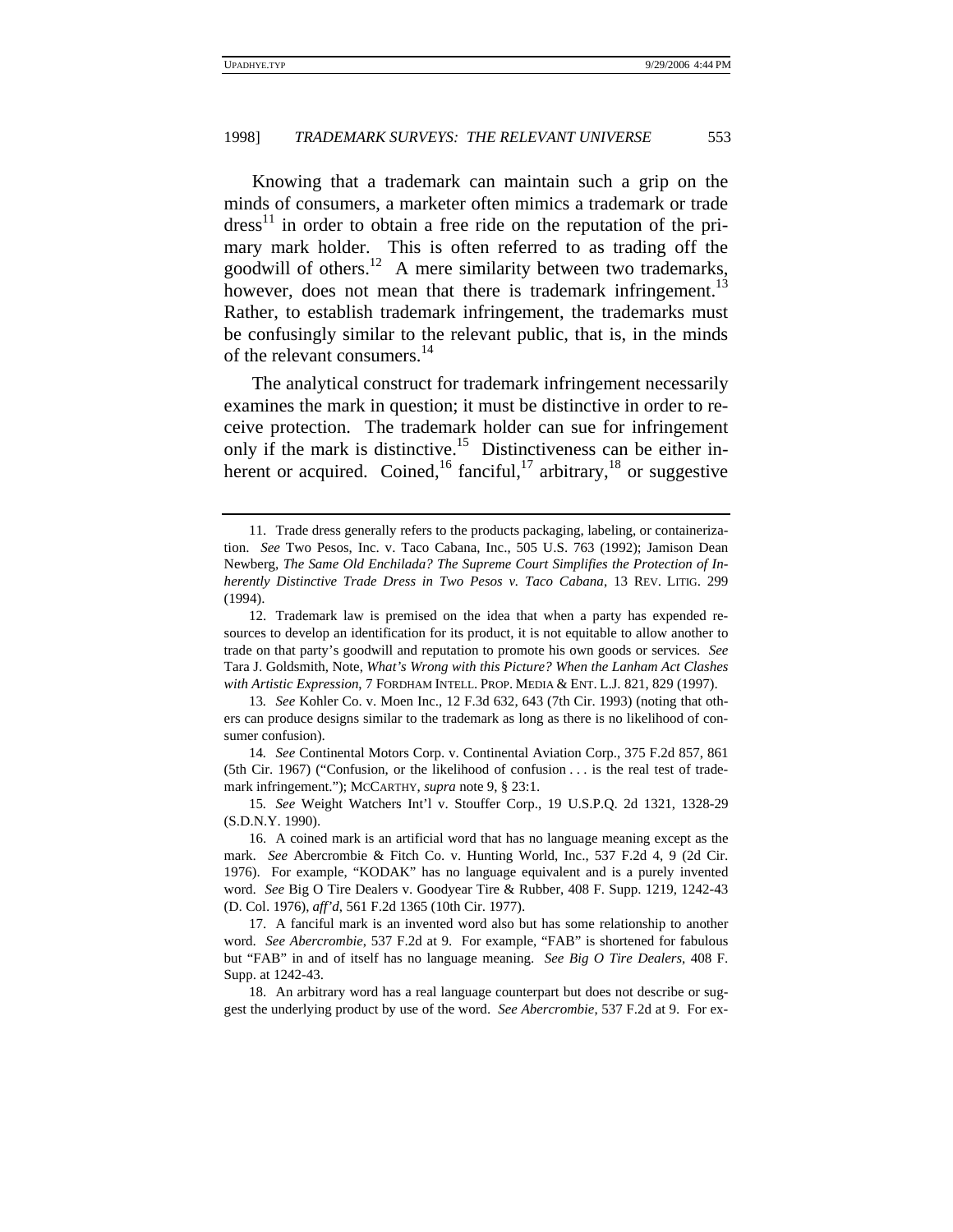marks<sup>19</sup> are inherently distinctive. On the other hand, descriptive marks are not inherently distinctive and thus, to receive protection, such marks must acquire secondary meaning.<sup>20</sup> Generic marks are never entitled to protection, as they are purely descriptive of the products.<sup>21</sup> Once a mark is deemed protectable, the mark holder may avail himself of the trademark infringement laws.

## A. *Consumer Surveys and the Test for Likelihood of Confusion*

Traditional trademark infringement analysis begins with the likelihood of confusion test.<sup>22</sup> The elements of the test vary among

ample, "APPLE" is a mark for computers in addition to having an everyday language counterpart, namely the fruit.

<sup>19.</sup> A suggestive mark is a word that suggests what the product is without actually describing it. *See id.* For example, "STRONGHOLD" suggests that the underlying product holds something together strongly but does not describe whether the product is a nail, screw, adhesive, glue, Velcro, or a bolt. *See Big O Tire Dealers*, 408 F. Supp. at 1242-43.

<sup>20</sup>*. See Abercrombie*, 537 F.2d at 9-10. The primary meaning of a word is the pure description of it; the secondary meaning of a word may cause the product-source association. For example, the primary meaning of "IVORY" is what an elephant's tusk is made of, whereas, the secondary meaning is the association that "IVORY" is a brand name of soap. Secondary meaning is shown when the public has come to associate the total image of the mark with one source. *See* Inwood Labs., Inc. v. Ives Labs, Inc., 456 U.S. 844, 851 n.11, 214 U.S.P.Q. 1 (1982).

<sup>21</sup>*. See Abercrombie*, 537 F.2d at 9. Generic marks identify the product. *See id.* For example, "Aspirin," "Kleenex," "Thermos," and "Elevator" have fallen victim to genericide. *See, e.g.*, Haughton Elevator Co. v. Seeberger, 85 U.S.P.Q. 80 (Dec. Com. Pat. 1950) (canceling "escalator" trademark as becoming generic); King-Seeley Thermos Co. v. Aladdin Indus., Inc., 321 F.2d 577, 138 U.S.P.Q. 349 (2d Cir. 1963) ("Thermos"); Bayer Co. v. United Drug Co., 272 F. 505 (D.C.N.Y. 1921) ("Aspirin"); DuPont Cellophane Co. v. Waxed Prods. Co., 85 F.2d 75, 30 U.S.P.Q. 332 (2d Cir.) ("Cellophane"), *cert. denied*, 299 U.S. 601, 299 U.S.P.Q. 601 (1936); Coca Cola Co. v. Snow Crest Beverages, 162 F.2d 280, 73 U.S.P.Q. 518 (1st Cir.) ("Cola"), *cert. denied*, 322 U.S. 809, 75 U.S.P.Q. 365 (1947).

<sup>22</sup>*. See* WCVB-TV v. Boston Athletic Ass'n, 926 F.2d 42, 45 (1st Cir. 1991) ("The trademark statute does not give the appellants any 'property right' in their mark except 'the right to prevent confusion.'"). The likelihood of confusion test was first coined in *Polaroid Corp. v. Polarad Electronics*, 287 F.2d 492, 495 (2d Cir. 1961), where the court stated the factors to be  $(1)$  the strength of the mark;  $(2)$  the degree of similarity between the marks; (3) the proximity of the goods; (4) the likelihood that the prior owner will bridge the gap; (5) evidence of actual confusion; (6) defendant's good faith in adopting the mark; (7) the quality of the defendant's products; and (8) the sophistication of the buyers. *Id.* These eight factors are referred to as the Polaroid Factors.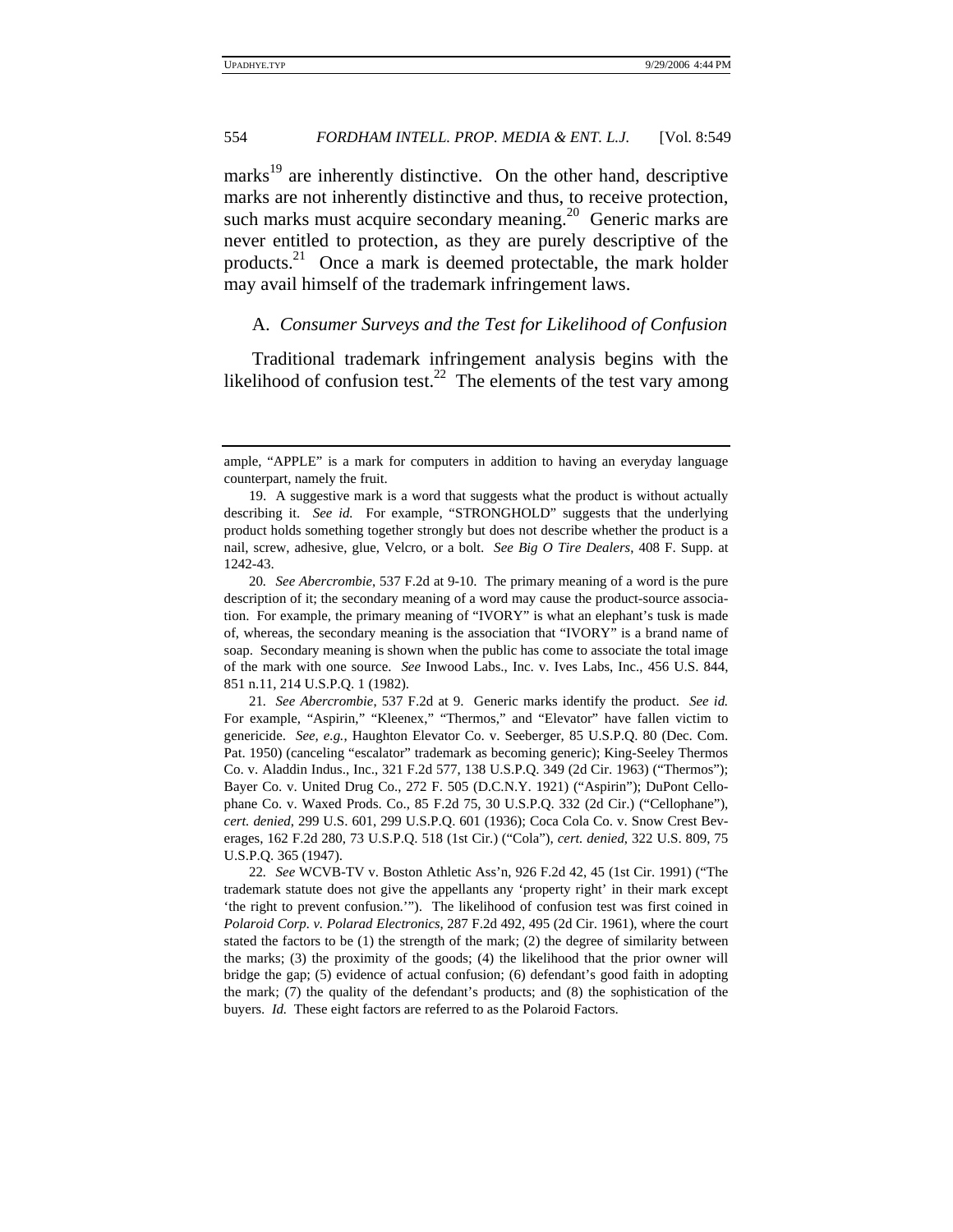the several circuits.<sup>23</sup> Nevertheless, the proper identification of the consumer is a common theme underlying several elements in the test. Most often, the identification of the consumer is part of the sophistication-of-the-consumer element or the evidence-of-actualconfusion element in the test. Because a trademark survey typically is used to establish these elements, properly identifying the consumer is a significant concern. In short, strong consumer survey results can counter a defendant's argument that the plaintiff

<sup>23.</sup> Although the factors are generally the same, circuits vary as to the wording and number of factors. *See, e.g.*, Pignons SA de Mecanique de Precision v. Polaroid Corp., 657 F.2d 482, 487 (1st Cir. 1981); Western Publishing Co. v. Rose Art Indus., Inc., 910 F.2d 57, 61 (2d Cir. 1990); Scott Paper Co. v. Scott's Liquid Gold, Inc., 589 F.2d 1225, 1229 (3rd Cir. 1978); Pizzeria Uno Corp. v. Temple, 747 F.2d 1522, 1527 (4th Cir. 1984); Roto-Rooter Corp. v. O'Neal, 513 F.2d 44, 45 (5th Cir. 1975); Frisch's Restaurants v. Elby's Big Boy, 670 F.2d 642, 648 (6th Cir.), *cert. denied*, 459 U.S. 916 (1982); Nike Inc. v. Just Did It Enters., 6 F.3d 1225, 1228 (7th Cir. 1993); SquirtCo v. Seven Up Co., 628 F.2d 1086, 1091 (8th Cir. 1980); AMF, Inc. v. Sleekcraft Boats, 599 F.2d 341, 348 (9th Cir. 1979); Beer Nuts v. Clover Club Foods Co., 711 F.2d 934, 940 (10th Cir. 1983); Dieter v. B & H Indus., 880 F.2d 322, 326 (11th Cir. 1989); *In re* EI duPont, 476 F.2d 1357, 1361 (C.C.P.A. 1973); G.H. Mumm & Cie v. Desnoes & Geddes, Ltd., 917 F.2d 1292, 1295 (Fed. Cir. 1990). The D.C. circuit looks to guidance from the Ninth, Seventh, and Second Circuits. *See* Delmatoff, Gerow, Morris, Langhans, Inc. v. Children's Hospital Nat'l Med. Center, 12 U.S.P.Q. 2d 1136, 1139 n.9 (D.C. Cir. 1989); Carl Karcher Enters. v. Stars Restaurants Corp., 35 U.S.P.Q. 2d 1125, 1128 (T.T.A.B. 1995).

The most extensive list of factors used in the test is from *In re E.I. du Pont*, 476 F.2d 1357, 1361 (C.C.P.A. 1973) wherein the court stated that the following thirteen factors must be examined: (1) the similarity or dissimilarity of the marks in their entireties as to appearance, sound, connotation, and commercial impression; (2) the similarity of dissimilarity and nature of the goods or services as described in an application or registration or in connection with which a prior mark is in use; (3) the similarity or dissimilarity of established, likely to continue trade channels; (4) the conditions under which and buyers to whom sales are made, that is, impulse versus careful, sophisticated purchasing; (5) the fame of the prior mark (sales, advertising, length of use); (6) the number and nature of similar marks in use on similar goods; (7) the nature and extent of any actual confusion; (8) the length of time during and conditions under which there has been concurrent use without evidence of actual confusion; (9) the variety of the goods on which a mark is or is not used (house mark, family mark, product mark); (10) the market interface between the applicant and the owner of the prior mark: (i) a mere consent to register; (ii) agreement provisions designed to preclude confusion, for example, limitations on continued use of the marks by each party; (iii) assignment of a mark, application registration, and goodwill of the related business; and (iv) laches and estoppel attributable to the owner of the prior mark and indicative of lack of confusion; (11) the extent to which applicant has right to exclude others from use of its mark on its goods; (12) the extent of potential confusion, whether de minimus or substantial; or (m) any other established fact probative to the effect of use. *Id.*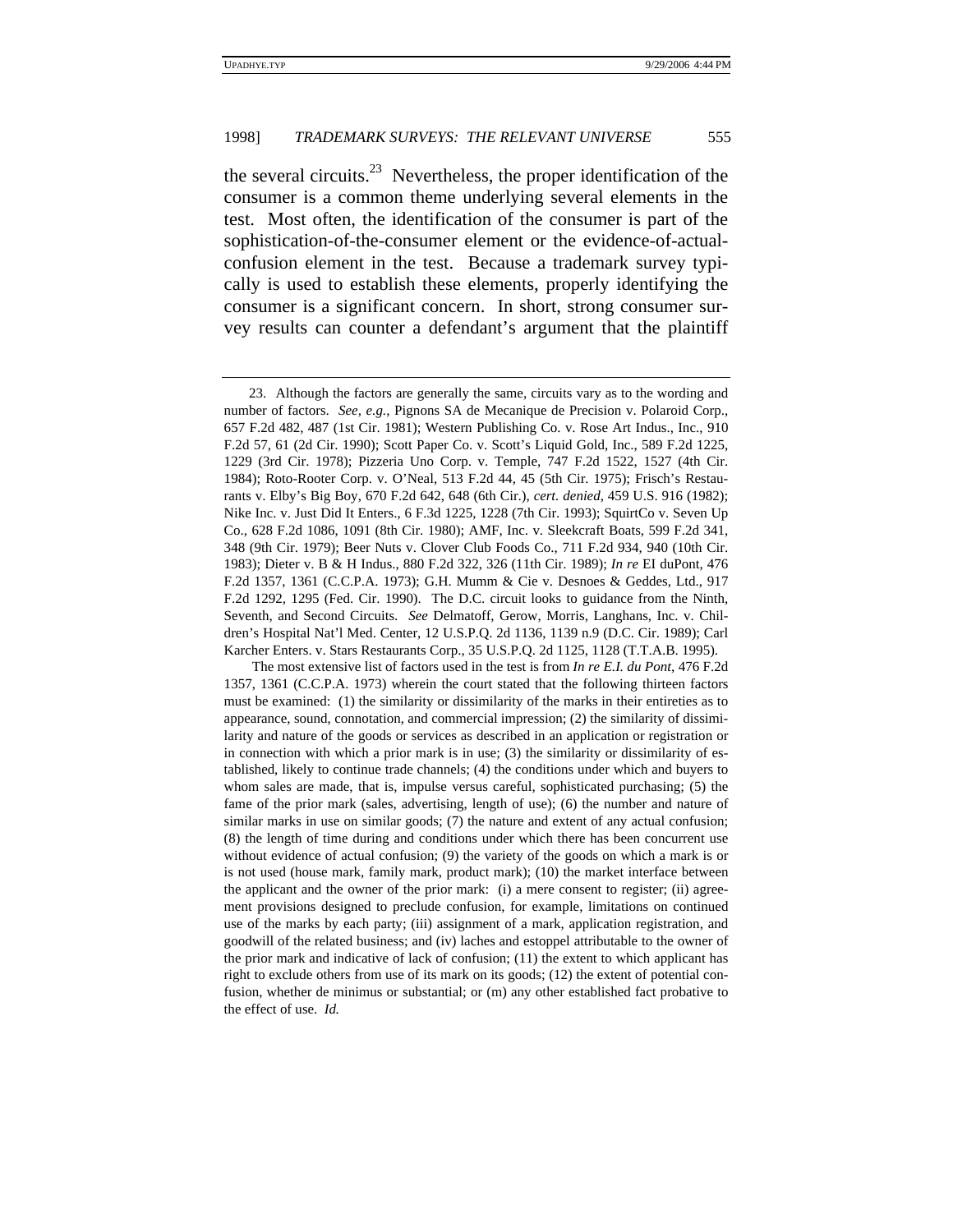failed to prove actual confusion.<sup>24</sup>

# B. *Consumer Surveys and the Requirements for Protectable Marks*

Consumer identification is significant in determining whether the putative mark warrants any protection. For example, it is axiomatic that descriptive marks are not protectable without showing acquired distinctiveness through secondary meaning.<sup>25</sup> Accordingly, when faced with a contestable trademark,<sup>26</sup> a defendant will always argue that the mark warrants no protection unless the trademark holder proves secondary meaning. Suggestive marks, on the other hand, are protectable without this showing.<sup>27</sup> Secondary meaning can be established by showing survey evidence, the length and manner of use of the name, the nature and extent of advertising and promotion of the name, the volume of sales, and in-

<sup>24</sup>*. See, e.g.*, Allied Mktg. Group, Inc. v. CDL Mktg., Inc., 878 F.2d 806, 813 (5th Cir. 1989) (finding that it is not necessary to demonstrate actual confusion in order to prevail on a trade dress infringement claim); Chevron Chemical Co. v. Voluntary Purchasing Groups, Inc., 659 F.2d 695, 704 (5th Cir. 1981) (noting that it would be "exceedingly difficult to detect instances of actual confusion when, as here, the goods are relatively inexpensive and their actual properties are exactly identical"); Brunswick Corp. v. Spinit Reel Co., 832 F.2d 513, 521 (10th Cir. 1987) (noting that a fining of no actual confusion is not fatal to a case); Union Carbide Corp .v. Ever-Ready Inc., 531 F.2d 366, 383 (7th Cir. 1976) (holding it unnecessary to show actual confusion).

<sup>25.</sup> Under the incontestable mark provisions of the Lanham Act, Trademark Act of 1946 ("Lanham Act"), ch. 540, 60 Stat. 427 (codified as amended at 15 U.S.C.A. §§ 1051-1127 (West 1998 & Supp. 1998)), an incontestable mark cannot be challenged on the grounds that the mark is descriptive. 15 U.S.C. § 1065 (1994). Therefore, the proprietor of a disputably descriptive mark should file the necessary affidavits to transform the mark into an incontestable one. An incontestable descriptive mark owner need not proffer any evidence of secondary meaning.

As another note, registered trademark infringement is governed by section 32(1) of the Lanham Act. 15 U.S.C. § 1114(1). Trade dress, unregistered mark infringement, and unfair competition are governed by section 43(a) of the Lanham Act. *Id.* § 1125(a). Also, the new federal dilution statute is governed by section 43(c) of the Lanham Act. *Id.* § 1125(c).

<sup>26</sup>*. See id.* § 1065. Under this provision, an allegedly descriptive mark becomes incontestable once the section 8 and section 15 affidavits are filed and accepted. *Id.* Therefore, a defendant cannot defeat the mark by alleging descriptiveness because descriptiveness is not one of the enumerated defenses. *See id.* § 1115(b) (listing the sole grounds for challenging the validity of an incontestable mark).

<sup>27</sup>*. See* Harlem Wizards Entertainment Basketball v. NBA Properties, 952 F. Supp. 1084, 1092-93 (D.N.J. 1997).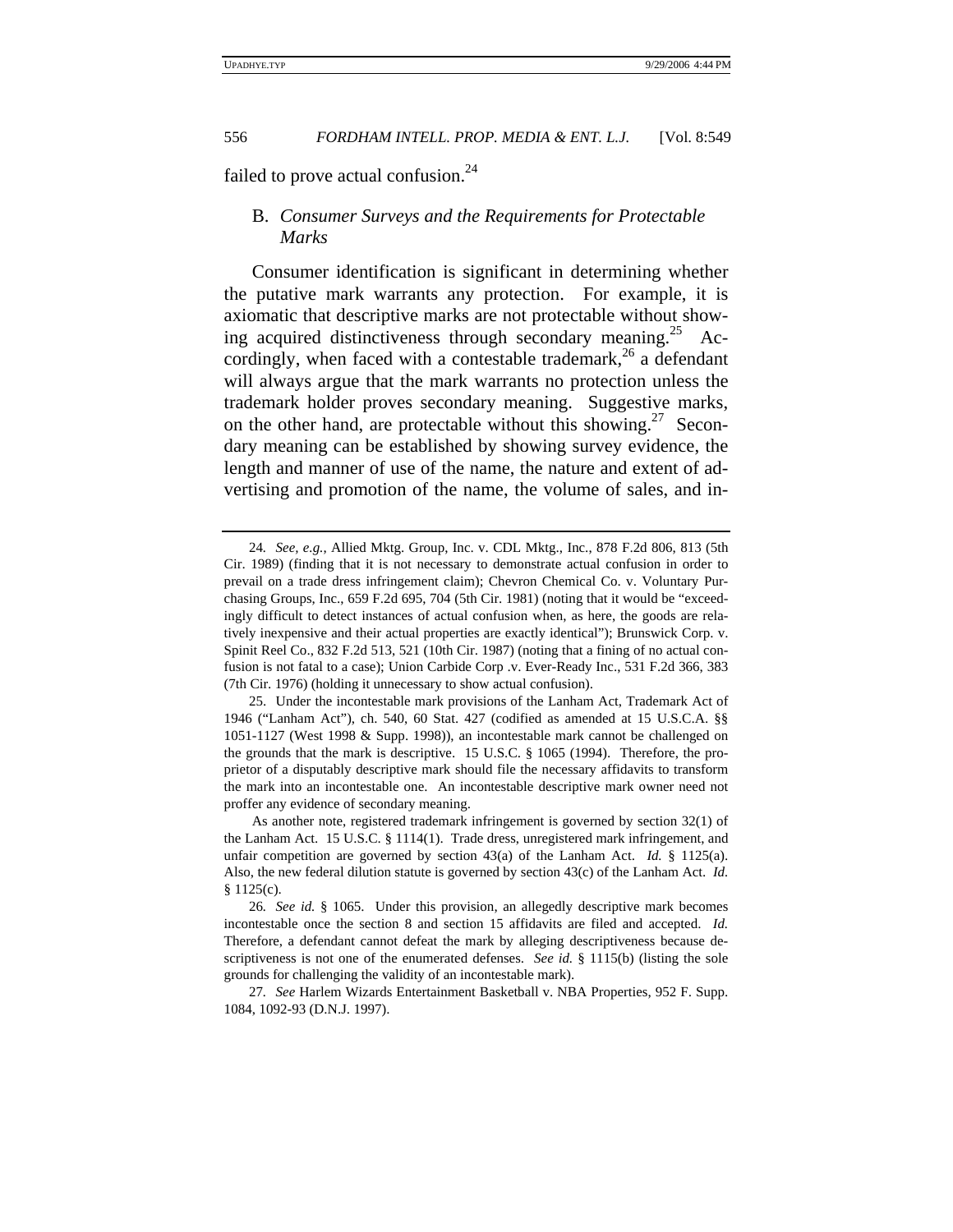stances of actual confusion.<sup>28</sup> Consumer identification in properly conducted surveys will prove secondary meaning and bestow protection to a descriptive mark.

#### C. *The Role of the Survey in a Dilution Claim*

Consumer identification plays a role in establishing dilution. The Lanham  $Act^{29}$  defines dilution as "the lessening of the capacity of a famous trademark to identify and distinguish goods and services, regardless of the presence or absence of (1) competition between the owner of the famous mark and the other parties, or (2) likelihood of confusion, mistake, or deception."<sup>30</sup> Dilution occurs when tarnishment<sup>31</sup> or blurring<sup>32</sup> erodes a famous mark's power to identify and distinguish goods and services. $33$  Dilution applies only to famous marks, that is, marks with a high degree of recognition among the relevant consumers in the trade.<sup>34</sup> Therefore, in a

31. Tarnishment arises when a famous trademark is linked to goods of poor quality, or is portrayed in an unwholesome or unsavory context likely to evoke unflattering beliefs about the owner or its products. *See* Coca-Cola Co. v. Gemini Rising, Inc., 346 F. Supp. 1183, 1191 (E.D.N.Y. 1972).

32. Blurring typically involves the "whittling away of an established trademark's selling power and value through its unauthorized use by others upon dissimilar products." *See* Mead Data Cent., Inc. v. Toyota Motor Sales, U.S.A., Inc., 875 F.2d 1026, 1031 (2d Cir. 1989).

33*. See* Ringling Bros-Barnum & Bailey Combined Shows v. Utah Division of Travel, 42 U.S.P.Q. 2d 1161, 1166 (1997).

34*. See Mead Data*, 875 F.2d at 1030. The elements in determining whether the putative mark is famous includes:

(i) the degree of inherent or acquired distinctiveness of the mark; (ii) the duration and extent of use of the mark in connection with the goods; (iii) the duration and extent of advertising and publicity of the mark; (iv) the geographical extent of the trading area in which the mark is used; (v) the channels of trade for the goods with which the mark is used; (vi) the degree of recognition of the mark in the trading areas and channels of trade used by the marks' owner and the person against whom the [injunction] is sought; (vii) the nature and extent of use of the same or similar marks by third parties; and (viii) whether the mark was registered under the Trademark Act of 03 March 1881, or the Trademark Act of 20 February 1905, or on the principal register.

Panavision Int'l L.P. v. Toeppen, 945 F. Supp. 1296, 40 U.S.P.Q. 2d 1908, 1913 (C.D.

<sup>28</sup>*. See* Security Center v. First Nat'l Security Centers, 750 F.2d 1295, 1301 (5th Cir. 1985).

<sup>29.</sup> Trademark Act of 1946 ("Lanham Act"), ch. 540, 60 Stat. 427 (codified as amended at 15 U.S.C.A. §§ 1051-1127 (West 1988 & Supp. 1988)).

<sup>30</sup>*. Id.* § 1127.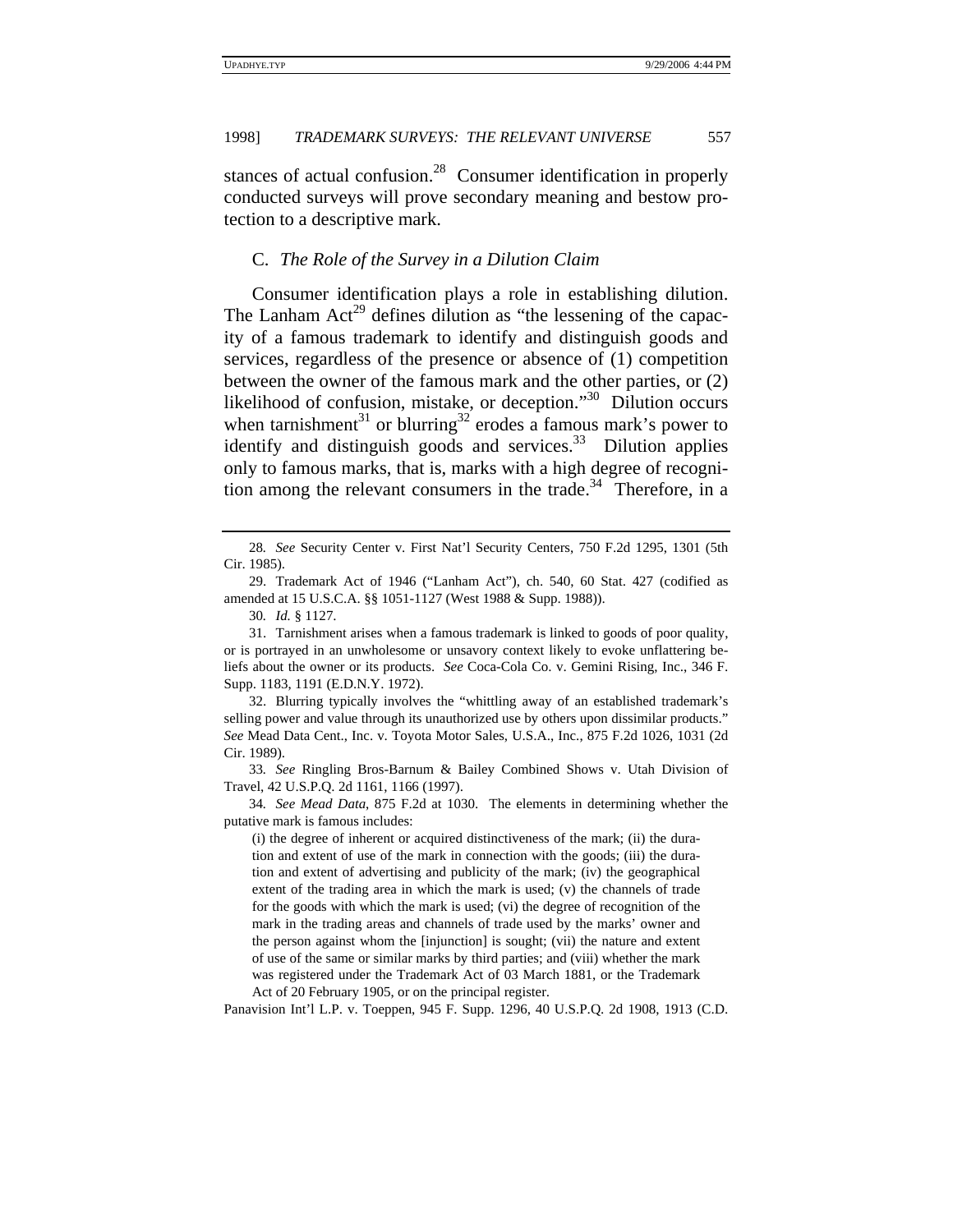dilution case, because the mark must be famous, the degree of recognition of the mark in the trading areas or channels of trade is of key importance. In any case, any party seeking to proffer a trademark survey at trial must first determine the persons to whom the mark is famous.

In sum, the dilution, likelihood of confusion, and secondary meaning tests require the parties to determine the relevant universe of consumers who would be confused by an infringing mark. Only when the relevant universe of consumers is clearly identified can the parties complete a trademark survey. More courts are insisting on surveys to evidence the likelihood of confusion, the fame, or the secondary meaning of marks.<sup>35</sup> Failure to produce such a survey, or producing a defective survey, is inevitably fatal to the survey proponent's case.<sup>36</sup> It is noteworthy that in one case in which neither party produced any consumer survey, a judge admonished the attorneys for both for laxity. $37$  But failure to produce a survey may cause more then embarrassment for lawyers; it may preclude a finding of actual confusion.<sup>38</sup>

## D. *Evidentiary Rules for Surveys: Making the Proper Proffer*

Because judges give great weight to the results of a survey, <sup>39</sup> the implication is that plaintiffs and defendants should proffer a

Cal. 1996).

<sup>35</sup>*. See* Jones, *supra* note 4; Helene D. Jaffee & Robert G. Sugarman, *The Use of Experts and Survey Evidence in Copyright, Trademark and Unfair Competition Litigation*, 463 PLI/PAT. 477, 477 (1996).

<sup>36.</sup> *See* Jaffee & Sugarman, *supra* note 35, at 477.

<sup>37</sup>*. See* Gimix, Inc. v. JS & A Group, 213 U.S.P.Q. 1005, 1006 (N.D. Ill. 1982), *aff'd on other grounds*, 699 F.2d 901 (7th Cir. 1983); *see also* Eagle Snacks, Inc. v. Nabisco Brands, Inc., 625 F. Supp. 571, 583 (D.N.J. 1985); Springs Mills, Inc. v. Ultracashmere House, Ltd., 532 F. Supp. 1203, 1218 n.25 (S.D.N.Y. 1982), *rev'd*, 689 F.2d 1127 (2d Cir. 1982). Failure to produce a survey while having the economic resources to do so is not looked upon fondly. *See* Information Clearing House, Inc. v. Find Magazine, 492 F. Supp. 147, 161 (S.D.N.Y. 1980).

<sup>38</sup>*. See* Essence Communications, Inc. v. Singh Indus., 703 F. Supp. 261, 269 (S.D.N.Y. 1988). The lack of survey evidence counts against finding actual confusion. *See* Casa Editrice Bonechi, SRL v. Irving Weisdorf & Co., 37 U.S.P.Q. 2d 1417, 1425 (S.D.N.Y. 1995) (noting strong disfavor with the plaintiff who produced evidence of actual confusion by testimony but failed to produce a survey or opinion poll).

<sup>39</sup>*. See* 2 T. MCCARTHY, TRADEMARKS AND UNFAIR COMPETITION, § 32:55 (2nd ed. 1984).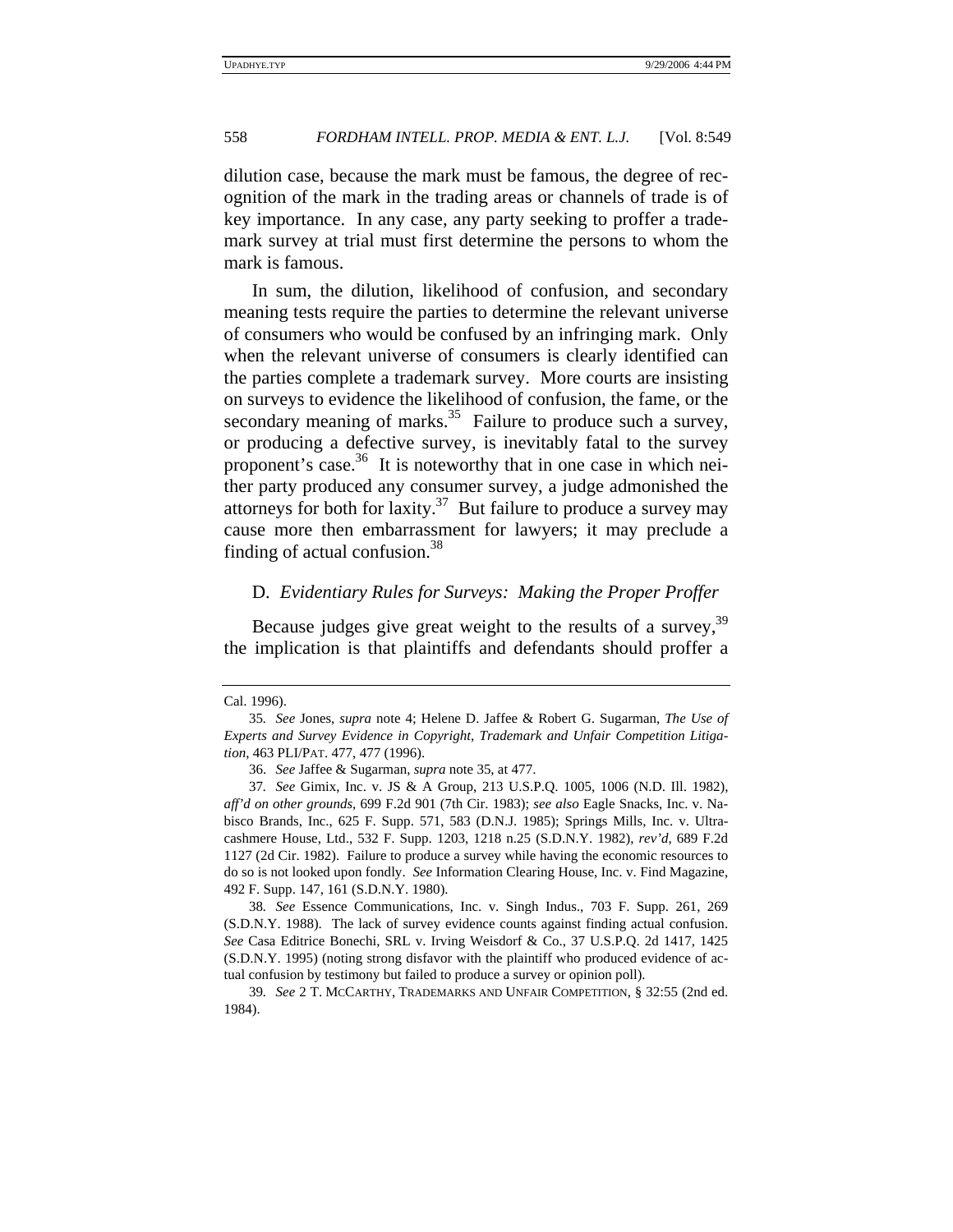*proper* survey to prove or refute the issues at trial. Thus the use of a survey is not without its own attendant problems.<sup>40</sup> Because a survey measures within a certain degree of statistical deviation, $41$ the criteria for the trustworthiness of survey evidence are extensive.<sup>42</sup> First, the universe must be properly defined.<sup>43</sup> Second, a representative sample of that universe must participate in the survey. 44 Third, the questions asked of respondents must be framed in a clear, precise, and non-leading manner.<sup>45</sup> Fourth, the survey must be a double-blind study, that is, sound interview procedures must be followed by competent interviewers who have no knowledge of the litigation or the purpose for which the survey is being conducted.46 Fifth, the data gathered must be reported accurately.<sup>47</sup> Sixth, the data must be analyzed in accordance with accepted statistical principles.48 Finally, the whole process must be conducted objectively.<sup>49</sup>

As with any other type of evidence, the survey is subject to attack. The most common attacks include objections for hearsay, bias, and inadequate definition of the universe of respondents.<sup>5</sup>

<sup>40</sup>*. See* Zippo Mfg. Co. v. Rogers Imports, Inc., 216 F. Supp. 670, 684, 137 U.S.P.Q. 413 (S.D.N.Y. 1963); Union Carbide Corp. v. Ever-Ready, Inc., 531 F.2d 366, 385-88 (7th Cir. 1976). The survey data must assure the trier of fact of its reliability and also act as a basis of foundation for expert testimony. *See* FED. R. EVID. 703.

<sup>41</sup>*. See* William H. Morris Co. v. Group W, 66 F.3d 255, 258 (9th Cir. 1995) (requiring a plaintiff to show that a statistically significant part of the consuming public was mislead in a false advertising claim under section 43(a) of the Lanham Act).

<sup>42</sup>*. See* Weight Watchers Int'l, Inc. v. Stouffer Corp., 19 U.S.P.Q. 2d 1321, 1330-31 (S.D.N.Y. 1990).

<sup>43</sup>*. See id.* at 1330.

<sup>44</sup>*. See id.*

<sup>45</sup>*. See id.* at 1330-31.

<sup>46</sup>*. See id.* at 1331.

<sup>47</sup>*. See id.*

<sup>48</sup>*. See id.*

<sup>49</sup>*. See id.*

<sup>50</sup>*. See* HANDBOOK OF RECOMMENDED PROCEDURES FOR THE TRIAL OF PROTRACTED CASES, *reprinted in* 25 F.R.D. 351, 429 (1960) (stating the guidelines for the admissibility of survey evidence). Because this Article focuses on the definition of the universe and the survey methodology, with the exception of the following text, it does not discuss bias in the questions. Objections to questions premised on bias tend to focus on the use of leading questions or the sequence of questions asked; some questions tend to dupe the respondent into responding wrongly or improperly. *See* Ralston Purina Co. v. Quaker Oats Co., 169 U.S.P.Q. 508, 509 (T.T.A.B. 1971); Wuv's Int'l, Inc. v. Love's Enters.,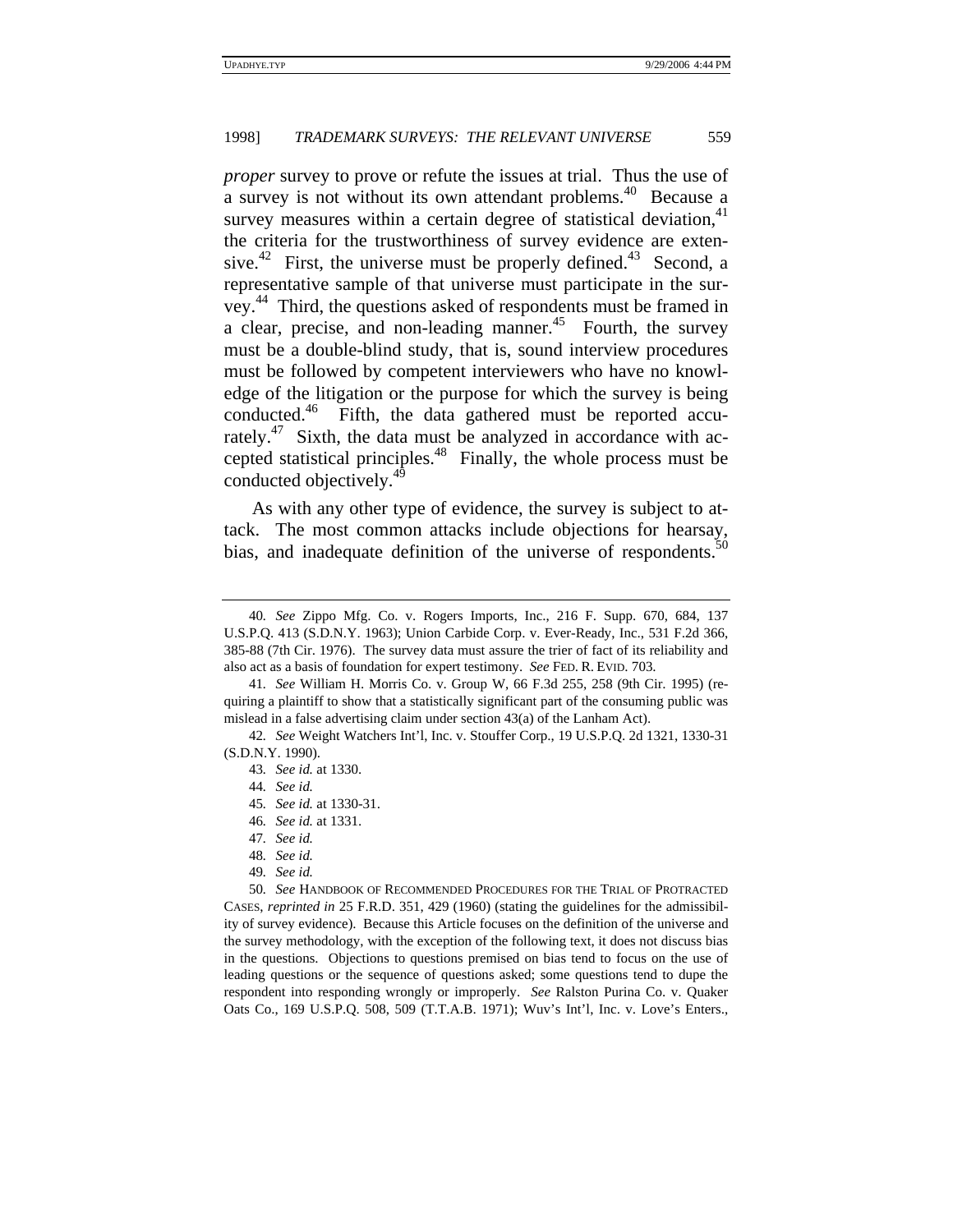Hearsay objections are most often summarily dismissed.<sup>51</sup>

#### II. POLICY CONSIDERATIONS FOR PROHIBITING CONFUSION

Trademark and trade dress law are designed to protect consumers from confusingly similar marks.<sup>52</sup> Generally, it is believed that consumers are unable to distinguish between different products. As a result, they require re-education each time they purchase a product. Therefore, trademark protection allows the trademark holder to distinguish its own goods from those of its competitors by creating a public association with the goods.<sup>53</sup> In this manner, the public association creates the goodwill. $54$ 

52*. See* Peaches Entertainment Corp. v. Entertainment Repertoire Assocs., 62 F.3d 690, 692 (5th Cir. 1995) (noting that the Lanham Act was designed to protect both consumer's confidence in quality and source of goods and the right holder's goodwill in their products).

53*. See* Goldsmith, *supra* note 12, at 828.

54*. See* James Burrough, Ltd. v. Sign of Beefeater, Inc., 540 F.2d 266, 274, 192 U.S.P.Q. 555 (7th Cir. 1976) (holding that a trademark itself is not infringed, rather the right of the public to be free of confusion and the right of the trademark owner to control his product's reputation is infringed).

<sup>208</sup> U.S.P.Q. 736, 755 (D. Col. 1980) (noting that a survey question deliberately suggested that plaintiff's restaurants may be connected with another commercial entity identified as a restaurant); Beneficial Corp. v. Beneficial Capital Corp., 529 F. Supp. 445, 450 (S.D.N.Y. 1982); Sears, Roebuck v. All States Life Ins., 246 F.2d 161, 171 (5th Cir. 1957) (noting that the sequence of the questions, rather than the questions themselves, tainted the results of the survey); Esquire Sportswear Mfg. Co. v. Genesco, Inc., 141 U.S.P.Q. 400, 404 (T.T.A.B. 1964) (noting that the survey questions referred to the pending litigation and phrased questions in a manner sympathetic to the litigation).

<sup>51.</sup> According to the definition of hearsay in Rule 801 of the Federal Rules of Evidence, does not apply because the survey is designed for what the respondent believes, rather than the truth of what they believe. FED. R. EVID. 801 In addition, Rule 803(1) of the Federal Rules of Evidence allows for an exception to hearsay in that it allows for a present sense impression, *id.* 803(1), such as the statement, "These marks are confusing to me." Similarly, Rule 803(3) allows an exception for the respondent's state of mind. *Id.* 803(3). Finally, the catch-all provision of Rule 803(24) allows for a liberal construction of the rules and subsequent admission of the survey. *Id.* 803(24); *see also* Casa Editrice Bonechi, SRL v. Irving Weisdorf & Co., 37 U.S.P.Q. 2d 1417, 1424-25 n.12 (S.D.N.Y. 1995). In *Casa Editrice*, the court recognized that "hearsay evidence has traditionally been considered by courts evaluating actual confusion–surveys and opinion polls, for example, though technically hearsay, are admissible to show evidence of actual confusion." *Casa Editrice*, 37 U.S.P.Q. 2d at 1424-25 n.12. In addition, "the evidence is not hearsay to the extent that the testimony evidences or otherwise expresses customers' then-existing state of mind, to wit, their confusion as to the source of plaintiff's goods." *Id.*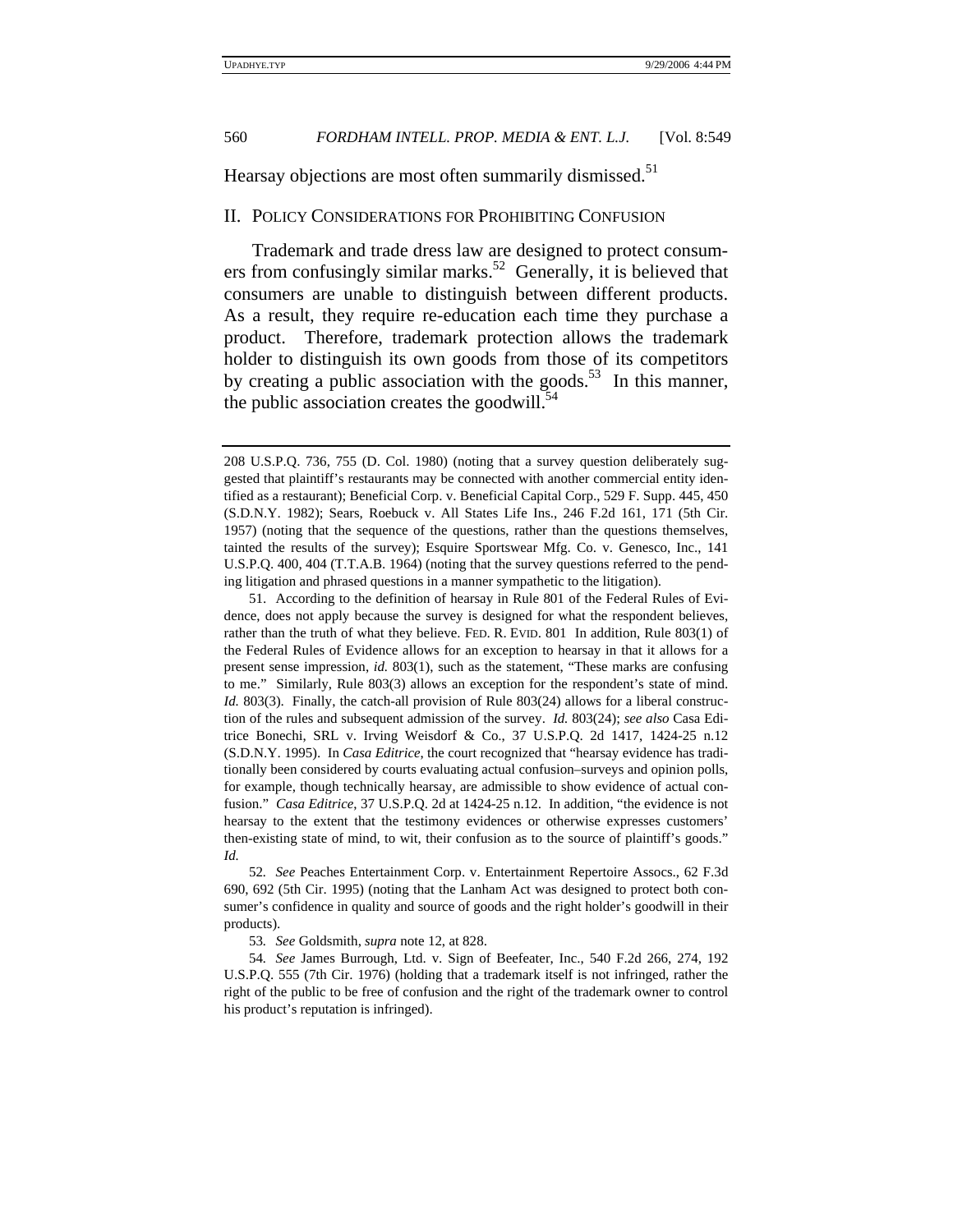The congressional purpose behind the Lanham Act mimics the general rule of protecting the consumers and the goodwill of the mark.<sup>55</sup> Congress maintains that it must provide the public with a trustworthy technique for identifying products, thereby permitting the public to distinguish products.<sup>56</sup> Similarly, the trademark owner is rewarded for the time, effort, and money spent in presenting the product to the public.<sup>57</sup> Trademark owners are protected from misappropriation by pirates and cheats.<sup>58</sup> In short, trademark law seeks to protect the public from deceit, foster fair competition, and secure to businesspersons the advantages of their reputation and goodwill. $59$ 

#### A. *Establishing Consumer Confusion*

To protect both the public and private interests in an infringement action, the mark holder must establish consumer confusion.<sup>60</sup> There are three types of actionable confusion: (1) confusion as to the source, (2) confusion as to sponsorship or affiliation, and (3) reverse confusion.<sup>61</sup>

<sup>55.</sup> The congressionally stated purpose for protecting trademarks under the Lanham Act is "to protect the public from deceit, to foster competition, and to secure to the business community the advantages of reputation and goodwill by preventing their diversion from those who have created them to those who have not." S. REP. NO. 79-1333, 79th Cong., at 5 (1946), *reprinted in* 1946 U.S.C.C.A.N. 1274, 1275.

<sup>56</sup>*. See* Lever Bros. Co. v. United States, 24 U.S.P.Q. 2d 1297, 1300 (D.C. Cir. 1992). According to Representative Fritz G. Lanham, the sponsor of the Lanham Act, one purpose of the statute was "to protect the public so that it may be confident that, in purchasing a product bearing a particular trade-mark, with [sic] it favorably knows, it will get the product which it asks for and wants to get." *Id.* (quoting H.R. REP. NO. 79-219, at 2 (1945)).

<sup>57</sup>*. See* Goldsmith, *supra* note 12, at 829.

<sup>58</sup>*. See* Two Pesos, Inc. v. Taco Cabana, Inc., 505 U.S. 763, 23 U.S.P.Q. 2d 1081, 1090 n.19 (1992) (J. Stevens, concurring).

<sup>59</sup>*. See* H.R. REP. NO. 79-219, at 3. According to House Report 219, "Trade-marks encourage the maintenance of quality by securing to the producer the benefit of the good reputation which excellence creates." *Id.*

<sup>60</sup>*. See* Sunmark, Inc. v. Ocean Spray Cranberries, 64 F.3d 1055, 1060, 36 U.S.P.Q. 2d 1046 (7th Cir. 1995) (noting that plaintiff must establish a likelihood of confusion in order to succeed in the infringement action).

<sup>61</sup>*. See* 3 A.R. CALLMAN, UNFAIR COMPETITION TRADEMARK AND MONOPOLIES, § 20.01-.03 (4th ed. 1983); 2 MCCARTHY, *supra* note 39, § 23.1.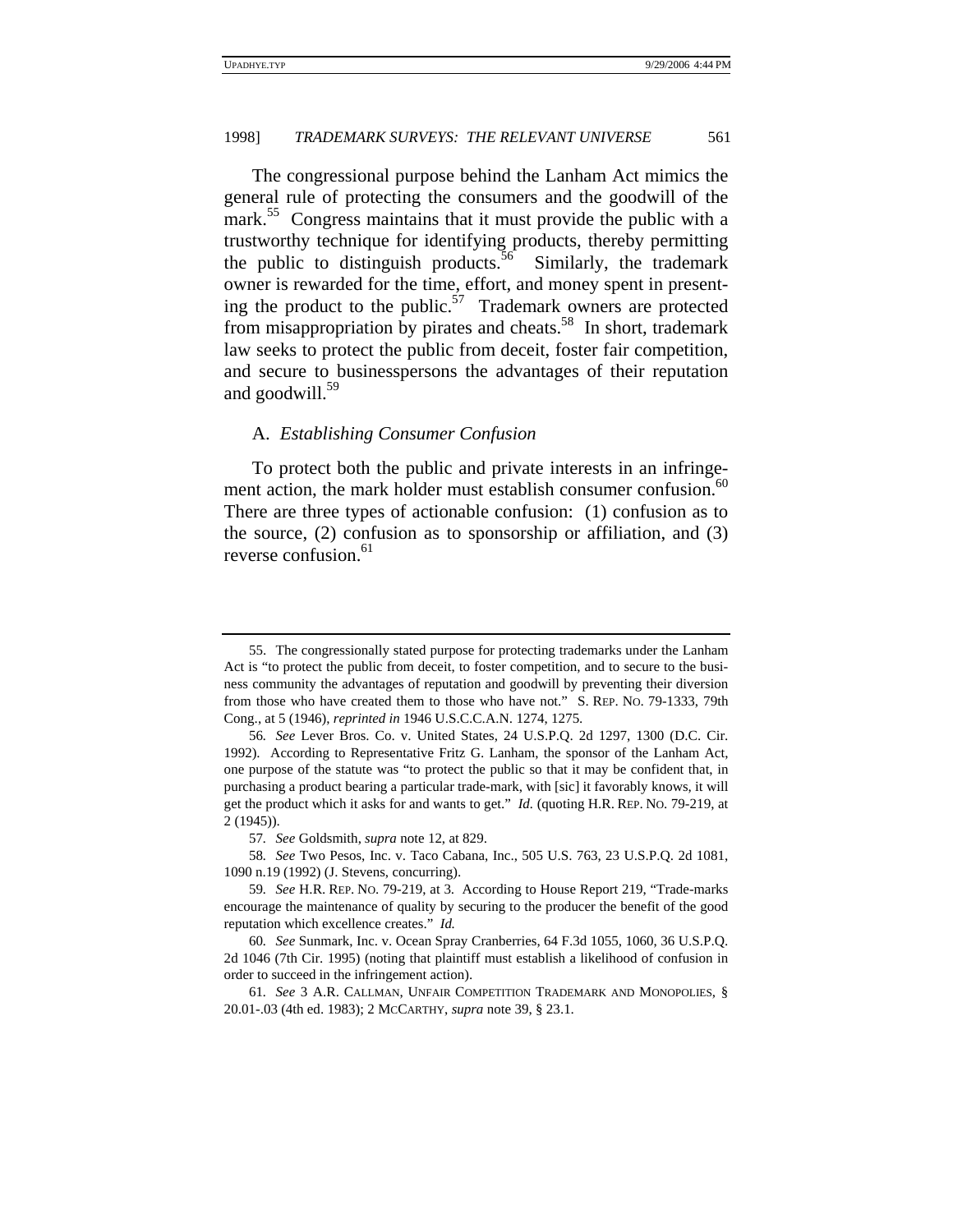#### 1. Source Confusion

Source confusion occurs when there is a mistaken belief that the junior user's<sup>62</sup> goods originate from the source of goods marketed under the senior user's mark. $63$  That is, the confusion occurs when a consumer believes that the junior user's product is actually the senior user's product. $64$  To prove infringement, the public need not know the identity of the senior source because it is sufficient that the public believes both products emanate from the same source. $^{65}$  This is known as the anonymous source rule. $^{66}$ 

# 2. Affiliation Confusion

In contrast to confusion as to the source, confusion as to sponsorship or affiliation $^{67}$  most commonly occurs when the consuming public believes that the junior user's product is somehow affiliated, sponsored, or connected with the senior user.<sup>68</sup> Affiliation confusion is easier to prove if the marks are used on similar or related products, but more difficult if the relation between the products is attenuated. To establish the likelihood of confusion, the test is not whether the goods are identical or competitive in nature. Rather, it is sufficient that the goods are related in some manner, or that they might both end up in a purchaser's hands who reasonably believes

<sup>62.</sup> For the sake of clarity, unless otherwise noted, a senior user is assumed to be the rightful trademark holder and the first entrant in the field. In contrast, a junior user is assumed to be the alleged infringer and most often the second comer into the field.

<sup>63</sup>*. See* McCoy v. Mutsuboshi Cutlery, 67 F.3d 917, 923-24, 36 U.S.P.Q. 2d 1289 (Fed. Cir. 1995) (involving confusion as to the source of genuine goods), *cert. denied*, 516 U.S. 1174 (1996).

<sup>64</sup>*. See* David S. Welkowitz, *The Problem of Concurrent Use of Trademarks: An Old/New Proposal*, 28 U. RICH. L. REV. 315 (1994).

<sup>65</sup>*. See* A. Samuel Oddi, *Consumer Motivation in Trademark and Unfair Competition Law: On the Importance of Source*, 31 VILL. L. REV. 1, 3 (1986).

<sup>66</sup>*. See* Tone Bros. v. Sysco Corp., 31 U.S.P.Q. 2d 1321, 1329 (Fed. Cir. 1994). The anonymous source rule is directed to the situation where a typical buyer would not know the corporate identity of the source. *See id.*

<sup>67</sup>*. See, e.g.*, Equine Techs. v. Equitechnology, 68 F.3d 542, 544, 36 U.S.P.Q. 2d 1659 (1st Cir. 1995) (sponsorship confusion).

<sup>68</sup>*. See* Nike, Inc. v. Just Did It Enters., 28 U.S.P.Q. 2d 1385, 1387 (7th Cir. 1993). Customer "confusion" is not restricted to a mistake regarding the source of the goods; courts also consider whether the customer would believe that the trademark owner sponsored, endorsed, or was otherwise affiliated with the product. *See id.*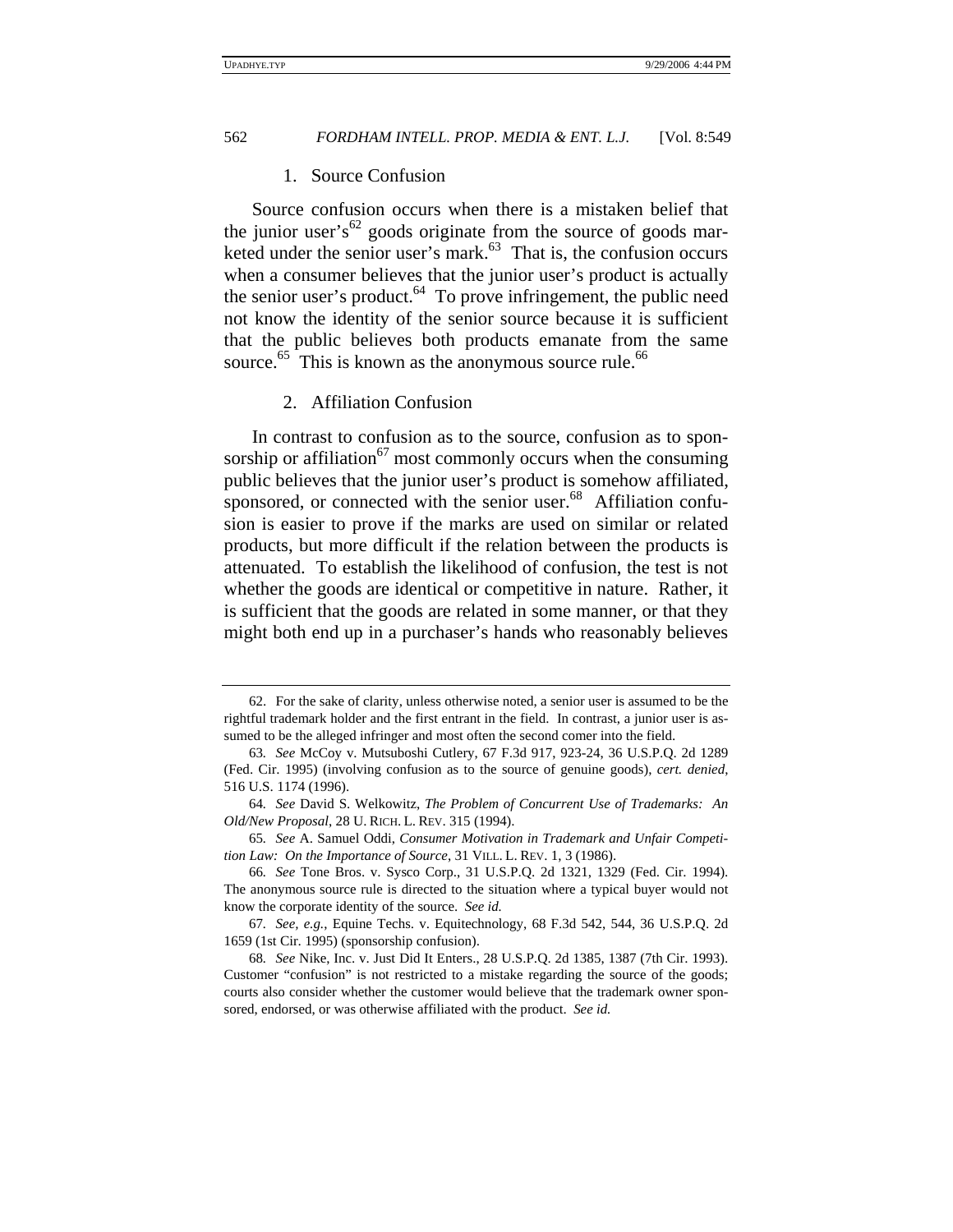that the goods have a common origin because of the identical trademarks.<sup>69</sup> Nonetheless, there is no clear resolution of how related the parties' goods must be for the use of similar trademarks to be actionable.<sup>70</sup> Hence, courts will most likely afford stronger protection against use on a broader range of goods, especially where the junior user's mark is identical to that of the senior user's.<sup>71</sup>

## 3. Reverse Confusion

Reverse confusion, in contrast to both source and affiliation confusion, occurs when the marks used by the parties causes the public to believe that the senior user's products emanate or are sponsored by the junior user.<sup>72</sup> Reverse confusion is best illustrated by way of example. In *Big O Tires Dealers, Inc. v. Goodyear Tire & Rubber Co.*, 73 Big O Tires Dealers, Inc. ("Big O") brought action against Goodyear Tire & Rubber Co. ("Goodyear") alleging violations of section 43(a) of the Lanham Act.<sup>74</sup> Big O was a tire buying organization, with a net worth of about \$200,000, that operated in about fourteen states.<sup>75</sup> Goodyear, the world's largest tire manufacturer, had sales in the billions.<sup>76</sup> Big O was the senior user of the "Bigfoot" mark on tires.<sup>77</sup> The reverse confusion

<sup>69</sup>*. See* Helene Curtis Indus., Inc. v. Suave Shoes Corp., 13 U.S.P.Q. 2d 1618, 1624 (T.T.A.B. 1989).

<sup>70</sup>*. See id.*

<sup>71</sup>*. See id.*

<sup>72</sup>*. See* Big O Tires Dealers, Inc. v. Goodyear Tire & Rubber Co., 561 F.2d 1365, 1371, 195 U.S.P.Q. 417 (10th Cir. 1977); *see also* Harlem Wizards Entertainment Basketball v. NBA Properties, 952 F. Supp. 1084 (D.N.J. 1997); Banff, Ltd. v. Federated Dept. Stores, Inc., 841 F.2d 486, 490-91 (2d Cir. 1988); Yarmuth Dion v. D'Ion Furs, 835 F.2d 990, 995 (2d Cir. 1987); Fuddruckers, Inc. v. Doc's BR Others, Inc., 826 F.2d 837, 845 (9th Cir. 1987); Fuji Photo Film Co. v. Shinohara Shoji Kabushiki Kaisha, 754 F.2d 591, 596 (5th Cir. 1985); Plus Products v. Plus Discount Foods, Inc., 722 F.2d 999, 1003-04 (2d Cir. 1983); Master Card Int'l, Inc. v. Arbel, 13 U.S.P.Q. 2d 1958, 1963-64 (S.D.N.Y. 1989); Elizabeth Taylor Cosmetics Co. v. Annick Goutal, S.A.R.L., 673 F. Supp. 1238, 1249 (S.D.N.Y. 1987); International News Serv. v. Associated Press, 248 U.S. 215, 247 (1918); Victory Pipe Craftsmen, Inc. v. Faberge, Inc., 582 F. Supp. 551, 555-56 (N.D. Ill. 1984); *cf.* Jeffrey v. Cannon Films, Inc., 3 U.S.P.Q. 2d 1373, 1381-82 (D. Col. 1987).

<sup>73. 561</sup> F.2d 1365, 195 U.S.P.Q. 417 (10th Cir. 1977).

<sup>74</sup>*. Id.* at 1367.

<sup>75</sup>*. See id.*

<sup>76</sup>*. See id.*

<sup>77</sup>*. See id.* at 1368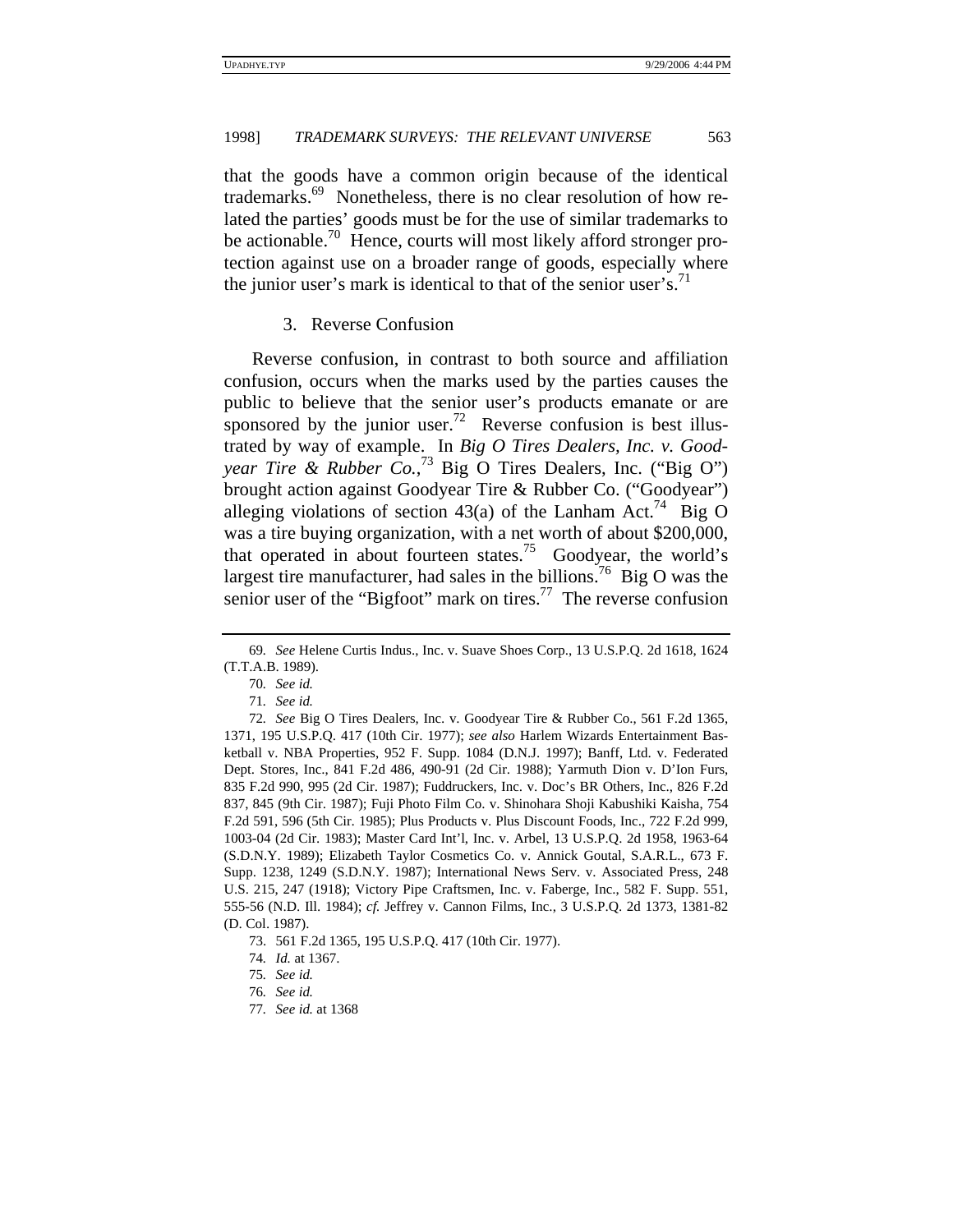occurred when Goodyear started using "Bigfoot" also.<sup>78</sup> Due to the sheer size and market penetration of Goodyear, the consuming public wrongly believed that Goodyear was the senior user and that Big O was somehow affiliated or sponsored by Goodyear.<sup>19</sup>

Reverse confusion typically occurs in situations where the second-comers, such as Goodyear, use their size and market penetration in an attempt to overwhelm the first, but smaller, user.  $80$  If reverse confusion were not prohibited, notwithstanding the senior user's prior use, the senior user would lose control of its mark and the goodwill created by the mark, when a junior, but larger, user utilizes the mark.<sup>81</sup> Moreover, because the Lanham Act seeks to minimize public confusion, $82$  it attempts to prevent the public from being deceived into believing that the senior user's product emanates from, or is sponsored by, the junior user.<sup>83</sup>

#### B. *Temporal and Spatial Relationship Theories*

After recognizing the types of actionable confusion that can occur, the next inquiry delves into when such confusion can be measured. In any purchase time line, there are three distinct stages related to the purchase. First is the pre-purchase time period when the purchaser is contemplating the purchase or is being influenced to make a purchase. The second time frame is the actual purchase. This is the in-store period and is frequently known as the point of sale or point of purchase.<sup>84</sup> The actual time of the purchase is the only readily ascertainable period in the time line. By contrast, it is nearly impossible to determine exactly when the consumer began to contemplate the purchase. The final time period is the post-sale period, which normally is associated with the use of the product or

<sup>78</sup>*. See id.*

<sup>79</sup>*. See id.* at 1371-72.

<sup>80</sup>*. See id.* at 1371

<sup>81</sup>*. See id.*

<sup>82</sup>*. See* H.R. REP. NO. 79-219 (1945).

<sup>83</sup>*. See* S. REP. NO. 79-1333, at 1 (1946), *reprinted in* 1946 U.S.C.C.A.N. 1274 (describing the goals of the Lanham Act).

<sup>84</sup>*. See generally* Warren S. Grimes, *Spiff, Polish, and Consumer Demand Quality: Vertical Price Restraints Revisited*, 80 CAL. L. REV. 817 (1992) (discussing point-of-sale activities).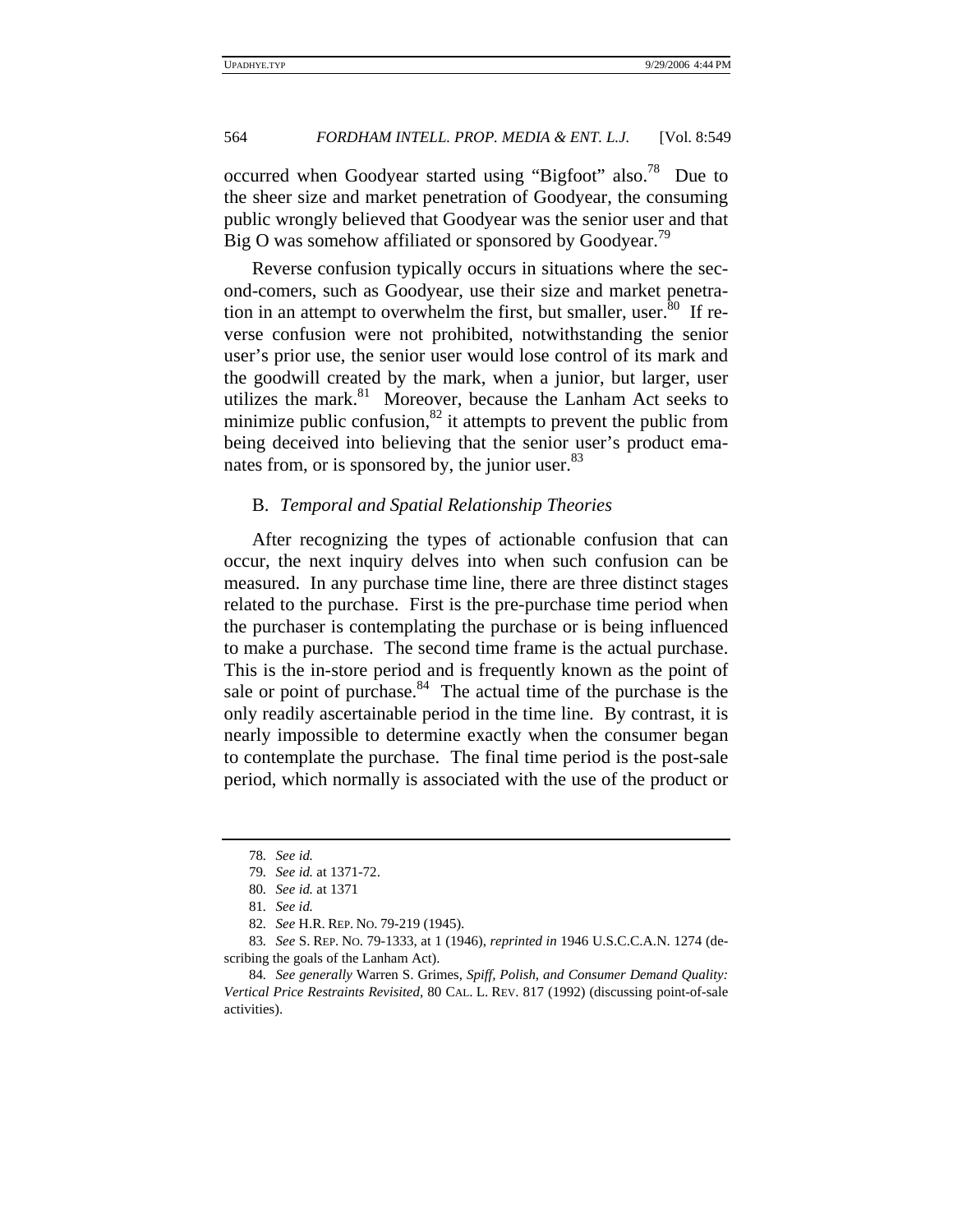service or the time when others view the purchase.<sup>85</sup> It is similar to pre-purchase period in that it is difficult to ascertain when any post-purchase confusion ends.

Consumer confusion can be measured under both a temporal and a spatial relationship. In the temporal relationship theory, confusion vests when the confusion occurs in the purchase time line, given that the time of purchase is fixed. The temporal relationship does not distinguish between the purchaser and non-purchaser *per se* because this theory only inquires whether actionable confusion existed during the pre-purchase, point of purchase, or postpurchase time. On the other hand, the spatial relationship theory identifies the relationship between the confused person and the point of purchase person. In other words, the spatial relationship theory determines the degree of privity that exists between the purchaser and others. Given that the time of the purchase is fixed, this theory queries which of the consumers related to the purchaser may have some actionable confusion.

These theories are best illustrated by way of example. Suppose a parent goes to a toy store to purchase a toy for her child. If we were to freeze time at the point of purchase, the temporal relationship theory will determine whether the parent who buys the toy was confused before walking into the store, while purchasing the toy, or after purchasing the toy. In the temporal relationship theory, only the parent's confusion is important. The parent might have been confused in the pre-purchase period and the confusion might have carried through into the post-purchase period. In the alternative, the parent might have been confused in the prepurchase period, but while at the store, in-store disclaimers or point of purchase posters dispelled her confusion. Because the easiest identifiable person is this purchaser, many courts focus exclusively on this person to determine whether any actionable confusion ex $i$ sts.  $86$ 

<sup>85</sup>*. See* Malla Pollack, *Your Image is My Image: When Advertising Dedicates Trademarks to the Public Domain—With an Example from the Trademark Counterfeiting Act of 1984*, 14 CARDOZO L. REV. 1392 (1993).

<sup>86</sup>*. See id.*; Molly S. Cusson, *Reverse Confusion: Modifying the Polaroid Factors to Achieve Consistent Results*, 6 FORDHAM INTELL. PROP. MEDIA & ENT. L.J. 179, 217 (1995).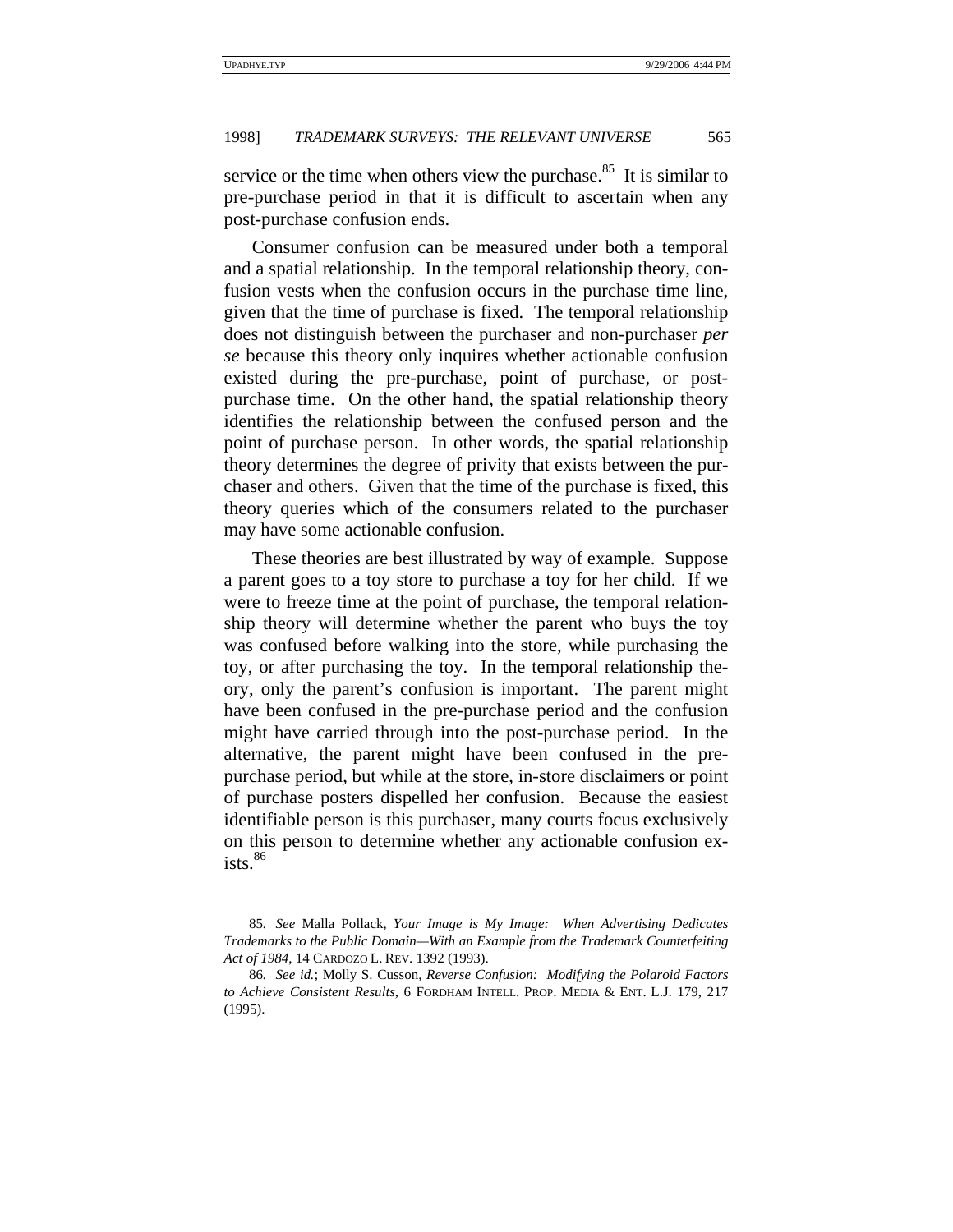To focus on purchaser confusion, though, is not enough. Many people, other than the purchaser, should be considered as well. The spatial relationship theory does exactly that. Recall that the point of purchase is fixed in time. The spatial relationship theory ascertains whom, other than the purchaser, is confused at the point of purchase. Revisiting the toy store, we find that even though it is the parent who actually purchases the toy, her child may have been confused before the parent went to the store and remains confused while the parent completes the purchase, and even afterward. Although the parent may have benefited from in-store disclaimers or other confusion dispelling tactics, the child did not.

A plaintiff who focuses only on the purchaser limits the number of potential survey respondents. Similarly, a plaintiff's case would be severely undermined if the court accepted a defendant's argument that focused on the absence of purchaser confusion.

#### 1. Judicial Focus on Purchaser Confusion

Under the temporal relationship theory, the focus is on the purchaser and when the purchaser may have been confused. Some courts require proof that the purchaser be confused at the point of purchase. $87$  Often, courts will consider the degree of care exercised by the purchaser.<sup>88</sup> Courts typically employ an ordinary purchaser standard.<sup>89</sup>

Point of purchase confusion is the most widely analyzed factor for determining when confusion occurs or vests. When courts apply this approach alone, however, they act contrary to the intent behind the 1962 amendment to the Lanham Act, $90$  which deleted

<sup>87</sup>*. See* Keebler Co. v. Rovira Biscuit Corp., 624 F.2d 366, 378, 207 U.S.P.Q. 465 (1st Cir. 1980); McKee Baking Co. v. Interstate Brands Corp., 738 F. Supp. 1272, 1275, 17 U.S.P.Q. 2d 1528 (E.D. Mo. 1990); American Greetings Corp. v. Easter Unlimited, Inc., 579 F. Supp. 607, 616, 221 U.S.P.Q. 875 (S.D.N.Y. 1983); Beneficial Corp. v. Beneficial Capital Corp., 529 F. Supp. 445, 450, 213 U.S.P.Q. 1091 (S.D.N.Y. 1982).

<sup>88</sup>*. See* Blue Bell Bio-Medical v. Cin-Bad, Inc., 864 F.2d 1253, 1260, 9 U.S.P.Q. 2d 1870 (5th Cir. 1989); Jordache Enters. v. Hogg-Wyld, Ltd., 828 F.2d 1482, 1487, 4 U.S.P.Q. 2d 1216 (10th Cir. 1987); Maxim's, Ltd. v. Badonsky, 772 F.2d 388, 227 U.S.P.Q. 316, 320 n.4 (7th Cir. 1985); *see also* 2 MCCARTHY, *supra* note 39, § 23.29.

<sup>89</sup>*. See* 3 A.R. CALLMAN, *supra* note 61, § 20.09; 2 MCCARTHY, *supra* note 39, § 23.27-29.

<sup>90.</sup> Amendment of October 9, 1962, Pub. L. No. 87-772, 1962 U.S.C.C.A.N. (76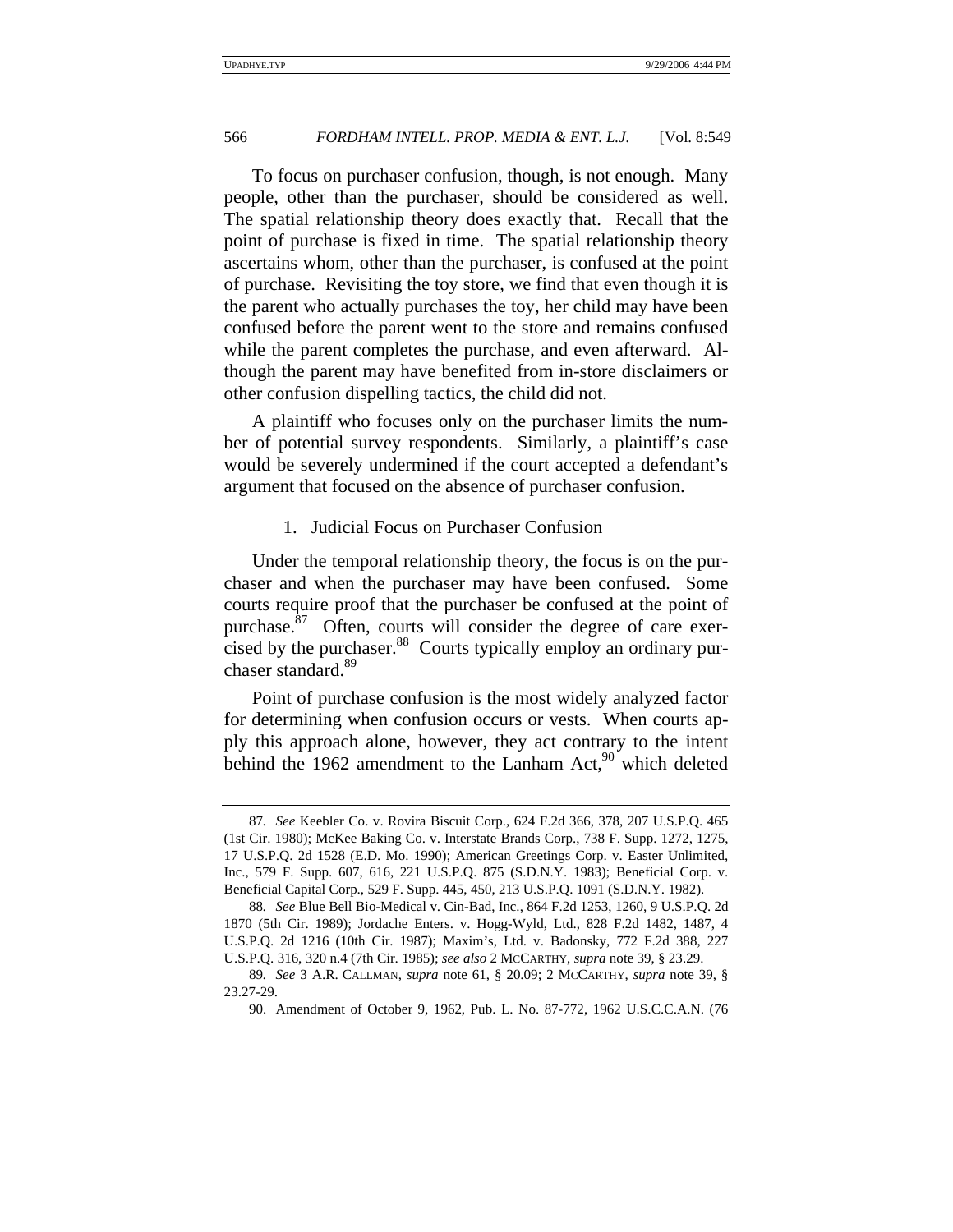the word "purchaser."<sup>91</sup> Under that amendment, Congress intended to go beyond the actual purchaser and protect potential purchasers.<sup>92</sup>

After determining when confusion has occurred, the next inquiry is whether an appreciable number of ordinary purchasers are likely to be confused. $93$  An ordinary purchaser is one who is expected to exercise that degree of care, caution, power, and perception appropriate to the kind of choice he faces in the marketplace.<sup>94</sup> That was the standard applied in *Hormel Foods v. Jim Henson Productions*, 95 in which the court found no confusion between Sp'am (a Muppet) and Spam (the meat product). The court found the relevant inquiry to be whether an appreciable number of ordinarily prudent purchasers are likely to be misled. $97$  As with any reasonably prudent purchaser standard, there is no mathematical precision to predict when that threshold is met.<sup>98</sup>

There is an inverse relationship between the degree of care exercised and the likelihood of confusion.<sup>99</sup> As the degree of care increases, the likelihood of confusion decreases.<sup>100</sup> As consumers become more careful, they are more likely to examine the goods or

97*. Id.* (citing Mushroom Makers, Inc. v. R.G. Barry Corp., 58 F.2d 44, 47 (2d Cir. 1978), *cert. denied*, 439 U.S. 1116 (1979)).

98*. See* Wynn Oil Co. v. Thomas, 839 F.2d 1183, 1186 (6th Cir. 1988).

99*. See* Daddy's Junky Music Stores v. Big Daddy's Family Music Ctr., 109 F.3d 275, 280 (6th Cir. 1997).

Stat. 773) 896.

<sup>91</sup>*. Id.*

<sup>92</sup>*. See* S. REP. NO. 87-2107 (1962), *reprinted in* 1962 U.S.C.C.A.N. 2851.

<sup>93</sup>*. See* General Mills, Inc. v. Kellogg Co., 824 F.2d 622 (8th Cir. 1987); Centaur Communications, Ltd. v. ASM Communications, Inc., 830 F.2d 1217 (2d Cir. 1987); Lever Brothers Co. v. American Bakeries Co., 693 F.2d 251, 253 (2d Cir. 1982); McGregor-Doniger, Inc. v. Drizzle, Inc., 599 F.2d 1126, 1130 (2d Cir. 1979).

<sup>94</sup>*. See* 3 A.R. CALLMAN, *supra* note 61, § 20.09; 2 MCCARTHY, *supra* note 39, § 23.27.

<sup>95. 73</sup> F.3d 497 (2d Cir. 1996).

<sup>96</sup>*. See id.* at 502.

Mathematically, the inverse relationship is expressed as  $(C_d \propto 1 \setminus L_{oc})$  where  $C_d$  is the degree of care and Loc is the likelihood of confusion.

<sup>100</sup>*. See Daddy's Junky*, 109 F.3d at 285; U.S. Surgical Corp. v. Orris, Inc., 1998 U.S. Dist. LEXIS 6432, at \*27 (D. Kan. 1998). *But see* Dream Team Collectibles, Inc. v. NBA Properties, Inc., 958 F. Supp. 1401, 1417 (finding that a high degree of care does not necessarily reduce likelihood of confusion).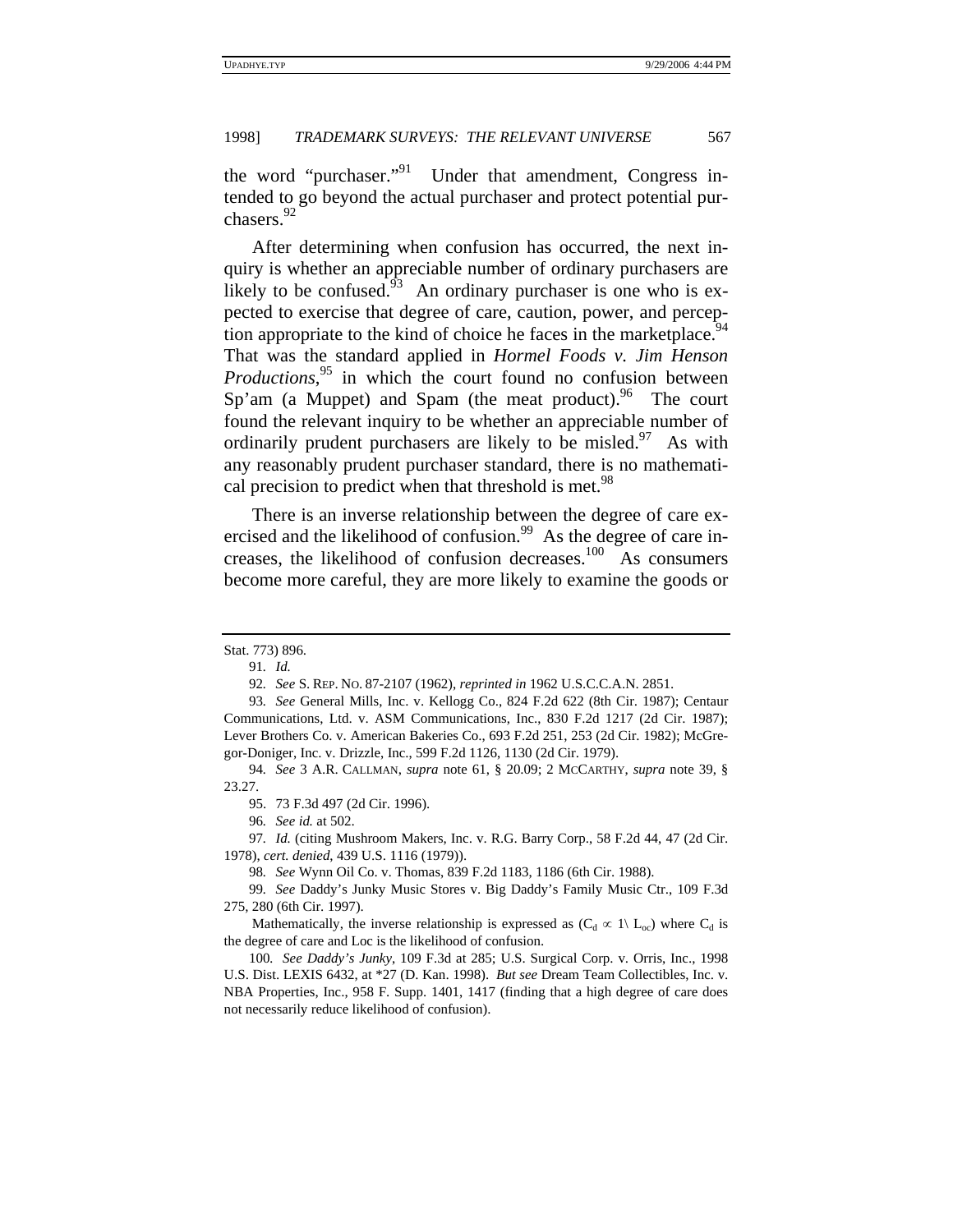services in question.<sup>101</sup> Close scrutiny of goods and trademarks generally reduces the likelihood that consumers will confuse simi- $\text{lar marks.}^{102}$  One method of identifying a careful consumer is to focus on the cost of goods with respect to the proportionate care exercised.<sup>103</sup> As price increases, the likelihood of confusion decreases104 under the assumption that higher prices prompt consumers to exercise more care.<sup>105</sup> Courts will assume that purchasers are likely to be more discriminating and source conscious when purchasing an expensive product.<sup>106</sup> Arguably, purchasers of expensive products take greater time in purchasing, investigate all of the facts, shop for competing products, and spend money only when convinced that a particular trademark on the trademarked product is precisely what is desired.<sup>107</sup> In making purchasing decisions regarding expensive goods, the reasonably prudent person standard is elevated to the standard of the discriminating purchaser.<sup>108</sup>

Contrast consumer behavior with regard to costly goods with consumer behavior during the purchase of low priced items. As

The cost of goods in relation to the care exercised can be expressed mathematically as (P  $\propto$  C<sub>d</sub>) where P is the price of the good or service.

104*. See* Boston Athletic Ass'n v. Sullivan, 867 F.2d 22, 28 (1st Cir. 1989).

105*. See* Blue-Bell Bio-Medical v. Cin-Bad, Inc., 864 F.2d 1253, 1260 (5th Cir. 1989); Jordache Enters. v. Hogg Wyld, Ltd., 828 F.2d 1482, 1487 (10th Cir. 1987).

106*. See Blue-Bell*, 864 F.2d at 1260; *Jordache*, 828 F.2d at 1487. The assumption is that where the consumer is buying an expensive product, he is likely to be deliberate in his product selection and, therefore, in his differentiation between trademarks. *See Blue-Bell*, 864 F.2d at 1260; *Jordache*, 828 F.2d at 1487.

107*. See* 1 JEROME GILSON, TRADEMARK PROTECTION AND PRACTICE, § 5.08, at 5- 146, 5-148 (1993). Nevertheless, a properly trademarked good does not always reflect what the consumer wanted. This frequently occurs in sales involving parallel importation or gray market goods. *See* Shashank Upadhye, *Rewriting the Lanham Act to Bar the Importation of Gray Market Goods*, 20 SETON HALL LEGIS. J. 99 (1996).

108. Weiss Assocs. v. HRL Assocs., 14 U.S.P.Q. 2d 1840, 1842 (Fed. Cir. 1990); 2 MCCARTHY, *supra* note 39, § 23:28, at 130.

<sup>101</sup>*. See* Abraham Zion Corp. v. Harry P. Lebow, 593 F. Supp. 551, 561 (S.D.N.Y. 1984).

<sup>102</sup>*. See* Russian Kurier, Inc. v. Russian Am. Kurier, Inc., 899 F. Supp. 1204, 1210- 11 (S.D.N.Y. 1995) ("[T]he sophistication of the buyers is relevant in this case in that a newspaper is a product that may be purchased without careful scrutiny, thus increasing the likelihood of confusion").

<sup>103</sup>*. See* AHP Subsidiary Holding Co. v. Stuart Hale Co., 1 F.3d 611, 616 (7th Cir. 1993); SquirtCo. v. Seven-Up Co., 628 F.2d 1086, 1091 (8th Cir. 1980).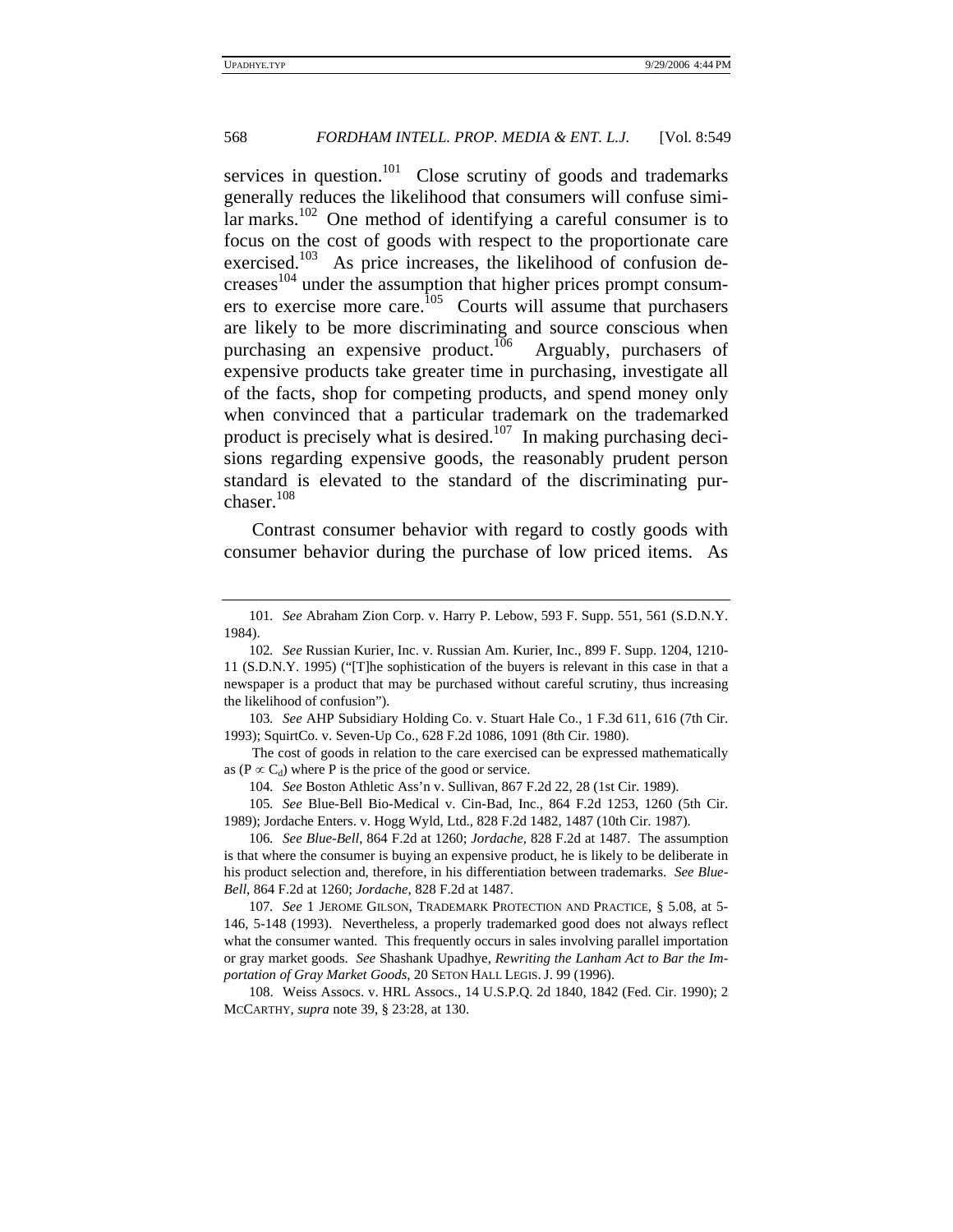the cost decreases, the level of care decreases because the good is cheap and it is conducive to impulse buying.<sup>109</sup> Because the purchaser is buying a low priced item and is shopping on impulse, the purchase decision is made with little or no thought nor any advance preparation.<sup>110</sup> Therefore, very little care is exercised.<sup>111</sup>

Another standard, which is not directly related to the price of the product, determines whether the purchaser is a professional buyer, that is, an individual who has come to the purchasing decision with knowledge about the goods or services. $1/12$  This group is normally held to a higher standard.<sup>113</sup> But courts sometimes comingle the standards of care regarding professional status with price.<sup>114</sup> That results in an artificially high standard on the ordinary, albeit professional, purchaser if the purchased product is expensive.115 For example, if the price of the good is low, then a low burden will be imposed. Due to the professional status of the purchaser, however, a higher burden is imposed, which inevitably leads to a finding of no confusion as the professional standard dominates over the price standard.<sup>116</sup> But some courts have found a likelihood of confusion even when dealing with expensive goods, and the purchasers were expected to exercise a high degree of

113*. See id.*

<sup>109</sup>*. See* Beer Nuts v. Clover Club Foods Co., 805 F.2d 920, 926 (10th Cir. 1986); Knorr-Narhmittel, A.G. v. Reese Finer Foods, Inc., 695 F. Supp. 787, 794 (D.N.J. 1988).

<sup>110</sup>*. See* TV Land v. Viacom Int'l, 908 F. Supp. 543, 552 (N.D. Ill. 1995) (noting that consumers take less time purchasing low cost items and haste increases the possibility of confusion).

<sup>111</sup>*. See BeerNuts*, 805 F.2d at 926; *see also* 1 GILSON, *supra* note 107, § 508, at 5- 146.

<sup>112</sup>*. See* 2 MCCARTHY, *supra* note 39, § 23.29.

<sup>114</sup>*. See* Michael J. Allen, *The Role of Actual Confusion Evidence in Federal Trademark Infringement Litigation*, 16 CAMPBELL L. REV. 19, 45 (1994).

<sup>115</sup>*. See id.*

<sup>116</sup>*. See* Blue-Bell Bio-Medical v. Cin-Bad, Inc., 864 F.2d 1253 (5th Cir. 1989); Jordache Enters. v. Hogg Wyld, Ltd., 828 F.2d 1482 (10th Cir. 1987); *cf.* Fuji Photo Film Co. v. Shinohara Shoji Kabushiki Kaisha, 754 F.2d 591, 595, 225 U.S.P.Q. 540 (5th Cir. 1985); AMF, Inc. v. Sleekcraft Boats, 599 F.2d 341, 353, 204 U.S.P.Q. 808 (9th Cir. 1979); Truck Equipment Serv. Co. v. Freuhauf Corp., 536 F.2d 1210, 1220-21, 191 U.S.P.Q. 79 (8th Cir. 1976); Omega Importing Corp. v. Petri-Kine Camera Co., 451 F.2d 1190, 1195, 171 U.S.P.Q. 769 (2d Cir. 1971); Grotrian, Helfferich, Schulz, Th. Steinweg Nachf. v. Steinway & Sons, 365 F. Supp. 707, 716-17, 180 U.S.P.Q. 506 (S.D.N.Y. 1973).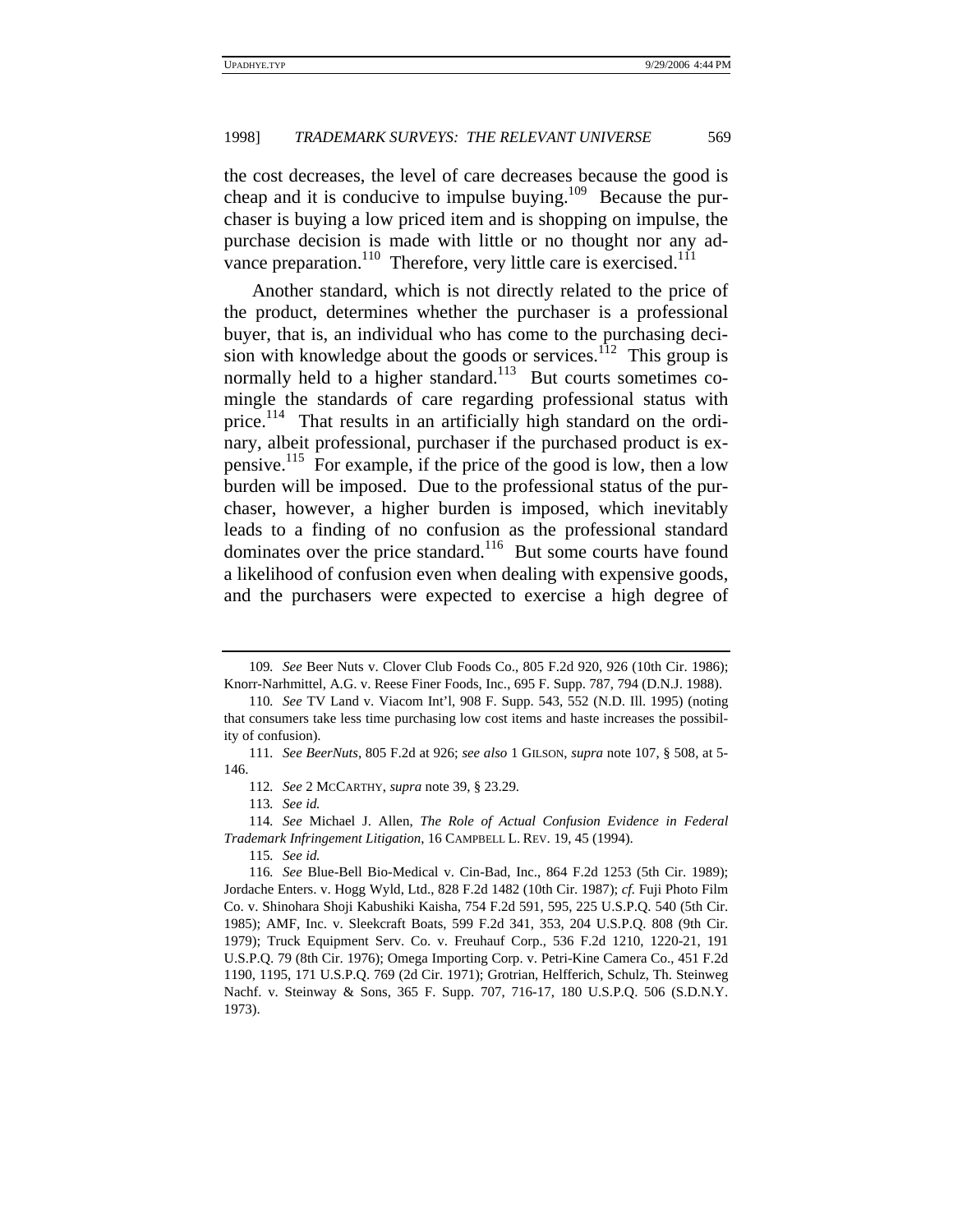care.<sup>117</sup>

One situation warranting careful examination is that where the purchaser was confused prior to making the purchase but was no longer confused at the point of purchase. Under this analysis, actionable confusion can exist early in the purchase decision time line, even though at the time of purchase, there is no longer any confusion. For example, in *HRL Associates, Inc. v. Weiss Associ*ates, Inc.,<sup>118</sup> the marks covered computerized maintenance, inventory, and equipment tracking software.<sup>119</sup> The price of the software ranged from \$6,000 to \$10,000 and generally was purchased after the buyer was extensively exposed to literature and had experimented with the actual software.<sup>120</sup> Oftentimes, the evaluation period lasted over nine months after first contact.<sup>121</sup> To this end, the defendant argued that any initial confusion was dispelled by virtue of the buyer's protracted discussion.<sup>122</sup> In addition, the defendant argued that the potential consumers were sophisticated and were not confused at the point of sale.<sup>123</sup>

The Trademark Trial and Appeals Board ("TTAB") ruled in *HRL Associates* that the "Trademark Act does not make a distinction between confusion arising at an early stage in the purchasing process and confusion arising at a later stage."124 The TTAB's rationale was that the Lanham Act prohibited registration of marks that were likely to cause confusion between the marks, irrespective of when and where this confusion occurred in the marketing or the sale.125 Furthermore, the TTAB stated that the confusion to the *potential* purchaser, early in the purchasing decision, was just as injurious as any confusion in the *actual* purchaser, during or after the time of purchase.<sup>126</sup> Most important, the TTAB noted that the so-

- 122*. See id.*
- 123*. See id.*

126*. Id.*

<sup>117</sup>*. See Fuji Photo Film*, 754 F.2d 591; *AMF*, 599 F.2d 341; *Truck Equipment*, 536 F.2d at 1220-21.

<sup>118. 12</sup> U.S.P.Q. 2d 1819 (T.T.A.B. 1989).

<sup>119</sup>*. Id.*

<sup>120</sup>*. See id.*

<sup>121</sup>*. See id.* at 1822.

<sup>124</sup>*. See id.*

<sup>125</sup>*. Id.*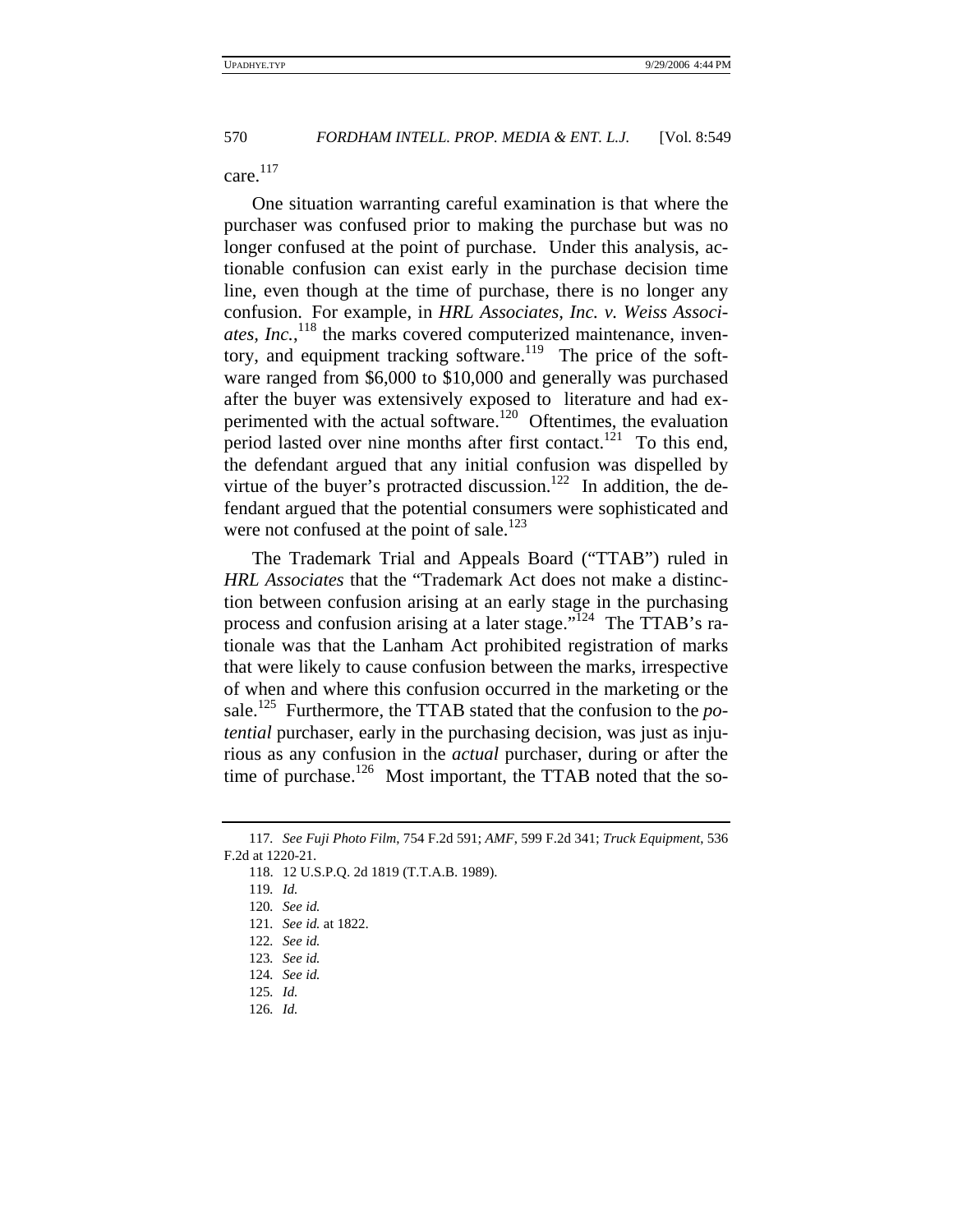phistication of the purchaser in this particular scenario was not enough to overcome the likelihood of confusion of potential purchasers early in the purchase decision time line.<sup>127</sup>

It is established that focussing purely on the purchaser leads to a finding in contradiction of the plain language of the Lanham Act. In addition, a focus on purchasers limits the universe of consumers that can participate in the trademark survey. Out of the entire universe of people, the set of all consumers—purchasers and nonpurchasers—is greater than the set of purchasers. Therefore, to provide for a meaningful survey with the greatest chance of demonstrating confusion in the consuming public, the survey must identify another universe of non-purchasers who are also confused.

## 2. Judicial Focus on Non-Purchaser Confusion

Under the spatial relationship theory, confusion of purchasers and non-purchasers are equally important. Arguably, considering non-purchasers is more important to a plaintiff because of the increase in possible survey respondents. Since the 1962 amendment to the Lanham Act, some courts have expanded the likelihood of confusion beyond the point of sale purchaser in order to incorporate the potential purchasers and the general public.<sup>128</sup> The potential purchaser is one who is contemplating a purchase based on a desire to buy a certain product.<sup>129</sup> The general public is comprised of the people who observe others using the goods, but who are not contemplating an imminent purchase.<sup>130</sup> As with purchaser confusion, there are three types of non-purchaser confusion: (1) pre-sale confusion, (2) point of purchase confusion, and (3) post-sale confusion.

<sup>127</sup>*. Id.* at 1823.

<sup>128</sup>*. See* Pollack, *supra* note 85, at 1485; Landscape Forms v. Columbia Cascade Co., 113 F.3d 373, 382 (2d Cir. 1997) ("[T]he likelihood of confusion test concerns not only potential purchasers but also the general public."); United States v. Hon, 904 F.2d 803, 804-05 (2d Cir. 1990) (noting that the jury could consider confusion of members of the general public as well as the purchasing public).

<sup>129</sup>*. See* Ferrari S.P.A. v. Roberts, 944 F.2d 1235, 1250 (6th Cir. 1991).

<sup>130</sup>*. See generally* Pollack, *supra* note 85 (describing non-purchaser observers).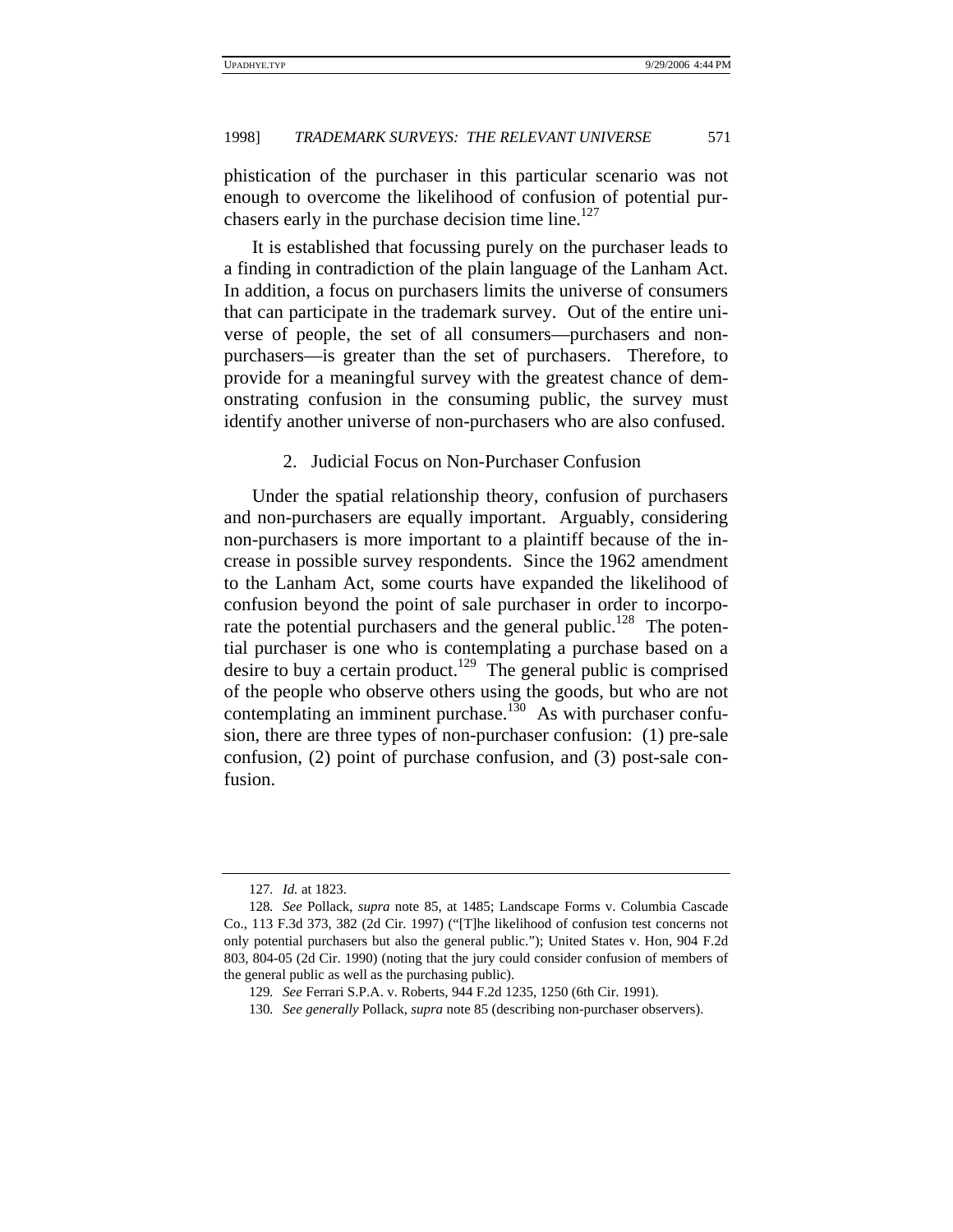#### i. Pre-Sale Confusion

In the wake of the 1962 amendment, the courts have acknowledged the confusion of potential customers.<sup>131</sup> In an early case, *Communications Satellite Corp. v. Comcet, Inc.*, 132 the court also dealt with pre-sale confusion.<sup>133</sup> In this case, the plaintiff used "COMSAT" as a registered trade name and service mark in its worldwide satellite communications system.<sup>134</sup> Defendant, Comcet, Inc. ("Comcet"), marketed communication computers to process data sent over telephone and teletype lines.135 According to the court, the case's outcome turned on the likelihood of confusion among prospective consumers. $136$  In addition, the court noted that, when the parties are not competitors, the infringement issue rests on the likelihood of confusion about the source or sponsorship of the goods and services marketed.<sup>137</sup> Despite the lack of an relationship between the goods, Comcet argued that its purchasers are so sophisticated and so knowledgeable that they would not be confused.<sup>138</sup> The court held, however, that "the expertise of purchasers does not always assure the absence of confusion. Even buyers of specialized products can assume, even be it wrongfully, that related companies are the source of goods despite them being noncompetitive goods."<sup>139</sup>

Despite any sophistication of the consumer, pre-sale confusion can exist even if consumers do not exercise any significant care.<sup>140</sup> If potential customers are lured away from the senior user because the junior user utilized a confusingly similar mark, the result is presale confusion that is actionable. In addition, pre-sale confusion, if

<sup>131</sup>*. See* Grotrian, Helfferich, Schulz, Th. Steinweg Nachf. v. Steinway & Sons, 365 F. Supp. 707, 716-17 (S.D.N.Y. 1973), *aff'd*, 523 F.2d 1331 (2d Cir. 1975).

<sup>132. 429</sup> F.2d 1245 (4th Cir. 1970).

<sup>133</sup>*. Id.*

<sup>134</sup>*. Id.* at 1247.

<sup>135</sup>*. See id.* at 1249.

<sup>136</sup>*. Id.* at 1252.

<sup>137</sup>*. Id.*

<sup>138</sup>*. See id.*

<sup>139</sup>*. Id.*

<sup>140</sup>*. See* Source Perrier, S.A. v. Waters of Saratoga Springs, Inc., 217 U.S.P.Q. 617 (S.D.N.Y. 1982) (holding presale confusion using the pecuniary interest rationale versus a confusion rationale).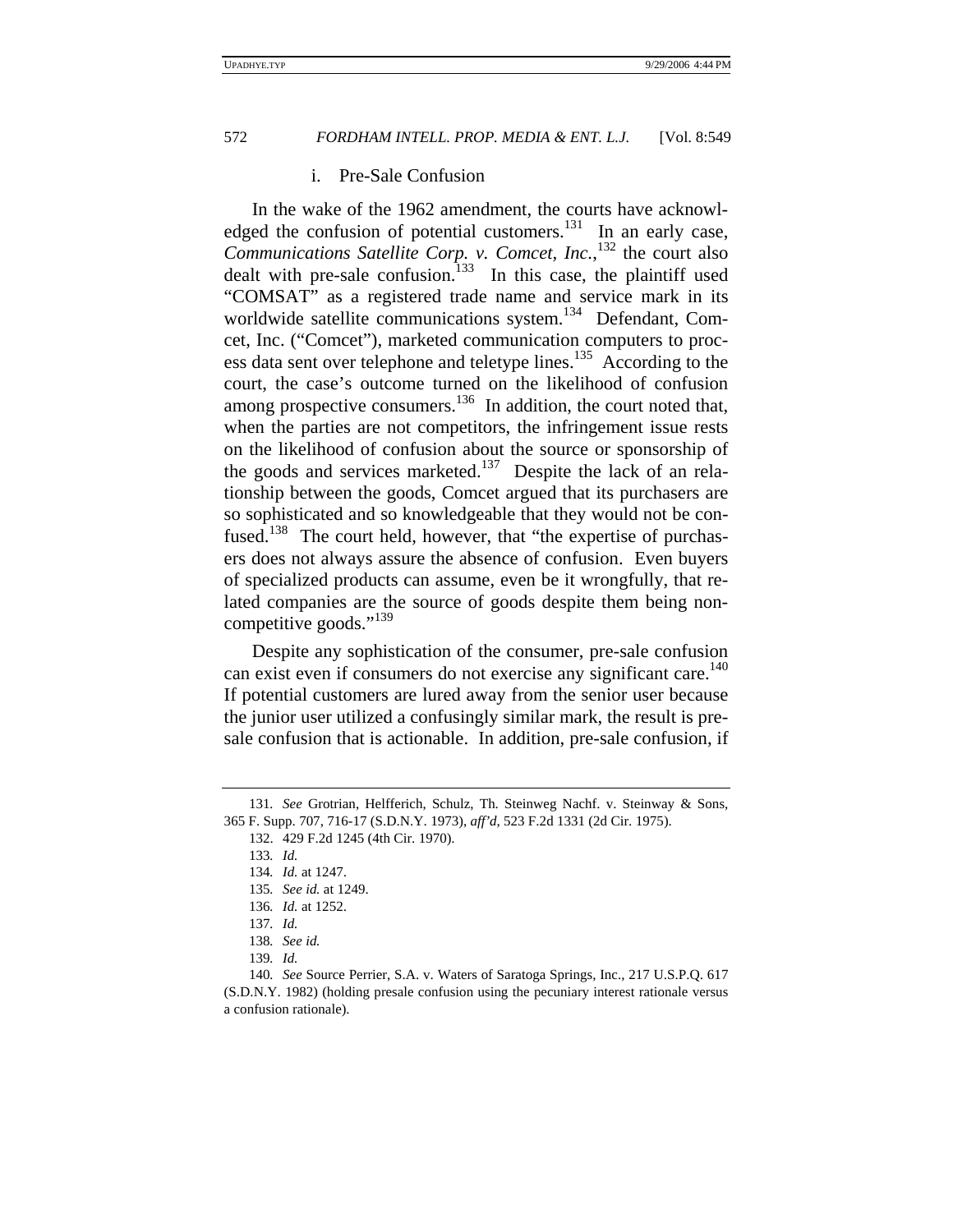it exists, can bolster a showing of actual confusion. $141$ 

In *Grotrian, Helfferich, Schulz, Th. Steinweg Nachf. v. Steinway & Sons*, 142 the plaintiff, Grotrian Steinweg, sued the Steinway & Sons, the senior user, for a declaratory judgment<sup>143</sup> that Grotrian Steinweg's name did not infringe on Steinway & Sons's trademark or trade names for pianos.<sup>144</sup> On the basis of surveys conducted by parties, the trial court found the presence of actual confusion between the marks.<sup>145</sup> Despite the high cost of the pianos, costing from \$5,000 to \$13,000, the sophistication of the consumer was not enough to eliminate confusion. $146$ 

On appeal, the court acknowledged that the impact of confusion was significant when the parties were in direct competition over a small class of consumers.<sup>147</sup> Thus, it was inescapable that a potential purchaser of a piano, upon hearing the name Grotrian Steinweg, would associate Grotrian Steinweg's product with that of Steinway & Sons.148 The *Grotrian* court held that actual confusion or potential confusion at the point of purchase need not be shown to prevail in trademark infringement.<sup>149</sup> Therefore, according to the *Grotrian* court, confusion on the part of potential consumers is an influential part of the likelihood of confusion analysis.150 The *Grotrian* case is special because, despite a showing of actual confusion, the court also examined pre-sale confusion.

<sup>141</sup>*. See* Blockbuster Entertainment Group v. Laylco, Inc., 869 F. Supp. 505 (E.D. Mich. 1994); Jeffrey R. Kuester & Peter A. Nieves, *Hyperlinks, Frames and Meta-Tags: An Intellectual Property Analysis*, 38 IDEA 243, 248 (1998).

<sup>142. 365</sup> F. Supp. 707, 716-17 (S.D.N.Y. 1973), *aff'd*, 523 F.2d 1331 (2d Cir. 1975).

<sup>143</sup>*. Id.* A declaratory judgment action may be entertained in the district courts. *See* 15 U.S.C. § 2201 (1994). A declaratory judgment action is brought usually by a junior user who seeks a declaration that its use of the mark will not infringe the rights of the senior user. Moreover, if the mark is registered, a declaratory judgment action may be brought to invalidate such a registration. Consistent with the terminology of this Article, in a declaratory judgment action, the junior user is the plaintiff.

<sup>144</sup>*. See Grotrian*, 365 F. Supp. at 709.

<sup>145</sup>*. See id.* at 716.

<sup>146</sup>*. See id.*

<sup>147</sup>*.* See *Grotrian*, 523 F.2d at 1340.

<sup>148</sup>*. See id.*

<sup>149</sup>*. See id.* at 1342.

<sup>150</sup>*. Id.* at 1341-42.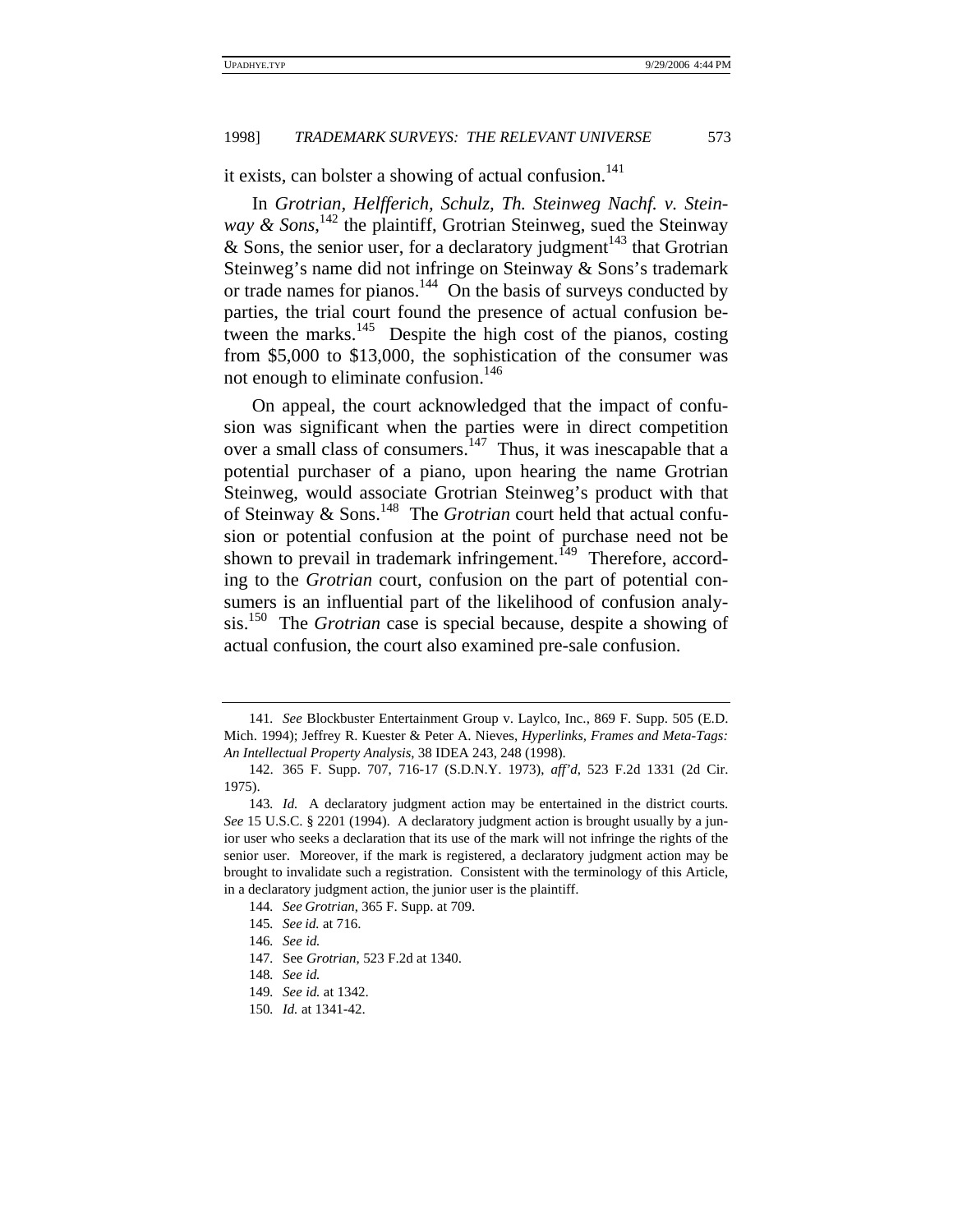Although potential consumer confusion has been accepted as a theory, it is not required. In *Dreyfus Fund, Inc. v. Royal Bank of Canada*, 151 the court rejected the Royal Bank of Canada's argument that a showing of actual confusion was required.<sup>152</sup> The court held that the legal construct only required that some confusion be proved likely, not that it must be shown to persist.<sup>153</sup> In this particular case, Royal Bank of Canada ("Royal Bank"), the defendant, used a lion in marketing its banking services.<sup>154</sup> Dreyfus Funds, Inc. ("Dreyfus Funds"), the plaintiff, sued to enjoin further use of the Royal Bank lion.<sup>155</sup> Royal Bank argued that the relevant consumers were sophisticated and used great care in conducting business with either Royal Bank or Dreyfus Funds.156 The court rejected Royal Bank's argument that the statutory construction *required* a showing of potential purchaser confusion, and that the confusion carried through the purchasing process.<sup>157</sup> This case reiterated that actual confusion of the purchaser was neither required nor a predicate for winning trademark infringement.

In situations where the potential consumer will never have the opportunity to inspect the goods or have a face-to-face encounter with point of purchase confusion obviators, some courts have held this not to be problematic.158 In *Television Enterprises Network,*  Inc. v. Entertainment Network, Inc.,<sup>159</sup> the court entertained a dispute over the use of the trademark "TEN."160 According to the court, although the programs were expensive, they were not expensive enough to dispel the likelihood of confusion.<sup>161</sup> Because most commercial transactions were over the phone, the potential purchaser may not have known with whom they were speaking.<sup>162</sup>

- 159. 229 U.S.P.Q. 47 (D.N.J. 1986).
- 160*. Id.*
- 161*. Id.* at 49.
- 162*. See id.*

<sup>151. 525</sup> F. Supp. 1108, 213 U.S.P.Q. 872 (S.D.N.Y. 1981).

<sup>152</sup>*. Id.* at 1124.

<sup>153</sup>*. Id.* at 1119.

<sup>154</sup>*. Id.* at 1111.

<sup>155</sup>*. See id.*

<sup>156</sup>*. See id.* at 1122.

<sup>157</sup>*. Id.*

<sup>158</sup>*. See* Television Enters. Network, Inc. v. Entertainment Network, Inc., 229 U.S.P.Q. 47 (D.N.J. 1986).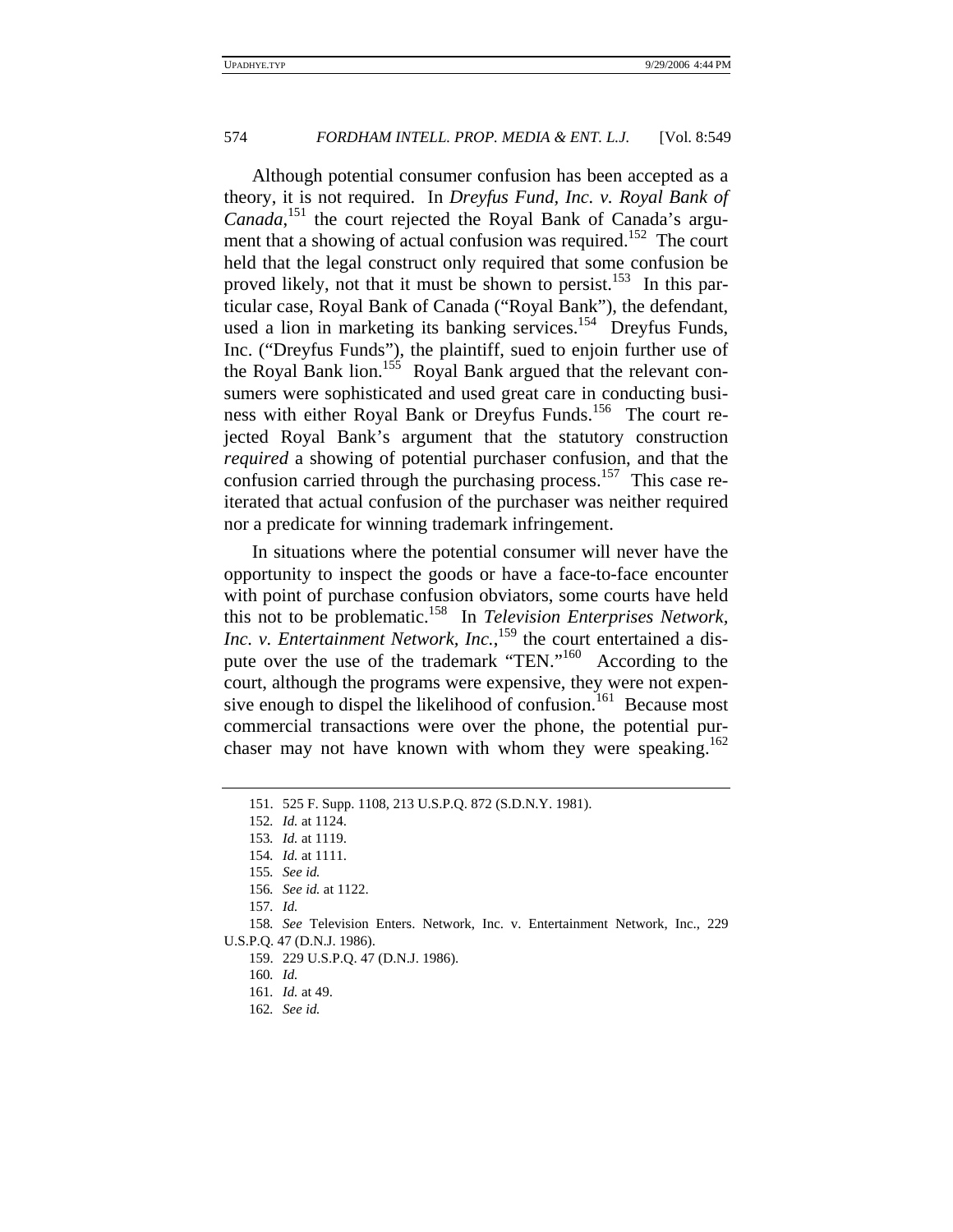Thus even if a deal was not consummated, the initial confusion was damaging and wrongful.<sup>163</sup>

In *Koppers Co. v. Krupp-Koppers, GmbH*,<sup>164</sup> the court was presented with the problem wherein actual consumers of one company were also potential consumers of the other.<sup>165</sup> Complicating matters further, both the plaintiff and defendant companies were started by the same person, but in different countries.<sup>166</sup> The parties argued that potential consumer confusion was not present due to the consumers being in different countries.<sup>167</sup> The plaintiff sued to enjoin the defendant from using "Krupp-Koppers" as a trademark in the United States.<sup>168</sup> Although a common owner founded both companies, the only relationship between them was one of direct competition.<sup>169</sup>

The court ruled that the likelihood of confusion cannot be considered in a vacuum; it must be determined with respect to certain persons.170 Also, according to the court, the 1962 Amendment does not restrict actionable confusion to purchasers.<sup>171</sup> Therefore, the court used a broad interpretation of what constituted forbidden confusion and the class of people that the 1962 amendment was designed to protect.<sup>172</sup> In the end, the relevant consumer universe included a class of potential consumers from foreign countries.<sup>173</sup>

Pre-purchase confusion may exist and be actionable even where there is extensive in-person discussion and personal attention in the purchase. In an interesting case, a prior mark holder

<sup>163</sup>*. See id.*

<sup>164. 210</sup> U.S.P.Q. 711 (W.D. Pa. 1981).

<sup>165</sup>*. Id.*

<sup>166</sup>*. See id.* at 713

<sup>167</sup>*. See id.* at 718. Plaintiff's company engaged in the design, engineering, and construction of coal gasification plants, cokes, smelters, and blast furnaces. *See id.* at 712. Mr. Koppers in Germany founded defendant's company for the same purpose (except it did not manufacture things) prior to Koppers coming to the United States and starting the plaintiff-company. *See id.* at 713.

<sup>168</sup>*. See id.* at 714.

<sup>169</sup>*. See id.* at 713.

<sup>170</sup>*. Id.* at 717.

<sup>171</sup>*. Id.*

<sup>172</sup>*. Id.*

<sup>173</sup>*. See id.*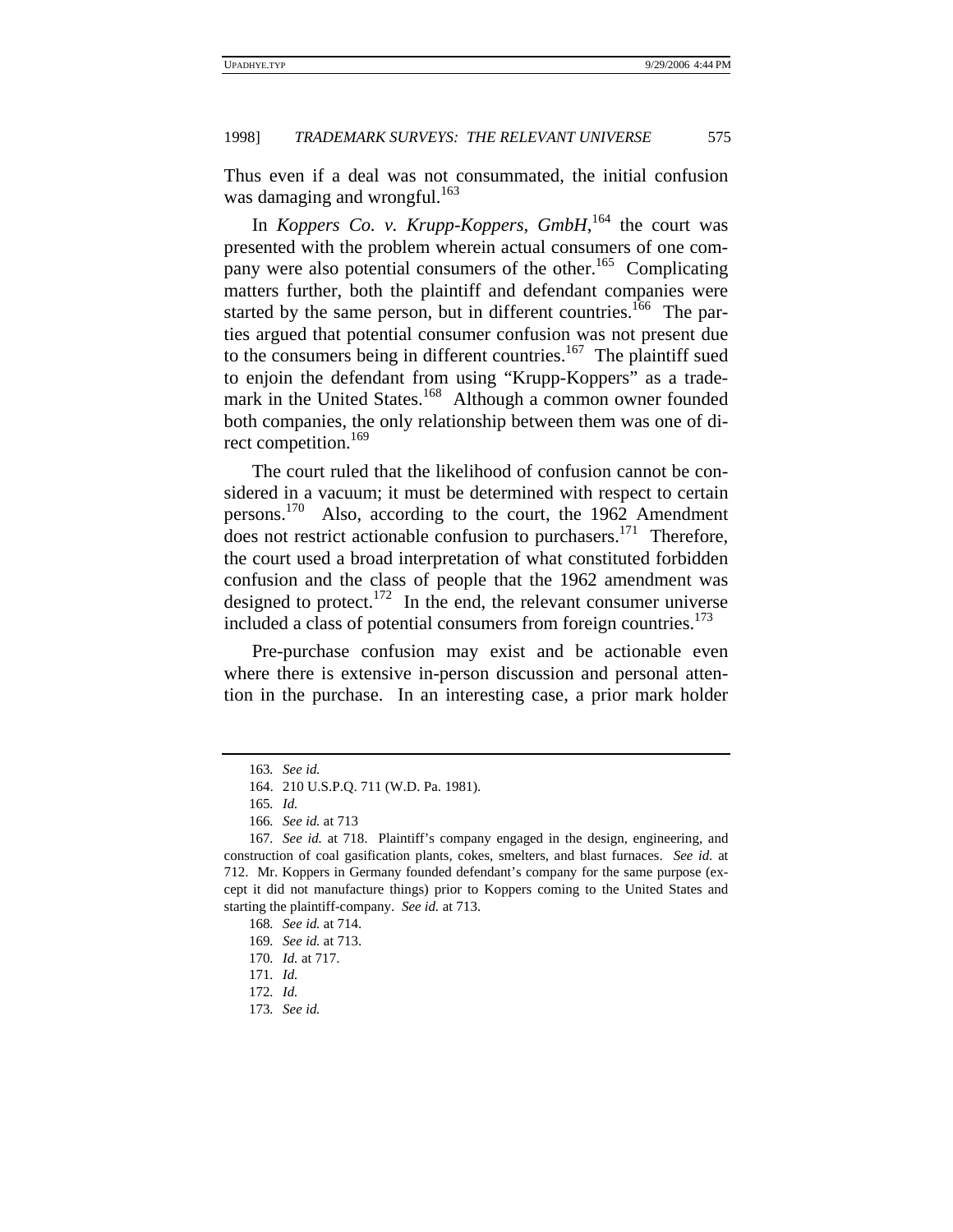opposed the applicant's mark at the TTAB.<sup>174</sup> The underlying products were expensive computer software management tools, which were sold to the consumer after extensive negotiations and discussion.<sup>175</sup> The applicant argued that although there might have been initial confusion, there was no confusion at the time of purchase because of the lengthy negotiations.<sup>176</sup> Basically, the applicant argued that, because the consumers were sophisticated, after the extended evaluation of the products and the discussions, there was no confusion at the time of purchase.<sup>177</sup> The TTAB held that pre-sale confusion was actionable by the opposer because confusion of the potential consumer early in the purchase decision was just as likely to cause injury to the opposer as confusion arising later.<sup>178</sup> On appeal of the TTAB decision, the Federal Circuit did not address the issue of initial confusion, but nonetheless affirmed the decision of the TTAB and held that there was a likelihood of confusion.<sup>179</sup>

## ii. Point of Purchase Confusion

Confusion at the point of purchase is most often, measured via the purchaser. Typically, however, there are others who, in their confusion, may influence the purchaser. The best example is the parent-child relationship. For example, in *Toys "R" Us, Inc. v. Canarsie Kiddie Shop, Inc.*,<sup>180</sup> the consumer did not exercise much care when purchasing a relatively inexpensive product.<sup>181</sup> Also, in *Toys "R" Us*, the parent-purchaser was not the actual user of the product. The parent purchased the product for use by her child, and the parent-purchaser was influenced by the desires of the ac-

<sup>174</sup>*. See* HRL Assocs. v. Weiss Assocs., 12 U.S.P.Q. 2d 1819 (T.T.A.B. 1989), *aff'd*, 14 U.S.P.Q. 2d 1840 (Fed. Cir. 1990).

<sup>175</sup>*. See HRL Assocs.*, 12 U.S.P.Q. 2d at 1820.

<sup>176</sup>*. See id.* at 1822.

<sup>177</sup>*. See id.*

<sup>178</sup>*. Id.* at 1822-23.

<sup>179.</sup> HRL Assocs. v. Weiss Assoc., 14 U.S.P.Q. 2d 1840, 1842 (Fed. Cir. 1990).

<sup>180. 559</sup> F. Supp. 1189 (E.D.N.Y. 1983).

<sup>181</sup>*. Id.* at 1199. As the cost increases, the level of care in choosing the products increases. As the price decreases, however, the level of care paid decreases, as it did in this case. *See id.*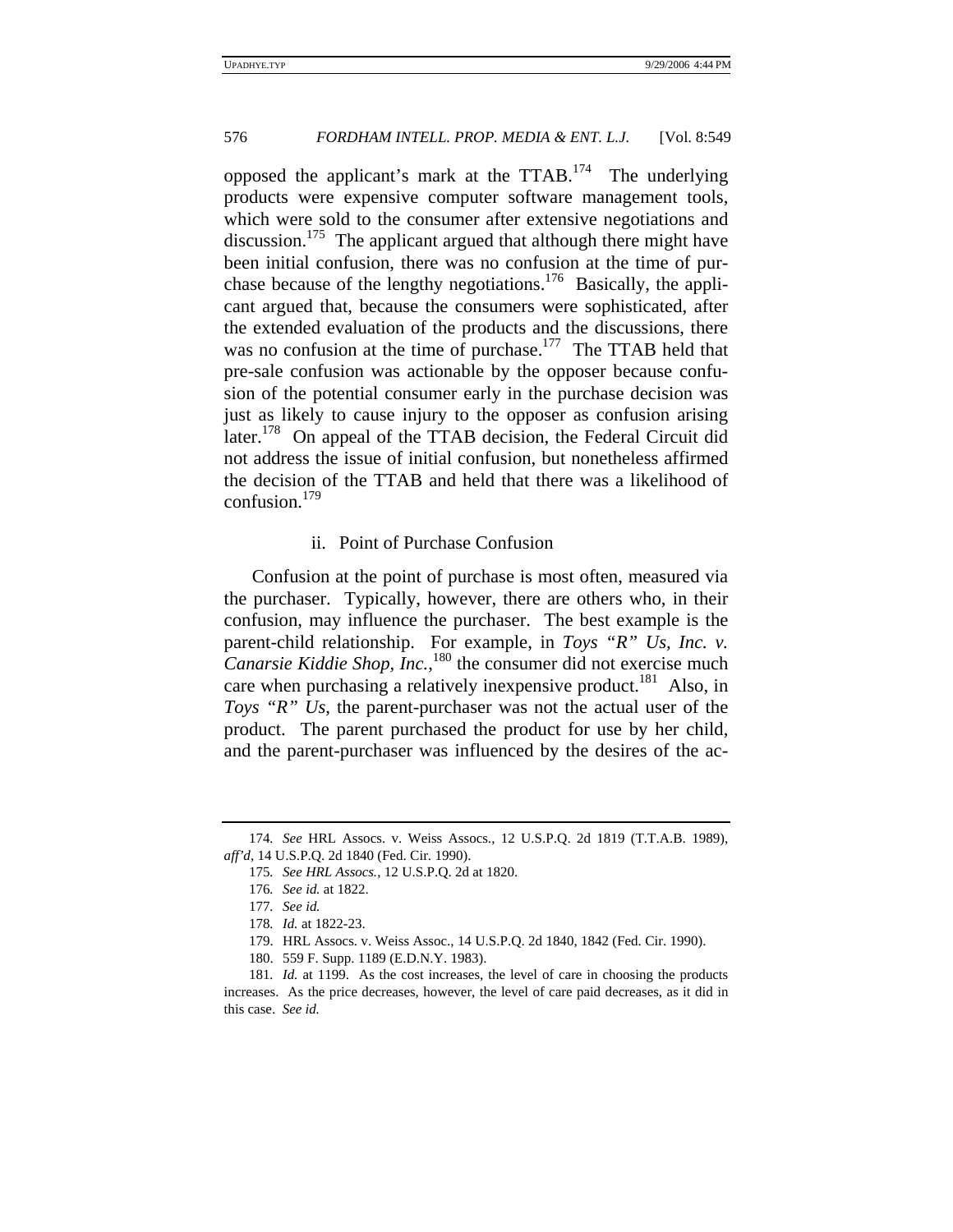tual user.<sup>182</sup> In another toy case, *Warner Brothers, Inc. v. Gay*  $T\text{o}ys$ ,  $^{183}$  the relevant non-purchasers were the children who induced their parents to buy toys for them.<sup>184</sup> These cases demonstrate that the children, at the time of the purchase by the parent, were confused.

Similarly, while examining the influencers of the nonpurchasers in *Electric Design and Sales, Inc. v. Electronic Data*  Systems Corp.,<sup>185</sup> the court's inquiry turned on whether actual or potential purchasers were confused.<sup>186</sup> The analysis encompassed all individuals that might know of the services and might become purchasers.<sup>187</sup> The court ruled that it was an error to deny registration of a trademark without determining the identity of "the relevant persons"—simply because the parties sold goods in the same field.188 The court broadly construed "purchasers" and "potential purchasers" to include those persons, such as users, who might actually influence purchasers. $189$  In further qualifying the universe of persons, the court held that, for commercially sold items, only those users who might influence future purchasers could be "relevant persons."<sup>190</sup>

The TTAB used an expansive view of non-purchaser confusion in *American Optical Corp. v. Siemens Aktiengesell-schaft*. 191 In that case, the court ruled that the broad category of persons who might be confused included purchasers and prospective purchasers

- 187*. See id.* at 716.
- 188*. Id.* at 719.

<sup>182</sup>*. Id.* at 1199.

<sup>183. 658</sup> F.2d 76 (2nd Cir. 1981).

<sup>184</sup>*. Id.* at 79.

<sup>185. 954</sup> F.2d 713 (Fed. Cir. 1992). Where the Examining Attorney and TTAB determined that the application is not entitled to registration, the applicant may appeal this registration denial to the Federal Circuit Court of Appeals. *See* 15 U.S.C. § 1071(a)(1) (1994). Section  $21(a)(1)$  of the Lanham Act provides, in pertinent part, for a right of appeal: "An applicant for registration of a mark . . . who is dissatisfied with the decision of the Commissioner or Trademark Trial and Appeal Board, may appeal to the United States Court of Appeals for the Federal Circuit." *Id.*

<sup>186.</sup> *Electric Design*, 954 F.2d at 718.

<sup>189</sup>*. Id.* at 718.

<sup>190</sup>*. Id.*

<sup>191. 213</sup> U.S.P.Q. 510 (T.T.A.B. 1982).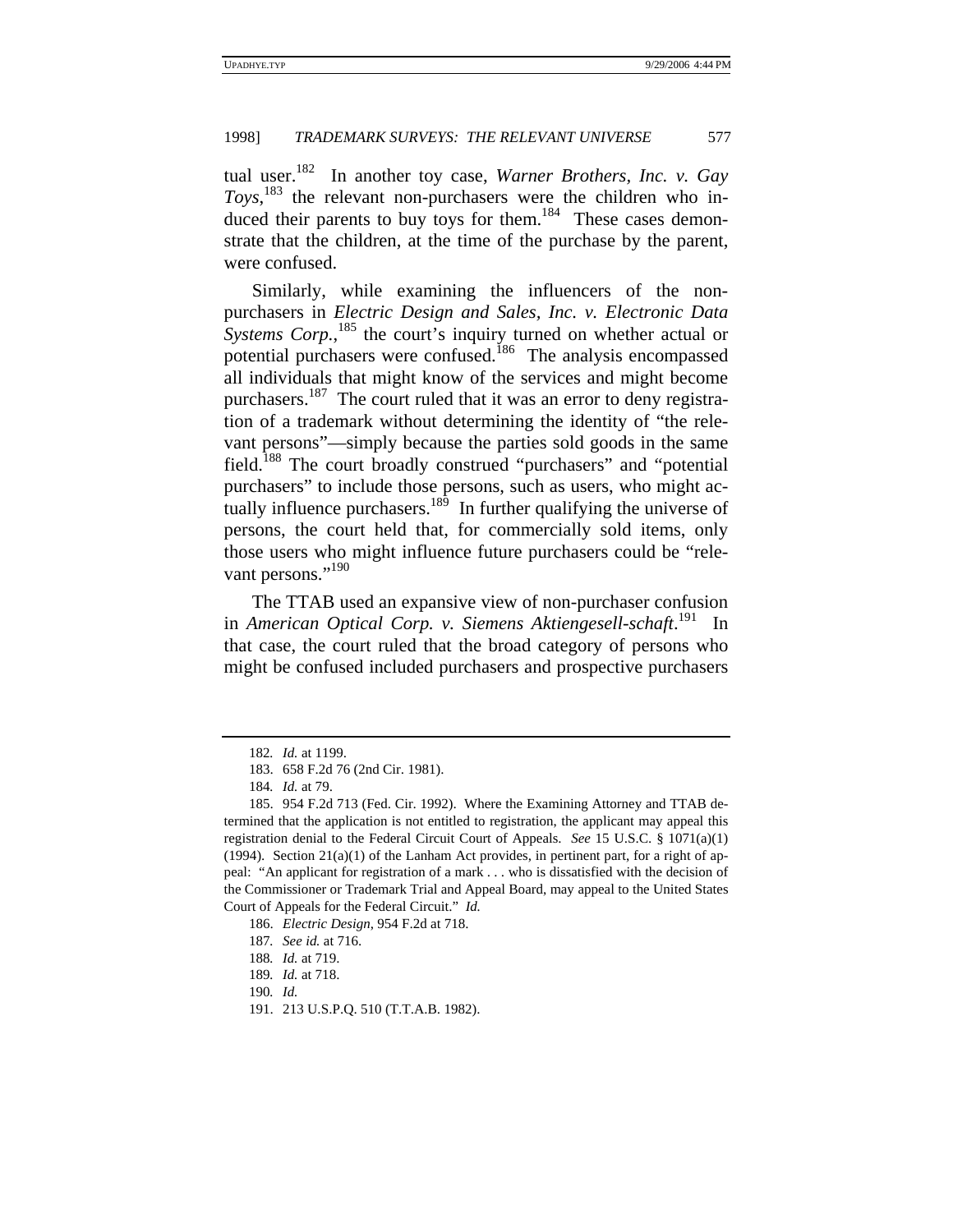on all levels of distribution.<sup>192</sup> It also included those involved in the selection of the goods, namely, the decision making process. $193$ *American Optical* and the other relevant cases indicate that nonpurchaser confusion at the point of purchase can be interpreted broadly to include those who accompany the purchaser to the store, influence the purchaser's decisions, or make the selection but do not actually make the purchase.

#### iii. Post-Sale Confusion

Post-purchase confusion is really non-purchaser presale confusion. For example, consumer *A* purchases some goods and, later, consumer *B* sees consumer *A* using the goods. Consumer *B* can be confused as to the goods, which impacts on consumer *B*'s potential purchase or decision to buy the good in the future. Thus, the initial purchase by consumer *A* took place, with or without any confusion, but the second-potential purchase by consumer *B* may be clouded with confusion.

Such a situation can arise when consumer *A* purchases sneakers bearing a trademark confusingly similar to a popular brand name sneaker. If the sneakers portray some poor quality or workmanship, consumer *B* might wrongly attribute these defects to the more popular sneaker. This may negatively impact the sales of the brand name sneaker. Post purchase confusion is especially troublesome where point of purchase displays are used to minimize or destroy point of purchase confusion.<sup>194</sup> In post-purchase confusion, these disclaimers are not available for the non-point of sale potential purchaser to observe.<sup>195</sup>

## III. THE RELEVANT UNIVERSE OF CONSUMERS

There are several views as to whom the trademark laws are to protect. Under the expansive view, the Lanham Act protects

<sup>192</sup>*. Id.*

<sup>193</sup>*. See id.*

<sup>194</sup>*. See* Adray v. Adry-Mart, Inc., 68 F.3d 362, 368 (9th Cir. 1995) (using disclaimers to obviate likelihood of confusion).

<sup>195</sup>*. See* Lois Sportswear, U.S.A., Inc. v. Levi Strauss & Co., 799 F.2d 867, 230 U.S.P.Q. 831 (2d Cir. 1986).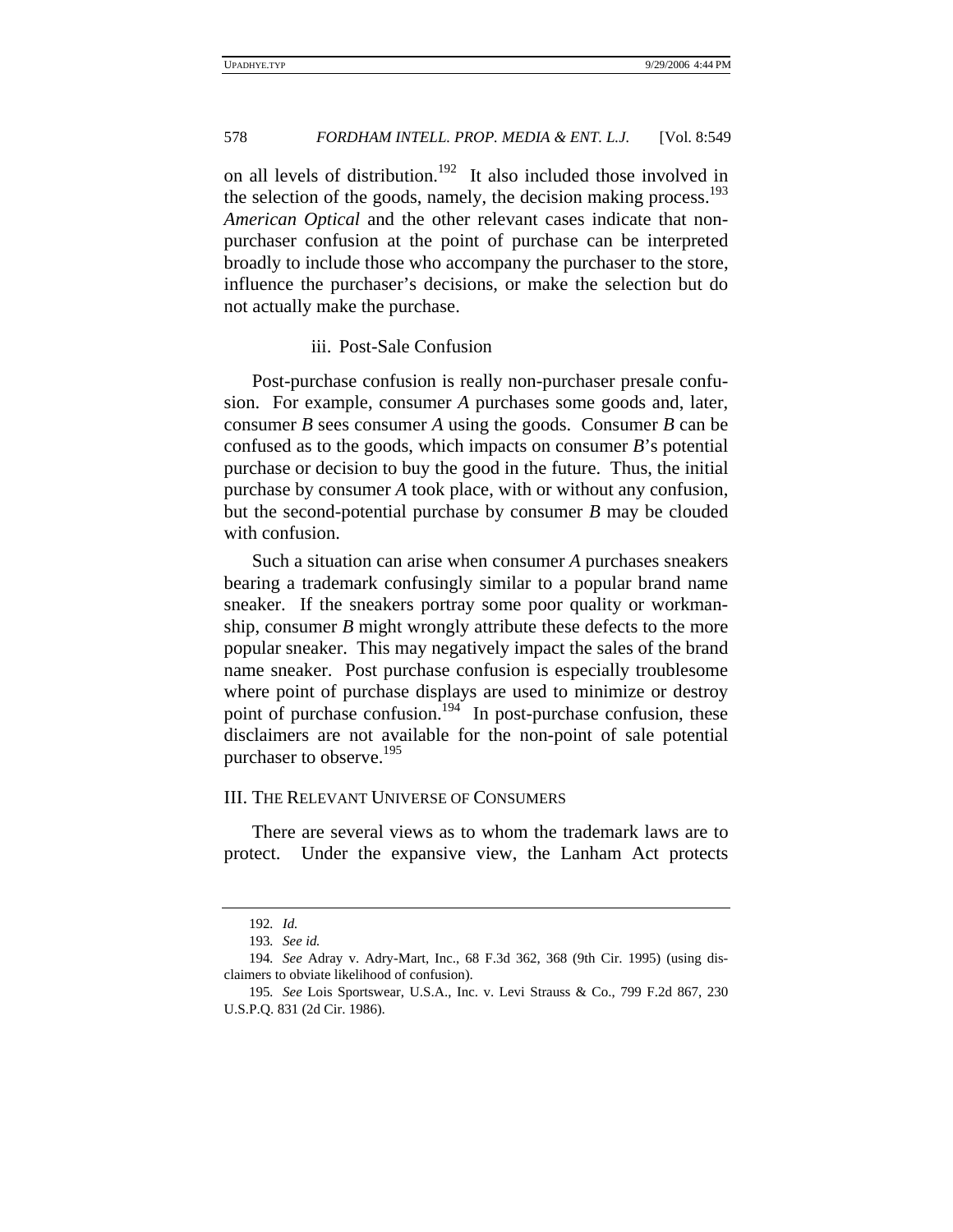against confusion of any kind on the part of anyone, without limitation as to purchaser or potential purchaser.<sup>196</sup> Prior to the 1962 amendment, Lanham Act protection generally was limited to confusion by the purchaser. The 1962 amendment, $197$  however, specifically sought to remove that limitation and have confusion encompass non-purchasers.198 In contrast, under the limited view of trademark protection, the focuses is on the purchaser, hence practitioners should pay particular attention to an opinion's focus on the purchaser.

Apparently, some courts fail to examine the plain language of the statute, fail to examine the legislative history to determine the scope and content of the words of the statute, $199$  and fail to examine the legislative history to understand the policy and purpose of the statute.<sup>200</sup> The consequence of those failures is the application

<sup>196</sup>*. See* Marathon Mfg. Co. v. Enerlite Prods. Corp., 767 F.2d 214, 221, 226 U.S.P.Q. 836 (5th Cir. 1985); Syntex Labs, Inc. v. Norwich Pharmacal Co., 315 F. Supp. 45, 49-53, 166 U.S.P.Q. 312 (S.D.N.Y. 1970), *aff'd*, 437 F.2d 566 (2d Cir. 1971); Rolex Watch U.S.A., Inc. v. Canner, 645 F. Supp. 484, 1 U.S.P.Q. 2d 1117 (S.D. Fla. 1986); United States v. Hon, 14 U.S.P.Q. 2d 1959 (2d Cir. 1990); United States v. Yamin, 868 F.2d 130, 10 U.S.P.Q. 2d 1300 (5th Cir. 1989); United States v. Gantos, 817 F.2d 41, 2 U.S.P.Q. 2d 1536 (8th Cir. 1987); T & T Mfg. Co. v. A.T. Cross, Inc., 197 U.S.P.Q. 763 (D.R.I. 1978); Ferrari, S.P.A. v. McBurnie, 11 U.S.P.Q. 2d 1843 (S.D. Cal. 1989); Redken Labs, Inc. v. Clairol, Inc., 175 U.S.P.Q. 737 (C.D. Cal. 1972) (rejecting expansive view).

<sup>197.</sup> Act of Oct. 9, 1962, Pub. L. No. 87-772, 1962 U.S.C.C.A.N. (76 Stat. 773) 896. The 1962 Amendment deleted the word "purchasers" from section 2(d) of the Lanham Act, 15 U.S.C. § 1052(d), which now reads "to cause confusion or mistake or to deceive." *Id.*

<sup>198</sup>*. Id.* The legislative history contained the following rationale for the 1962 Amendment:

The bill proposes to revive the quoted expression to read "to cause confusion, or to cause mistake, or to deceive." The purpose of the proposed change is to coordinate the language here with that used elsewhere and to omit the word "purchasers." Since the provision actually relates to potential purchasers as well as to actual purchasers. The word purchasers is eliminated as to avoid the possibility of misconstruction of the present language of the statute.

*Id.*

<sup>199</sup>*. See* Norfolk W.R. Co. v. American Train Dispatchers Ass'n, 499 U.S. 117, 128 (1991); Negonsett v. Samuels, 507 U.S. 99 (1993); Blum v. Stenson, 465 U.S. 886, 894, (1992); FDIC v. McSweeny, 976 F.2d 532, 537 (9th Cir. 1992); Ward v. Allstate Ins. Co., 45 F.3d 353, 354 (10th Cir. 1994); DeOsorio v. United States INS, 10 F.3d 1034, 1043 (4th Cir. 1993); Mitson v. AG Eng'g & Dev. Co., 835 F. Supp. 572, 574 (D. Col. 1993).

<sup>200</sup>*. See* Dickerson v. New Banner, 460 U.S. 103, 110 (1983); Crandon v. United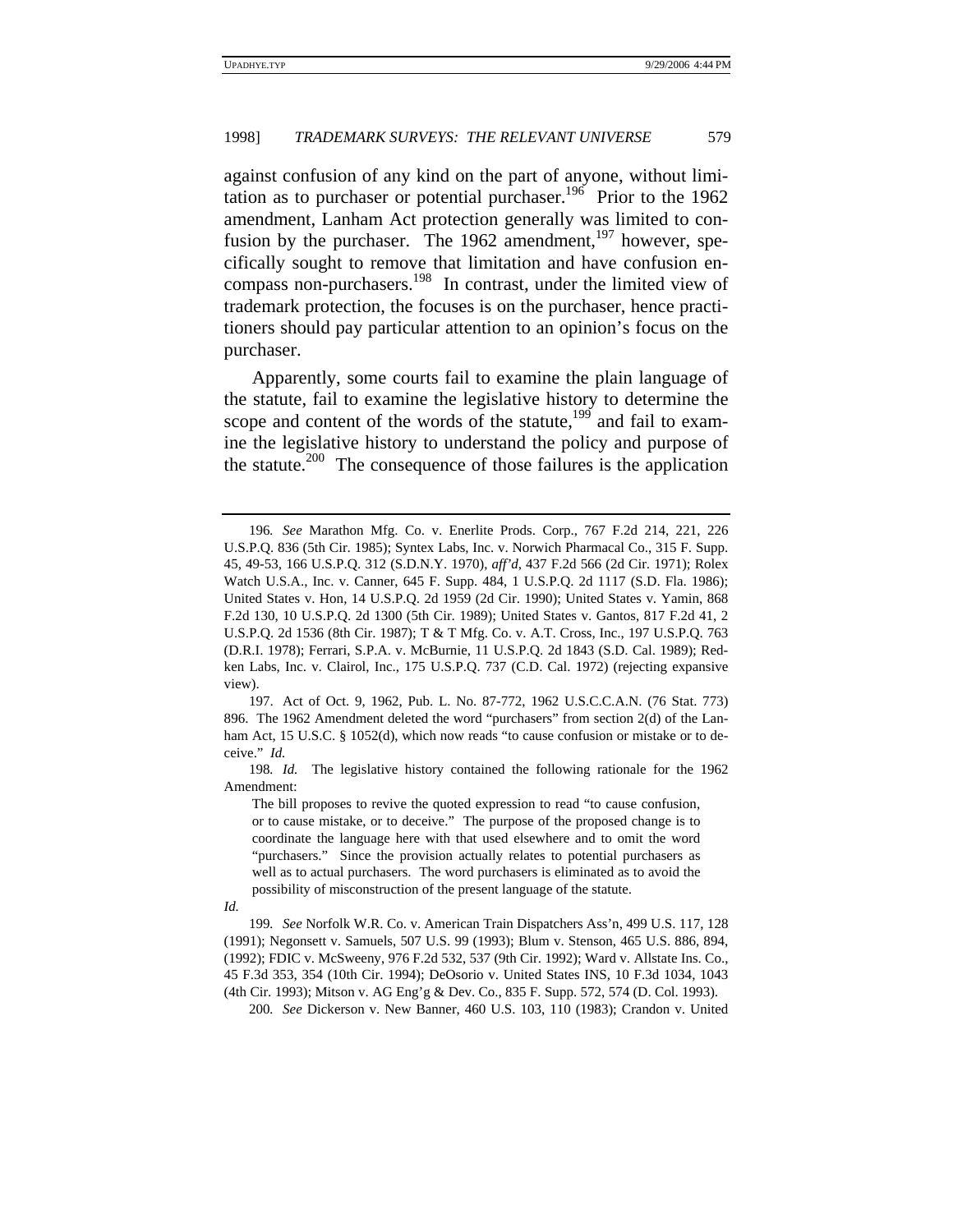of a legal doctrine that has been changed. As Justice Holmes stated, it is revolting to have no better reason for a rule of law than that it was laid down in the time of Henry IV.<sup>201</sup> It is even more revolting if the grounds upon which it was laid down have long since vanished, and the rule simply persists from blind imitation of the past. $202$ 

After recognizing that non-purchaser confusion is relevant, identification of these non-purchasers is a troublesome task especially in light of the fact that failure to accurately determine the proper universe of consumers can be fatal to the plaintiff's case. Nonetheless, compartmentalizing cases that identify different universes can help develop a cogent theory as to whose confusion is relevant. This Part identifies various categories of nonpurchasers who could be confused.

## A. *Users of the Goods or Services*

Purchasers of the goods or services are most often those who are confused; but not always. Non-purchaser confusion is also relevant. One group of non-purchasers is the user of the underlying product. In *Educational Testing Service v. Touchstone Applied*  Science Associates, Inc.,<sup>203</sup> the plaintiff marketed a computer based reading program trademarked "BOOKWHIZ."<sup>204</sup> The defendant marketed two whole language programs called "BROWSER" and "BOOKWIZE."<sup>205</sup> The court concluded that although the purchasers of the two products were schoolteachers, administrators, and the similarly sophisticated purchasers,<sup>206</sup> it was the ultimate consumers, namely the school children, who might be confused because they lacked the sophistication to differentiate among the

203. 16 U.S.P.Q. 2d 1865 (S.D.N.Y. 1990).

States, 494 U.S. 152 (1990); Curtiss-Wright Corp. v. Shoonejengen, 514 U.S. 73 (1995); Tataronowiscz v. Sullivan, 959 F.2d 268, 276 (D.C. Cir. 1992); Reese v. United States, 24 F.3d 228, 231 (Fed. Cir. 1994); *see also* Vincent Tassinari, *Patent Compensation Under 35 U.S.C. § 284*, 5 J. INTELL. PROP. L. 59 (1998).

<sup>201.</sup> O.W. Holmes, Jr., *The Path of Law*, 10 HARV. L. REV. 457, 469 (1897).

<sup>202</sup>*. See* Bowers v. Hardwick, 478 U.S. 198, 299 (1986).

<sup>204</sup>*. Id.* at 1865.

<sup>205</sup>*. See id.*

<sup>206</sup>*. Id.* at 1869.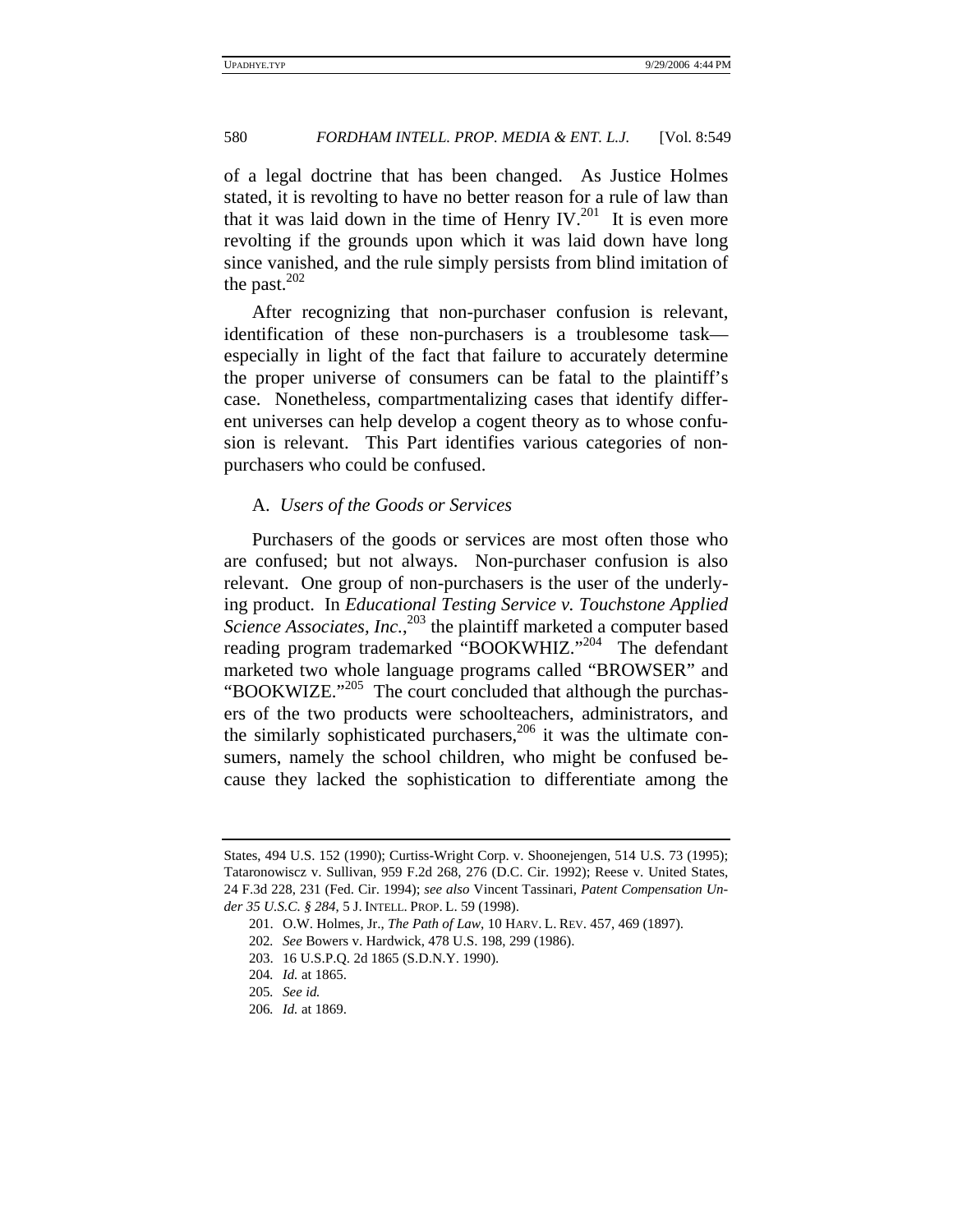products.207

In *In re Artic Electronics Co.*,<sup>208</sup> there was a dispute involving use of the trademark "Mars" for an arcade game and for a bill-andcoin change machine.<sup>209</sup> The court held that although the arcade owner made the purchase, the game player was the ultimate user $^{210}$ who would, perhaps, be unaware of the differences, hence confused.<sup>211</sup> For example, if the change machine malfunctioned and the person wrongly attributed the faultiness to the video game manufacturer because of source confusion. $2^{12}$ 

Ultimate users who do not necessarily make the initial order for the goods also me be confused. In *Artus Corp. v. Nordic Co.*, 213 a case involving color-coded shims to maintain spacing between milling machinery parts, a sales representative made the initial purchase by mail order.<sup>214</sup> According to the court, the end user could still become confused after receiving a product in the mail and removing all point of sale disclaimers.<sup>215</sup>

In *Health Net v. USA Healthnet, Inc.*,<sup>216</sup> the court broadly expanded the universe of relevant consumers to include subscribers, doctors, hospitals, and not just direct consumers.<sup>217</sup> The plaintiff Health Net owned a service mark for "Health Net" as a health maintenance organization ("HMO") and as a preferred provider organization ("PPO").<sup>218</sup> The defendant USA Healthnet, Inc. ("USA Healthnet") called for a narrow universe consisting of sophisticated insurance companies and major corporate benefits managers.<sup>219</sup> The plaintiff argued, on the other hand, that the universe included not only employer groups, subscribers, and mem-

- 211*. See id.* at 838
- 212*. See id.*
- 213. 213 U.S.P.Q. 568 (W.D. Pa. 1981).
- 214*. Id.* at 570.
- 215*. Id.* at 574.
- 216. 26 U.S.P.Q. 2d 1187 (C.D. Cal. 1993).
- 217*. Id.* at 1189.
- 218*. See id.* at 1188.
- 219*. See id.* at 1189.

<sup>207</sup>*. Id.*

<sup>208. 220</sup> U.S.P.Q. 836 (T.T.A.B. 1983).

<sup>209</sup>*. Id.* at 837

<sup>210</sup>*. Id.*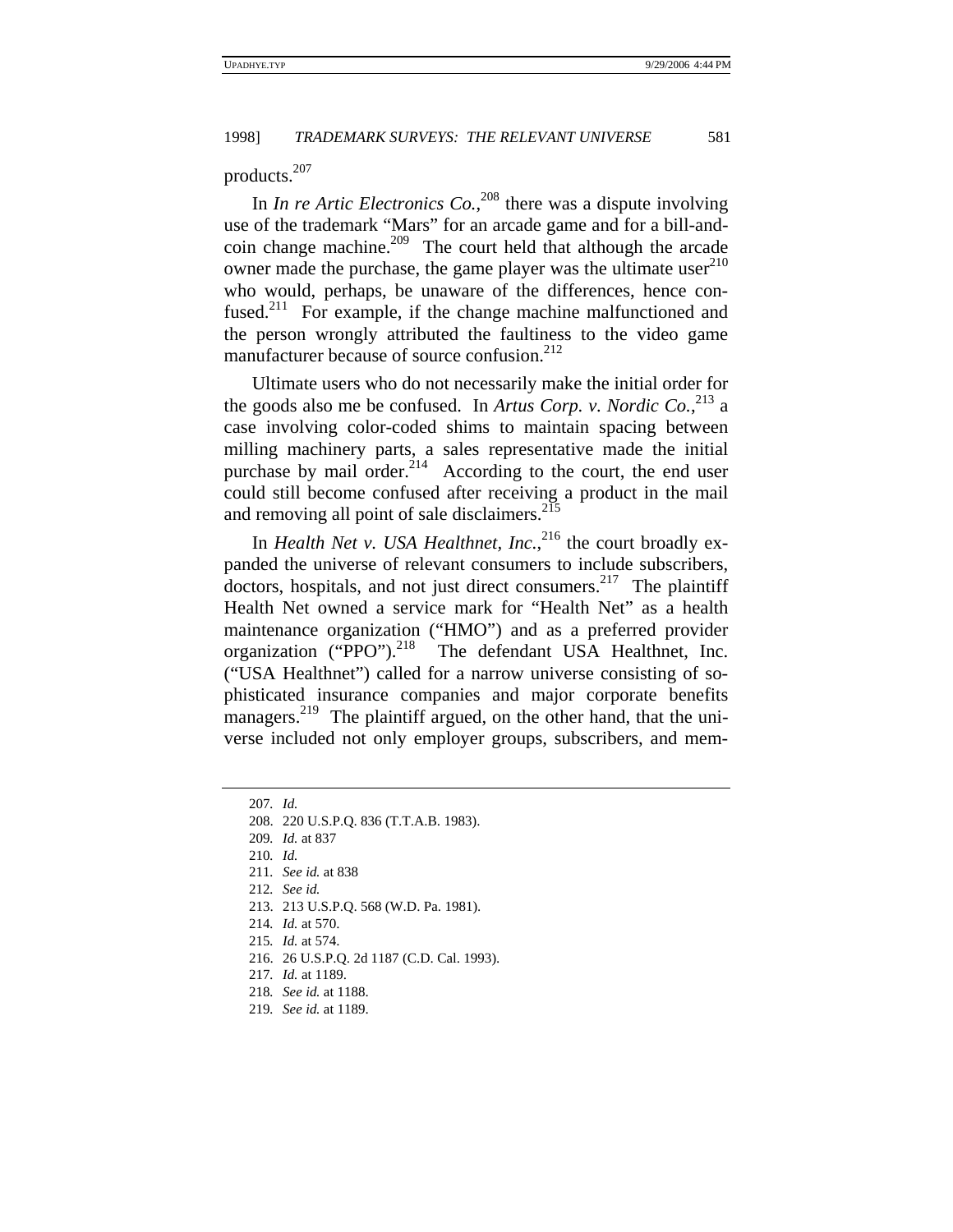bers, but also physicians, hospitals, and other providers of medical care.<sup>220</sup> The court analyzed the sophistication of the consumers and determined that, despite the sophistication of the large corporate entities, the employees of the entities were not sophisticated.<sup>221</sup> The court found that it would be easy for those employees to think that the defendant's PPO or HMO was associated with the plaintiff's services.<sup>222</sup> In this case, the court parsed the sophistication of the consumers into its constituents and found a likelihood of confusion at the constituent level.

A particularly troublesome area of trademark law concerns the resale of salvaged goods. For example, a salvage market occurs when goods are damaged during transit, storage, fire, or flood, and are subsequently resold at a reduced price. Often, however, the ultimate user is not aware that the goods were part of the damaged lot. In the event that the ultimate user complains of deficient or slightly damaged goods, the complaint would most likely be targeted at the manufacturer or the primary source of the goods. In the absence of complaints, the source of the product does not learn that users are developing unfavorable opinions of the product.

The salvaged goods problem appeared in *Pioneer Liemel Fabrics, Inc. v. Paul Rothman Industries, Ltd*. 223 In *Pioneer Liemel*, the plaintiff sold its fire damaged products to a middleman who, in violation of the original plaintiff-jobber contract, later resold the products to a retailer.<sup>224</sup> The retailer sold the products to the actual users, who ultimately complained of defects. $^{225}$  The court noted that because the plaintiff sold only high quality goods and did not engage in the second-hand market of its products, users expected to receive high quality goods.<sup>226</sup> The court found without doubt that, as some users received damaged goods of inferior or questionable quality, the plaintiff lost future sales and suffered damage

<sup>220</sup>*. See id.*

<sup>221</sup>*. Id.* at 1190.

<sup>222</sup>*. Id.*

<sup>223. 25</sup> U.S.P.Q. 2d 1096 (E.D. Pa. 1992).

<sup>224</sup>*. Id.* at 1097-98.

<sup>225</sup>*. See id.* at 1099-1100.

<sup>226</sup>*. Id.* at 1104.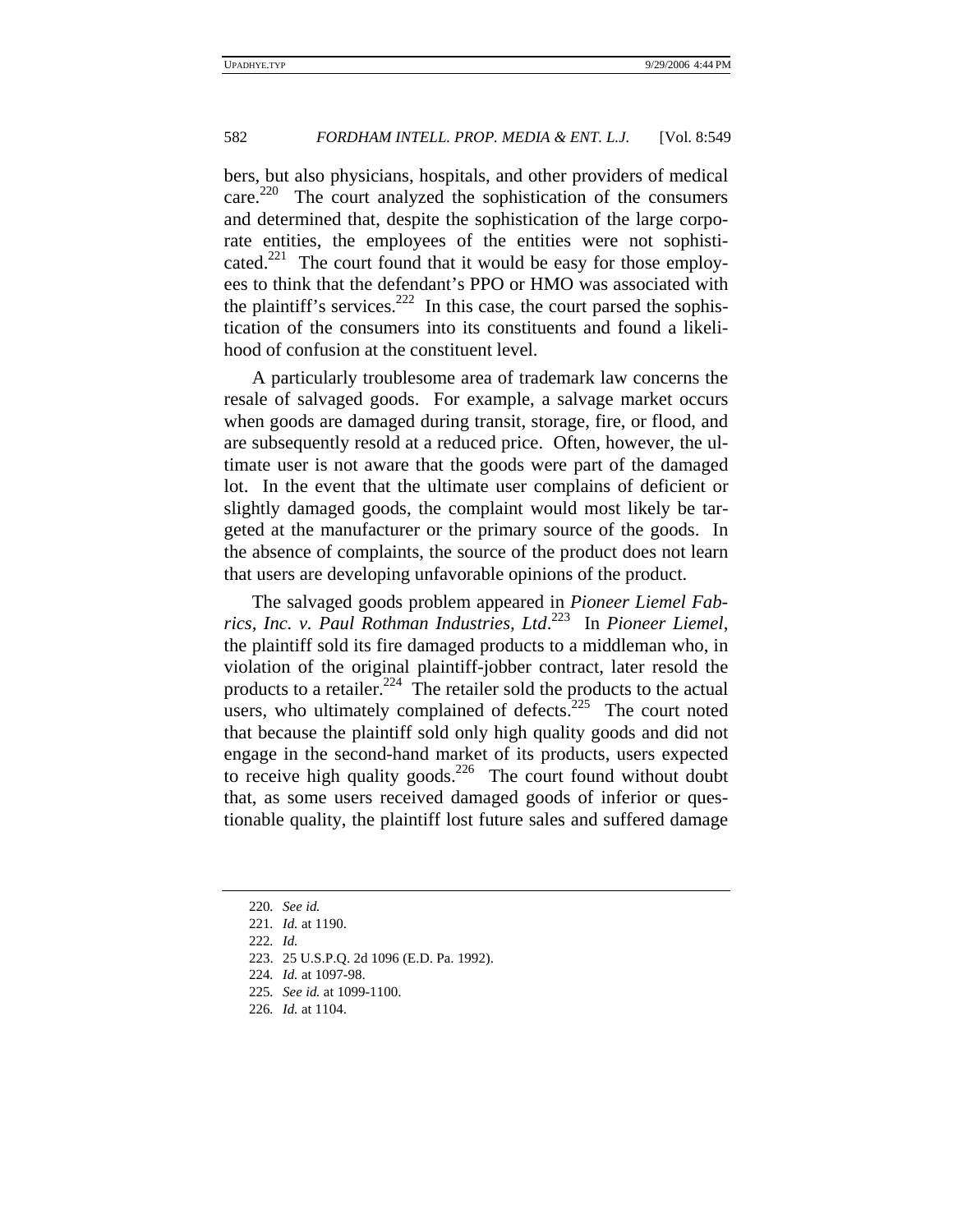to its goodwill. $227$ 

## B. *Lenders, Lessors, and Investors*

Within the category of non-purchasers whose confusion is relevant, there is another group of consumers who may not even see the product, but who may rely on their own memories as to the mark. In *Rockland Mortgage Corp. v. Shareholders Funding*, 228 the court ruled that in classifying a mark, the impact of the mark and not the meaning of the term is important.<sup>229</sup> There were two classes of buyers in *Rockland Mortgage*: ordinary consumers generally seeking to refinance their mortgages, and professional consumers, such as realtors, generally seeking to obtain mortgages on behalf of new and existing home buyers.<sup>230</sup> When the class of buyers is mixed, the likelihood of confusion is measured against the least sophisticated consumer.<sup>231</sup> This means that a likelihood of confusion can be found even if professional buyers may not be confused. The potential for duping investors or middlemen may still exist.

Consistent with the theme of duping the investor, in *Dynamet Technology, Inc. v. Dynamet, Inc.*,  $^{232}$  the plaintiff engaged in the research and development of a prototype of titanium products.<sup>233</sup> The plaintiff used "Dynamet" in the securities prospectus that it mailed to potential investors.<sup>234</sup> The defendant sold titanium rod and wire and also used "Dynamet" in prospective mailings to potential investors, especially in the aircraft fastener industry. $235$  The TTAB determined that both companies openly and notoriously used the "Dynamet" name.<sup>236</sup> The TTAB ruled in favor of the defendant based on its superior use of the mark.<sup>237</sup> According to the

<sup>227</sup>*. Id.*

<sup>228. 835</sup> F. Supp. 182, 30 U.S.P.Q. 2d 1270 (D. Del. 1993).

<sup>229</sup>*. Id.* at 1274.

<sup>230</sup>*. See id.* at 1276.

<sup>231</sup>*. See id.* at 1277.

<sup>232. 593</sup> F.2d 1007 (C.C.P.A. 1979).

<sup>233</sup>*. Id.* at 1008.

<sup>234</sup>*. See id.* at 1009.

<sup>235</sup>*. See id.*

<sup>236. 197</sup> U.S.P.Q. 702 (T.T.A.B. 1977).

<sup>237</sup>*. Id.* at 712.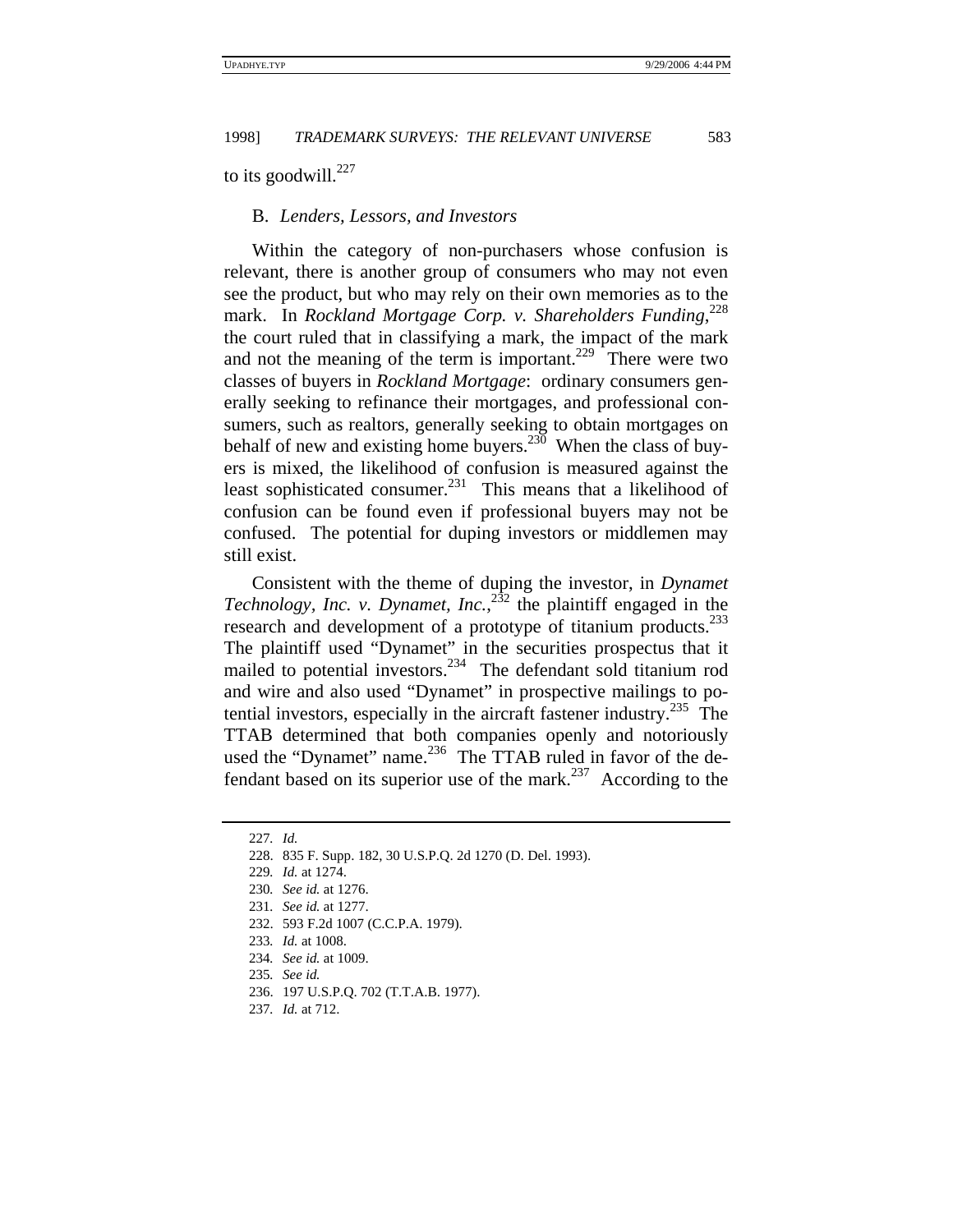court, the commitments from investors and financial support indicated that goodwill accumulated in the mark.<sup>238</sup> In this case, the defendant was able to prove prior rights in the mark based on the expanded universe that included potential investors.

In *Exxon Corp. v. Humble Exploration Co.*, 239 the district court identified many different consuming groups as part of the relevant universe of consumers likely to be confused.<sup>240</sup> In that case, plaintiff Exxon Corp. ("Exxon") was the successor in interest to the merger of Standard Oil Company and Humble Oil and Refining Company ("Humble Oil"). $^{241}$  Exxon continued using the Humble Oil trademark, albeit in sparing fashion.242 Exxon is a well-known full-service oil and gas supplier, refiner, and explorer.<sup>243</sup> The defendant, Humble Exploration Co. ("Humble Exploration"), started as a company that made oil and gas exploration investments for friends and clients of the company's founders.<sup>244</sup> Later, Humble Exploration actively explored for gas and oil on its own, but generally limited its activities to a five county area in southeast Texas.<sup>245</sup> When defendant used the name "HUMBLE" as its trade name, Exxon sued. $246$ 

In analyzing the likelihood of confusion, the *Exxon* court recognized that several groups of consumers were involved, including as common purchasers, suppliers, investors, lessees, and landowners.<sup>247</sup> The court implicitly accepted as evidence of actual confusion the fact that lessors and investors in defendant's oil exploration services often asked whether the defendant was connected with the plaintiff.<sup>248</sup> The court recognized that, because the defendant used the name of the well-established plaintiff Exxon, the

<sup>238</sup>*. Id.*

<sup>239. 214</sup> U.S.P.Q. 451 (N.D. Tex. 1981), *rev'd on other grounds*, 217 U.S.P.Q. 1200 (5th Cir. 1983).

<sup>240</sup>*. Id.* at 463.

<sup>241</sup>*. See id.* at 455.

<sup>242</sup>*. See id.*

<sup>243</sup>*. See id.* at 455-56.

<sup>244</sup>*. See id.* at 456.

<sup>245</sup>*. See id.*

<sup>246</sup>*. See id.*

<sup>247</sup>*. Id.* at 461.

<sup>248</sup>*. Id.* at 462.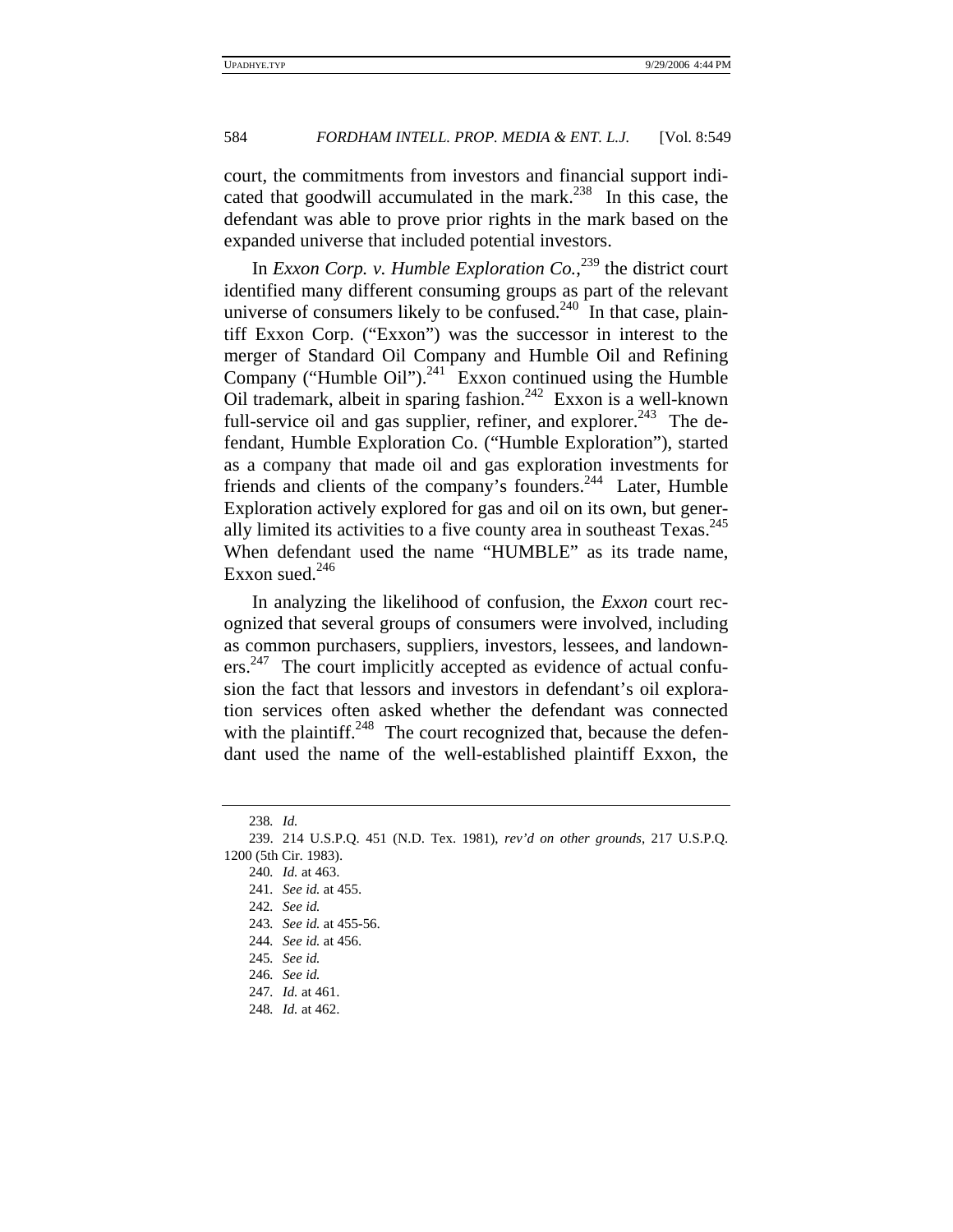probability existed that potential lessors or investors might engage in business with the defendant under the false impression that the defendant was affiliated with the plaintiff. The salient point is that the purchasers of the defendant's products were oil retailers, such as gas stations, yet the confused consumer universe included landowners or investors who were not in the market for defendant's services. The Fifth Circuit found no error in using such a broad universe. $249$ 

#### C. *Distributors, Suppliers, Wholesalers, and Retailers*

Distributors, suppliers, wholesalers, and retailers comprise another category of non-purchasers whose confusion is relevant to trademark infringement. In *Lon Tai Shing Co. v. Koch & Lowy*, 250 a typical trade dress case, the plaintiff manufactured lamps and sued under section 43(a) of the Lanham Act, claiming that its lamps did not infringe upon the trade dress of the defendant's "DOVE" brand lamps.<sup>251</sup> The lamp was not inherently distinctive, thus, under a trade dress infringement analysis, the defendant needed to demonstrate distinctiveness<sup>252</sup> by showing secondary meaning.<sup>253</sup> To prove secondary meaning, the court determined the universe of consumers to be "persons interested in home and office designs, including architects, designers, decorators, and upscale sophisticated consumers."<sup>254</sup> The court noted that, although these people may be purchasers, they also influence the home or office owners to purchase the lamps.255 In *Lon Tai Shing*, retailers and wholesalers imported the lamps for distribution to designers, other distributors, and, in rare circumstances, to end consumers.<sup>256</sup>

After finding secondary meaning in the lamps, the inquiry focused on the likelihood of confusion. The court expanded the uni-

251*. Id.*

252. The defendant in a declaratory judgment action is the putative mark holder.

<sup>249.</sup> Exxon Corp. v. Humble Exploration Co., 217 U.S.P.Q. 1200, 1201 n.1 (5th Cir. 1983).

<sup>250. 19</sup> U.S.P.Q. 2d 1081 (S.D.N.Y. 1990).

<sup>253</sup>*. See id.* at 1087.

<sup>254</sup>*. Id.* (citing PAF S.R.L. v. Lisa Lighting Co., 712 F. Supp. 394, 402 (S.D.N.Y. 1989)).

<sup>255</sup>*. Id.* at 1088.

<sup>256</sup>*. Id.*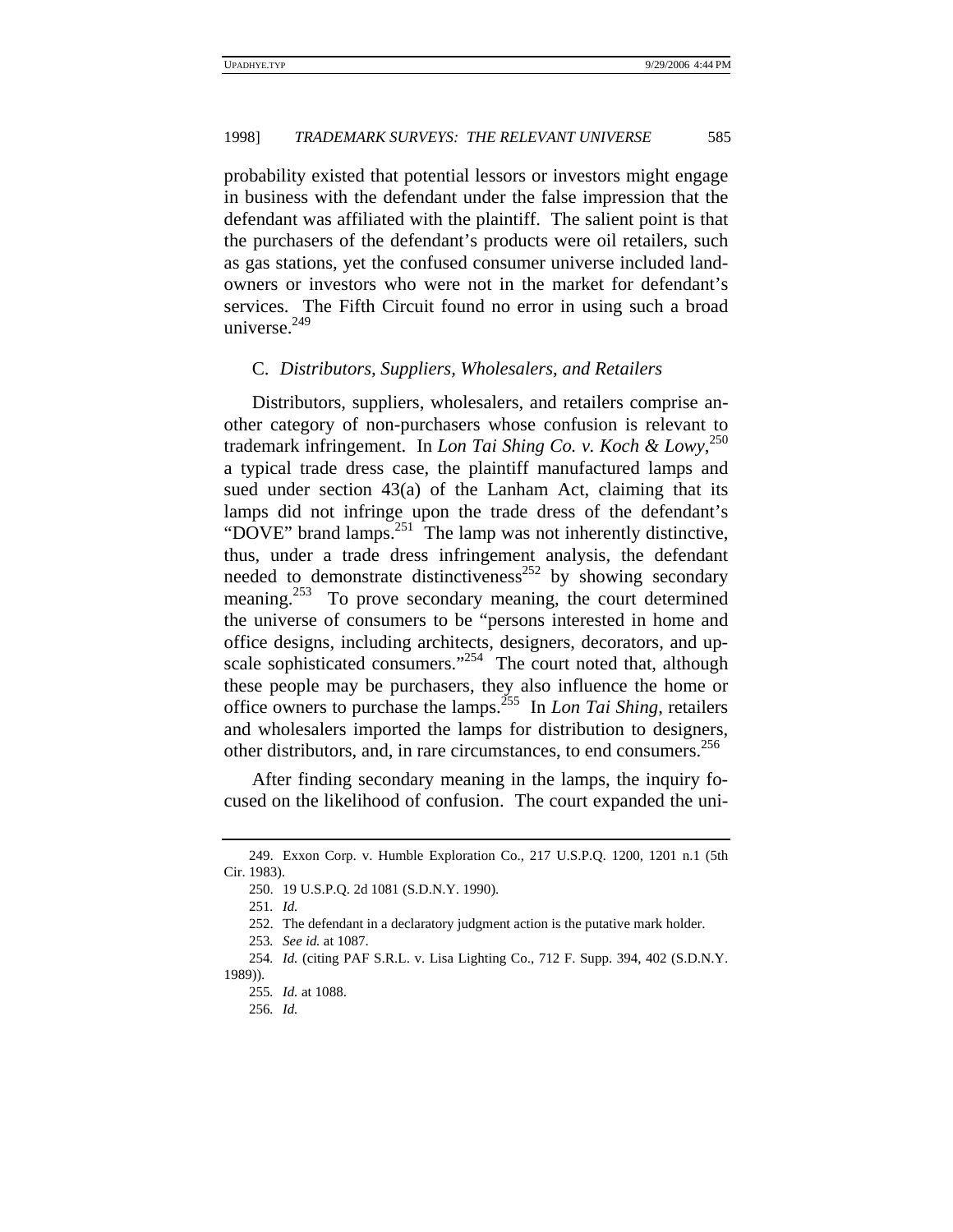verse of consumers to include not only potential consumers, but also wholesalers and retailers.<sup>257</sup> In the trademark survey proffered by the plaintiff, the survey expert had posed as a shopper under the pretext of wanting to purchase the lamp or purporting to purchase the lamp on someone else's behalf.<sup>258</sup> In response, the defendant attacked the survey methodology. The defendant criticized the choice of suburban areas as survey locations; $259$  the defendant criticized the failure to include discount stores in the survey inter $cept<sub>1</sub><sup>260</sup>$  and the defendant asserted that survey respondents were salespeople who tended to push their own products on purchasers.<sup>261</sup> In dismissing those arguments, the court found that the survey response of eighteen percent was adequate to prove confusion.<sup>262</sup> The court also noted that where the universe of consumers is sophisticated—as it was with the sophisticated interior designers in *Lon Tai Shing—*a smaller universe is allowed and a smaller percentage of actual confusion need be shown.<sup>263</sup> Therefore, practitioners should expand the universe of their surveys to encompass sophisticated consumers whenever possible, so that scant incidence of actual confusion will tip the balance in favor of the survey proponent.

In *Merriam-Webster, Inc. v. Random House*, 264 where the issue was the trade dress of dictionary dust jackets, $265$  Merriam-Webster's only evidence of actual confusion was the testimony of several of its own salesmen, the testimony of one person who was giving the dictionary away, the testimony of another who read a review in a magazine, and photographs of Merriam-Webster and Random House dictionaries shelved side-by-side at bookstores.<sup>266</sup> There was no testimony by any retail or wholesale consumer who

<sup>257</sup>*. Id.* at 1090; *see also* Russ Berrie & Co. v. Jerry Elsner Co., 482 F. Supp. 980, 205 U.S.P.Q. 320 (S.D.N.Y. 1980).

<sup>258</sup>*. See Lon Tai Shing*, 19 U.S.P.Q. 2d at 1093.

<sup>259</sup>*. See id.* at 1096.

<sup>260</sup>*. See id.* at 1095-96.

<sup>261</sup>*. See id.* at 1096-97.

<sup>262</sup>*. Id.* at 1097.

<sup>263</sup>*. Id.* at 1097-98.

<sup>264. 32</sup> U.S.P.Q. 2d 1010 (2d Cir. 1994).

<sup>265</sup>*. Id.* at 1011.

<sup>266</sup>*. See id.* at 1015.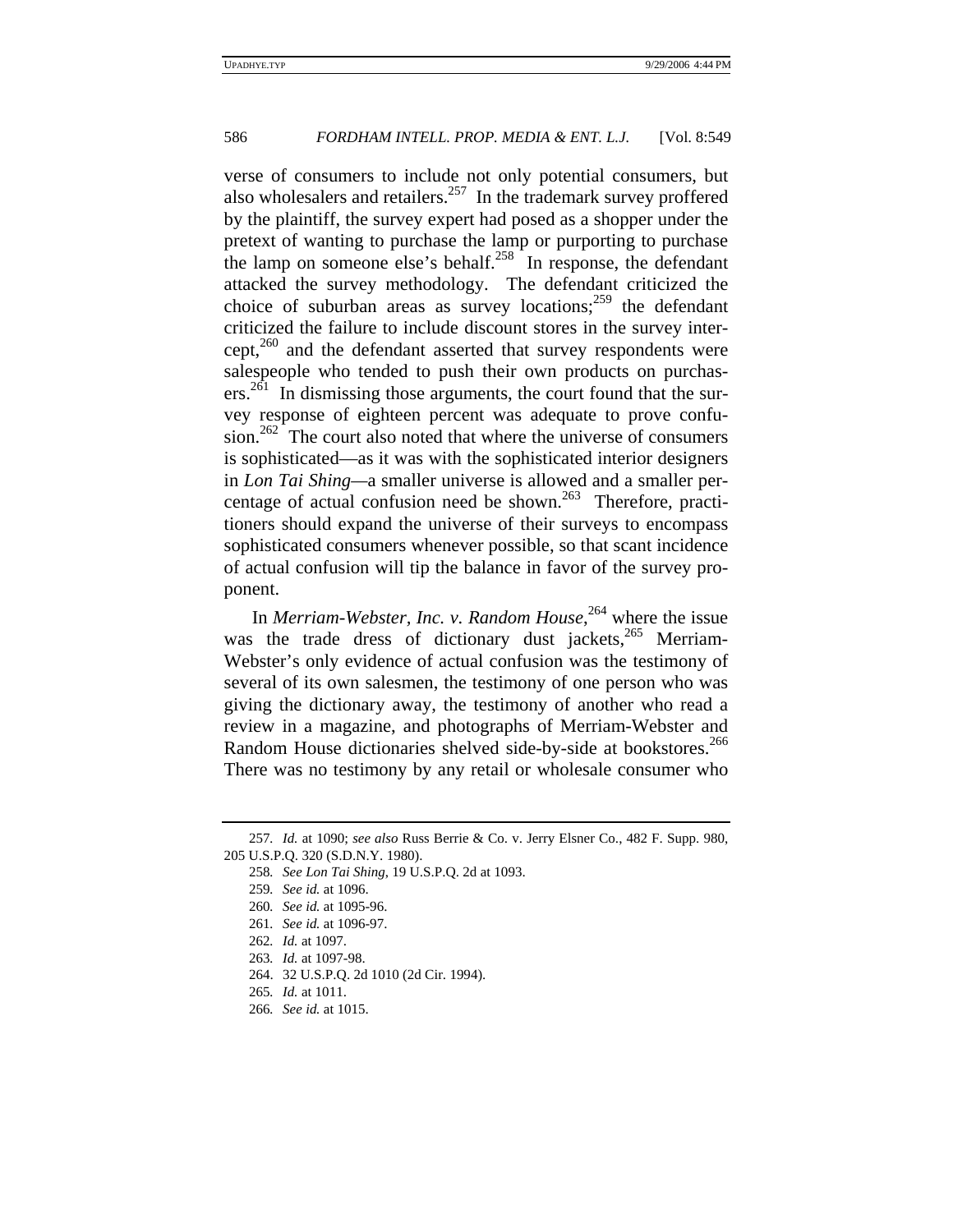intended to buy a Merriam-Webster dictionary, but mistakenly bought a Random House dictionary because of confusion between the trade dresses. $267$  The court found that the lack of survey evidence counted against finding actual confusion.<sup>268</sup> Thus, the court concluded that Merriam-Webster failed to show actual confusion affecting purchasers.<sup>269</sup>

In discussing the sophistication of the relevant consumer group, the *Merriam-Webster* court stated that one must look to "[t]he general impression of the ordinary purchaser, buying under the normally prevalent conditions of the market and giving the attention such purchasers usually give in buying that class of goods."<sup>270</sup> The court also noted that analysis of the sophistication factor involved individuals who are likely to purchase the product.<sup>271</sup> In this case, there were two pertinent classes of potential consumers, retail booksellers and individuals. $272$ 

Generally, the retail booksellers were assumed to be sophisticated buyers.273 Moreover, to order the dictionaries, the retail bookseller had to contact the particular publisher, and thus, it was virtually inconceivable that a bookseller would call Random House believing it was Merriam-Webster.<sup>274</sup> Again, Merriam-Webster's claim is implicitly based on an unstated assumption of its virtual anonymity as a dictionary publisher; that is, the consumer would not be able to distinguish the source of the dictionaries. $275$ 

With regard to individual purchasers, the dictionaries were sold at retail for approximately twenty dollars and designed for several years of use. $2^{76}$  Moreover, individual purchasers of dictionaries

<sup>267</sup>*. See id.*

<sup>268</sup>*. Id.*

<sup>269</sup>*. Id.*

<sup>270</sup>*. Id.* (citing McGregor-Doniger, Inc. v. Drizzle, Inc., 599 F.2d 1126, 1137 (2d Cir. 1979).

<sup>271</sup>*. Id.*

<sup>272</sup>*. See id.*

<sup>273</sup>*. See* W.W.W. Pharmaceutical Co. v. Gillette Co., 984 F.2d 567, 576, 25 U.S.P.Q. 2d 1593 (2d Cir. 1993).

<sup>274.</sup> See Merriam-Webster, 32 U.S.P.Q. 2d at 1015.

<sup>275</sup>*. See id.*

<sup>276</sup>*. See id.*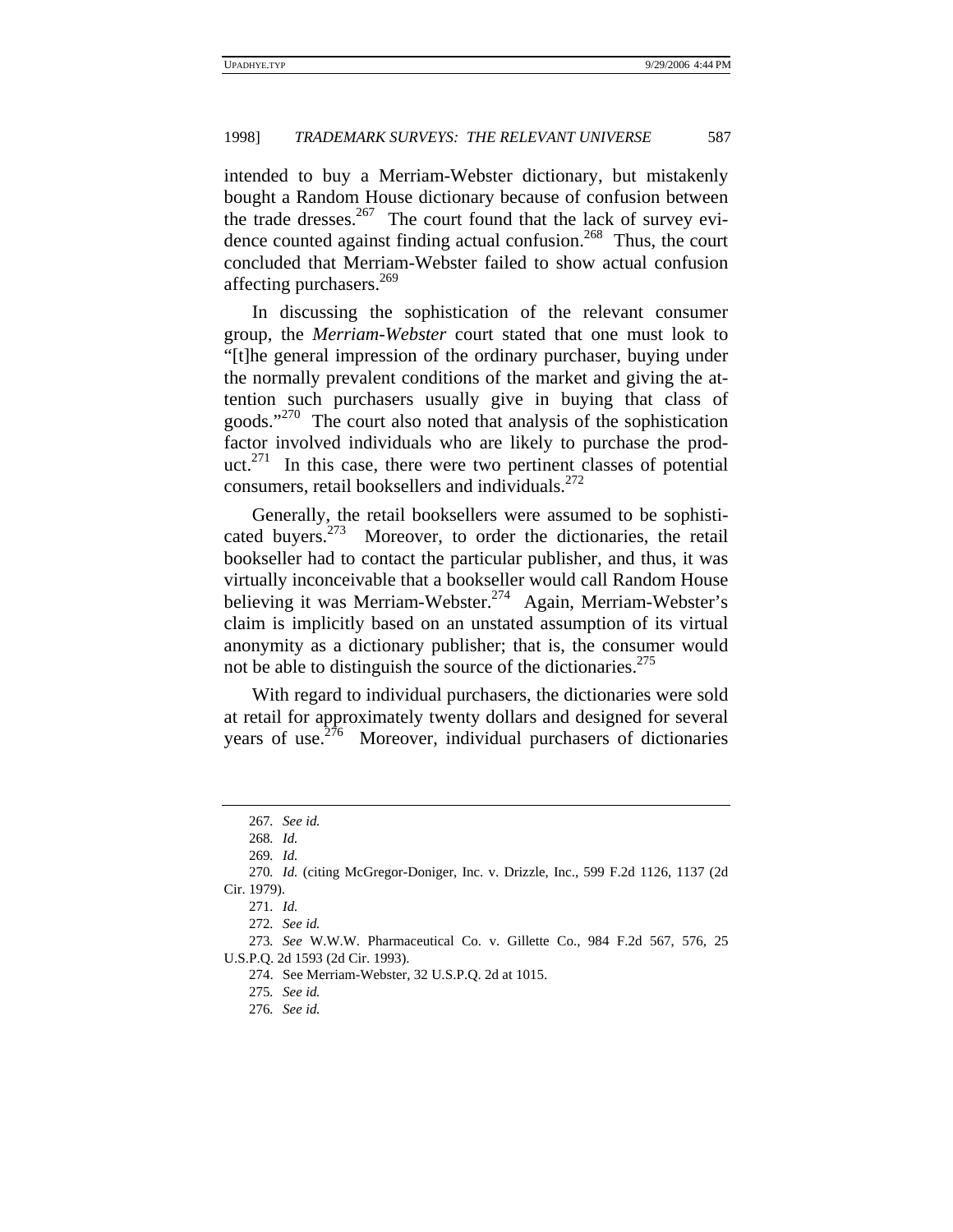are generally literate.<sup>277</sup> Therefore, designing the survey for the mark owner in this case required a dual universe model that identified both retailers and individual users.  $278$ 

Another query regards the results of a survey of wholesalers or retailers that also includes ultimate end-users. In *Essie Cosmetics, Ltd. v. Dae Do International, Ltd.*, 279 the trade dress of nail polish bottles and labeling were at issue.<sup>280</sup> The plaintiff sold the bottles to nail salons and beauty supply houses.<sup>281</sup> The plaintiff interviewed survey respondents at various nail beauty trade shows and tallied over a seventy-five percent positive response rate.<sup>282</sup> The court ruled that this response rate was more than adequate to demonstrate secondary meaning among the wholesalers and retailers.<sup>283</sup> Furthermore, implicit in the decision, the court also noted that the relevant universe of survey respondents included the ultimate enduser, that is, the consumer who walks into the salons and requests a nail polish service.<sup>284</sup> Thus, in *Essie Cosmetics* case, the survey, which included ultimate end-users who increased the positive response rate, assisted in proving that the nail polish bottle trade dress had acquired secondary meaning.

#### D. *Observers*

Observers or passersby comprise another group of nonpurchasers whose confusion is relevant to trademark infringement claims.285 In *Polo Fashions, Inc. v. Craftex, Inc.*, 286 the defendant manufactured knit shirts bearing a breast pocket emblem that was substantially similar to the famous polo player horseman symbol

<sup>277</sup>*. See id.*

<sup>278</sup>*. See id.*

<sup>279. 25</sup> U.S.P.Q. 2d 1849 (E.D.N.Y. 1992).

<sup>280</sup>*. Id.* at 1850.

<sup>281</sup>*. See id.*

<sup>282</sup>*. See id.* at 1850-51.

<sup>283</sup>*. Id.* at 1854.

<sup>284</sup>*. Id.*

<sup>285</sup>*. See* Insty Bit v. Poly-Tech Indus., 39 U.S.P.Q. 2d 1961, 1967 (8th Cir.) ("[A]n action for trademark infringement may be based on consumer confusion of consumers other than direct purchasers, including observers of an allegedly infringing product in use by a direct purchaser."), *cert. denied*, \_\_ U.S. \_\_, 117 S. Ct. 1085 (1997).

<sup>286. 2</sup> U.S.P.Q. 2d 1444 (4th Cir. 1985).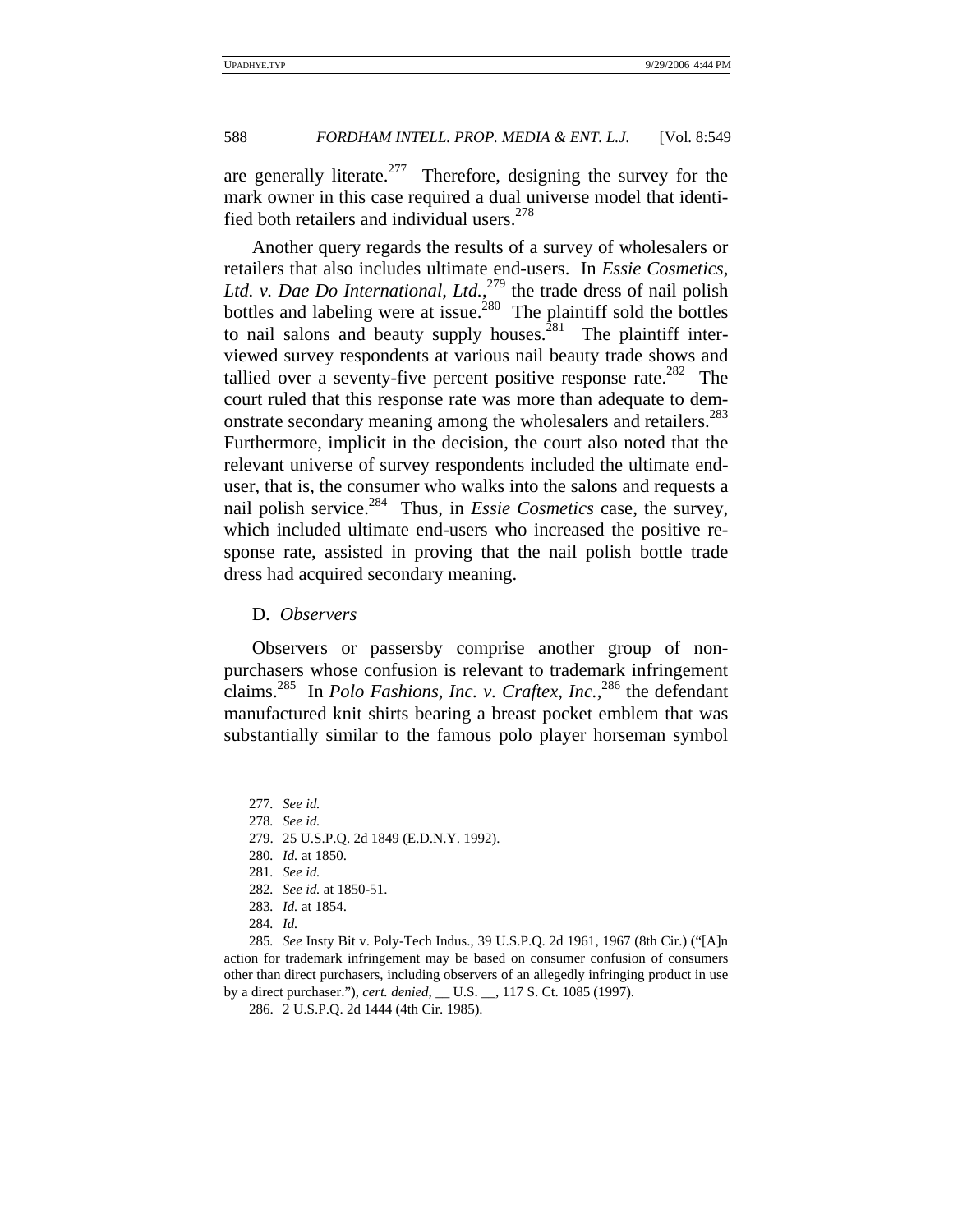used by Polo Fashions, Inc. ("Polo").<sup>287</sup> The defendant argued that any similarity between the emblems would not confuse a consumer because the shirt tag clearly indicated that the shirt was not an authentic Ralph Lauren Polo shirt.<sup>288</sup> Although such a point of purchase disclaimer might suffice to dispel any point of purchase confusion in certain circumstances, the court expanded the universe of people whose confusion is relevant to include observers.<sup>289</sup> The court noted that in the post-purchase context, an observer or passerby would not be able to see the shirt tag, and hence the source indication disclaimer would not dispel their confusion.<sup>290</sup> On seeing the polo player symbol, it was likely that the observer or passerby would identify the shirt with the plaintiff, and the plaintiff's reputation would suffer damage if the shirt appeared to be of poor quality.<sup>291</sup> Therefore, in a trademark survey, the universe of relevant consumers, apparently at least in the clothing line, would include general observers or passersby.

The same situation occurred in *Lois Sportwear, U.S.A., Inc. v.*  Levi Strauss & Co.,<sup>292</sup> wherein Lois Sportwear, U.S.A., Inc. ("Lois Sportwear") produced jeans with a back pocket stitch design that was strikingly similar to that used by Levi Strauss & Co. ("Levi Strauss").<sup>293</sup> Interestingly enough, Lois Sportwear's product quality was not inferior to Levi Strauss's product quality.<sup>294</sup> In addition, Lois Sportwear sold its high-quality jeans in both upscale stores and cut-rate discount stores.<sup>295</sup> The appellate court noted that confusion could exist in the observers and passersby.<sup>296</sup> This confusion, according to the court, likely existed when observers saw the stitching patterns on the Lois Sportwear jeans, believed that Levi Strauss had finally entered the upscale jeans market, and thus, wrongly believed that the upscale quality jeans were endorsed

292. 799 F.2d 867, 230 U.S.P.Q. 831 (2d Cir. 1986).

<sup>287</sup>*. Id.* at 1445.

<sup>288</sup>*. See id.* at 1446.

<sup>289</sup>*. Id.*

<sup>290</sup>*. Id.*

<sup>291</sup>*. See id.*

<sup>293</sup>*. Id.* at 868.

<sup>294</sup>*. See id.* at 875.

<sup>295</sup>*. See id.* at 870.

<sup>296</sup>*. Id.* at 872-73.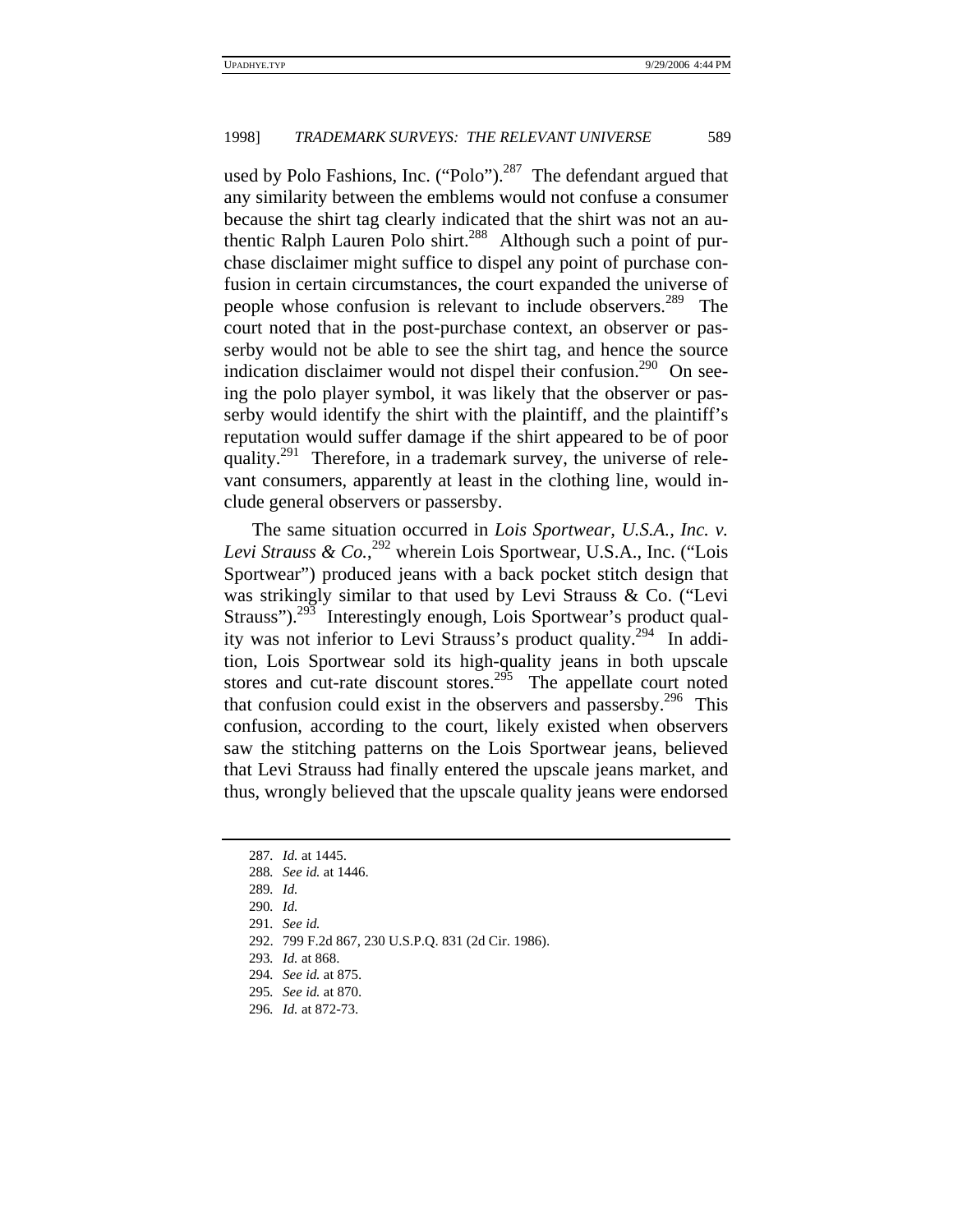or affiliated with Levi Strauss.<sup>297</sup> In arguing that the consumers were sophisticated, the court recognized that, despite any consumer sophistication in recognizing marks, in the post-purchase context, a sophisticated passerby would in fact be confused by Lois Sportwear's stitching pattern.<sup>298</sup> Therefore, in designing a survey for an item of clothing, the universe of consumers should include discount shoppers, sophisticated consumers, and general clothing shoppers.

The Federal Circuit recently addressed observer confusion in the post-sale context in *Payless Shoesource Inc. v. Reebok International, Ltd*. 299 In that case, the appeals court held that the trial court had engaged in an incomplete analysis by failing to examine the existence of post-sale confusion among observers. $300$  Moreover, the Federal Circuit agreed with Reebok International's ("Reebok") argument that confusion could occur in post-sale observers, who see Payless Shoesource's ("Payless") shoes on the street and think they closely resemble those of Reebok.<sup>301</sup> Those passersby would likely note the inferior quality and falsely attribute it to Reebok, thereby causing damage to Reebok's reputation.<sup>302</sup> The inclusion of observers is important because it provides a larger universe from which to generate evidence of secondary meaning or actual confusion. It is noteworthy, however, the ordinary observer is not automatically a valid respondent because a respondent must be a potential consumer of the product in ques-

<sup>297</sup>*. Id.* at 875.

<sup>298</sup>*. Id.* at 875-76.

<sup>299. 27</sup> U.S.P.Q. 2d 1516 (Fed. Cir. 1993). The Court of Appeals for the Federal Circuit has exclusive jurisdiction over appeals regarding patent infringement and over decisions on appeal from the Patent and Trademark Office. Normally, trademark decisions by the Federal Circuit are by virtue of appeal from the Trademark Office. In *Payless Shoesource*, the Federal Circuit had jurisdiction over the case due to design patent infringement with a supplementary claim for trademark infringement. In cases where the Federal Circuit is not vested with exclusive appellate jurisdiction, the Federal Circuit will use the law of the sister circuit of the district court sits where the case originated. *See* U.S. Philips Corp. v. Windmere Corp., 861 F.2d 695, 702, 8 U.S.P.Q. 2d 1885, 1890 (Fed. Cir. 1988).

<sup>300</sup>*. Payless Shoesource*, 27 U.S.P.Q. 2d at 1519.

<sup>301</sup>*. Id.*

<sup>302</sup>*. See id*.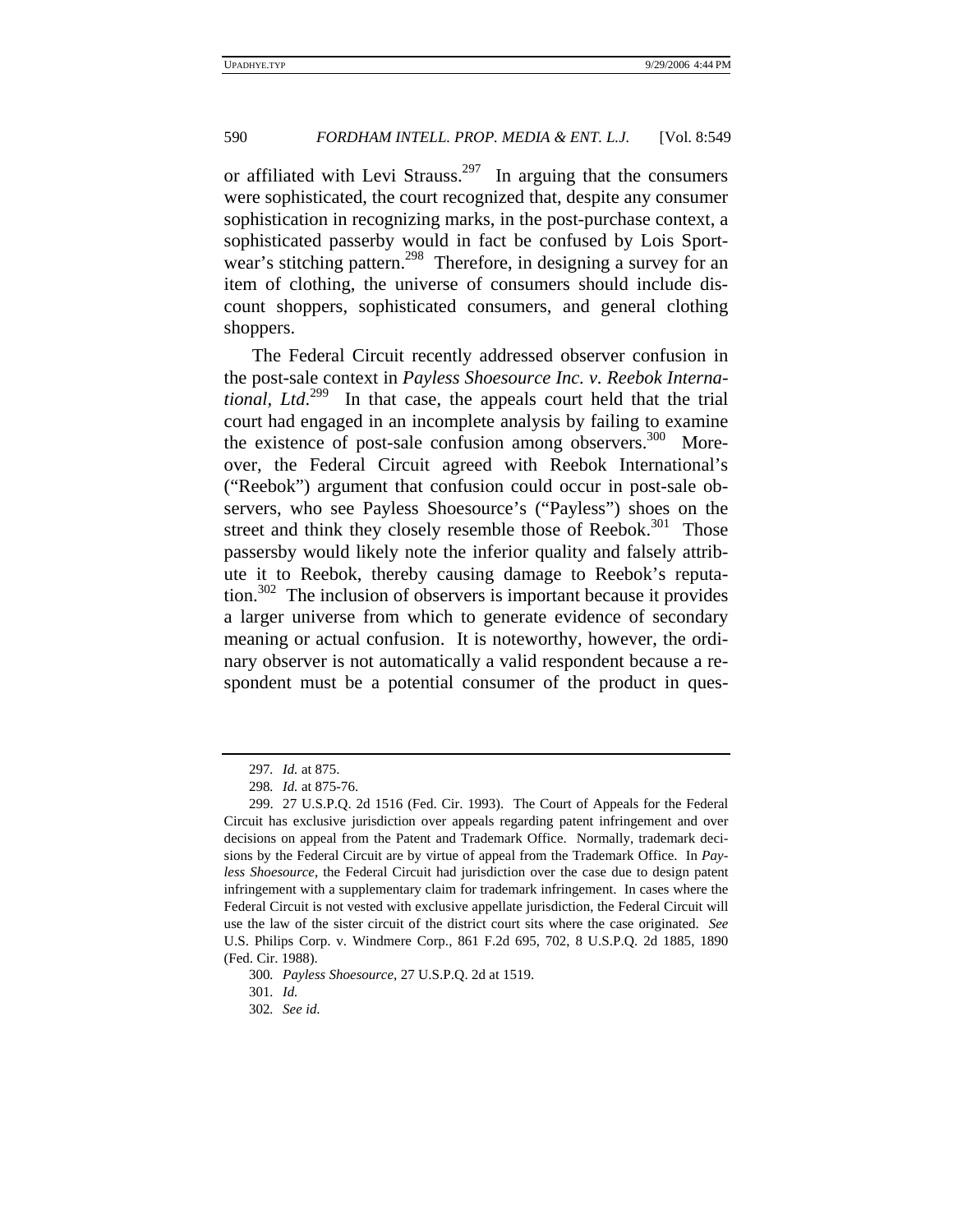tion.<sup>303</sup> Therefore, preliminary screening of observers must necessarily include a question geared to whether the observer is also a potential consumer of the product.

Finally, the sophistication of the direct purchaser is not relevant when examining the observer in the post-sale confusion context. That is so because, in examining post-sale confusion of an observer, the sophistication of the direct purchaser can not obviate or vitiate observer confusion, as no relationship exists between the parties, except for the observer's visual experience. Such a situation presented itself in *T. Anthony Ltd. v. Malletier*,<sup>304</sup> which concerned the monogramming of luggage. $305$  The court, in adopting post-sale confusion of observers, noted that the sophistication of the buyer is not relevant in this situation. $306$  The court did not accept the defendant's argument that sophistication of the buyer dispelled any observer confusion.<sup>307</sup>

#### IV. EVIDENTIARY EFFECT OF AN IMPROPER SURVEY UNIVERSE

It can be difficult to identify the relevant universe of consumers whose confusion must be proved in a trademark infringement case. Like any other evidence in litigation, the ultimate determination as to whether the universe is proper and useable will occur only at trial. In the event that the universe is improper, it is important to understand whether the survey has any utility at trial. Although a faulty survey could be categorically excluded as non-probative and prejudicial if admitted, it also could be admitted as relevant but not dispositive evidence.

## A. *Cases Excluding a Defective Universe Survey*

There are several cases in which a proffered survey proffered was given no weight.<sup>308</sup> For example, in *Spraying Systems Co. v.* 

<sup>303</sup>*. See* Schieffelin & Co. v. Jack Co., 31 U.S.P.Q. 2d 1865, 1875 (S.D.N.Y. 1994) ("[T]o be probative and meaningful, surveys must rely upon responses by potential customers of the products in question.").

<sup>304. 30</sup> U.S.P.Q. 2d 1214 (S.D.N.Y. 1993).

<sup>305</sup>*. Id.* at 1215.

<sup>306</sup>*. Id.* at 1216.

<sup>307</sup>*. Id.* at 1218.

<sup>308</sup>*. See, e.g.*, Spraying Sys. Co. v. Delavan, Inc., 24 U.S.P.Q. 2d 1181 (7th Cir.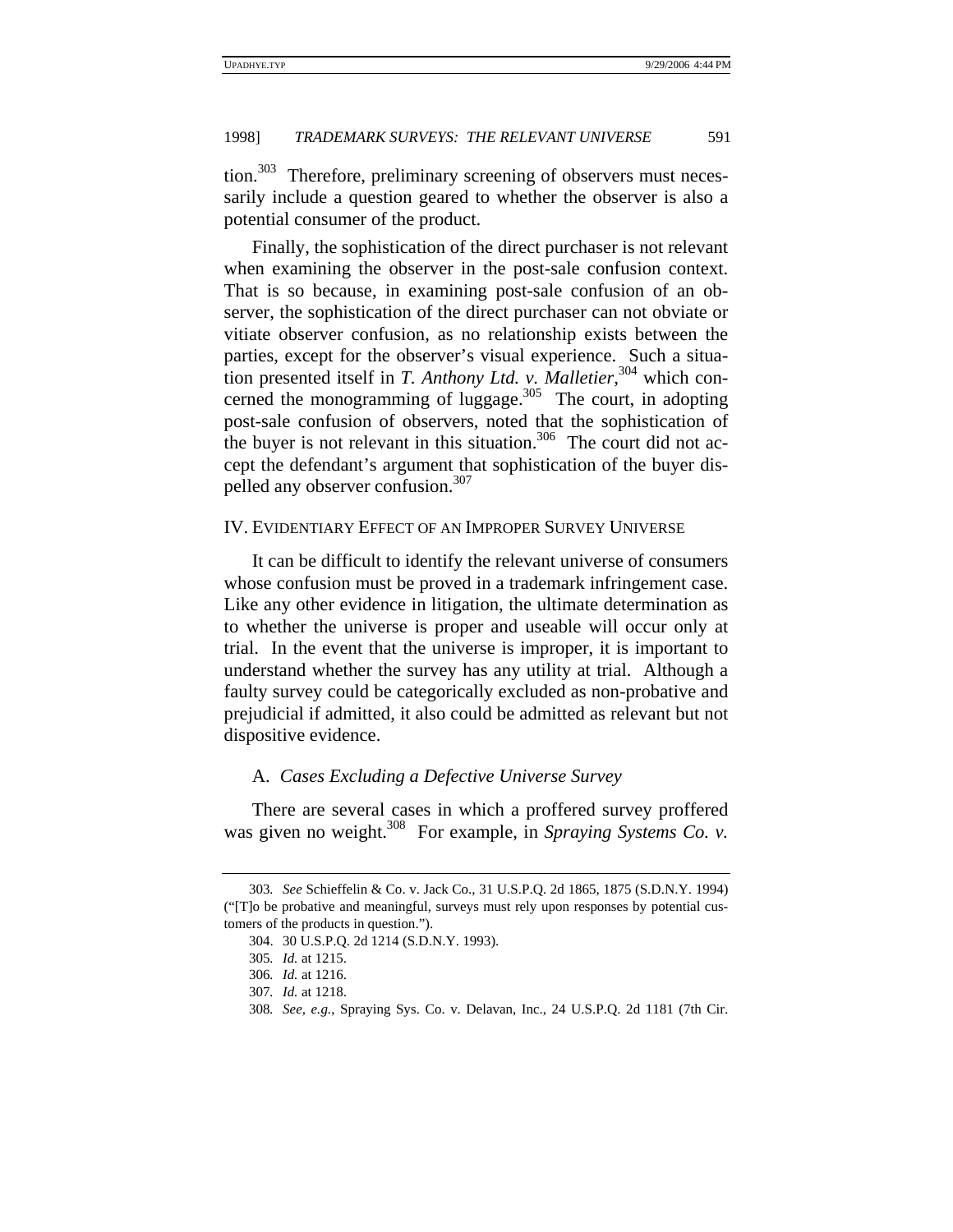*Delavan, Inc.*, 309 the case concerned whether the plaintiff's mark had achieved protection by virtue of having attained secondary meaning.310 The plaintiff offered three surveys to demonstrate the secondary meaning of the mark.<sup>311</sup> The Seventh Circuit criticized the universe because it included only the ultimate purchasers, namely farmers, of the spray jets, when a significant number of spray jets had been sold to distributors and equipment manufacturers.<sup>312</sup> Thus, the universe of farmers was under-inclusive and vitiated any value of the survey.<sup>313</sup>

In *Jordache Enterprises v. Levi Strauss & Co.*,<sup>314</sup> the case concerned the use of "Jordache Basics 101" and Levi Strauss's mark "501" for jeans.<sup>315</sup> The district court criticized Levi Strauss's survey evidence as having a defective universe and found that the survey was inconclusive.<sup>316</sup> The court noted that the survey was irrelevant because it polled only respondents who had worn or purchased jeans in the last six months. $317$  As a result, the universe did not include potential purchasers of jeans.<sup>318</sup> The court also reaffirmed that a survey must rely on responses by potential customers of the products in question.<sup>319</sup>

An under-inclusive universe, which excludes one or more relevant groups, is ground for rejecting a survey.<sup>320</sup> This situation occurred in *American Basketball Ass'n v. AMF Voit, Inc.*,<sup>321</sup> which

- 312*. Id.*
- 313*. See id.* at 1187 n.5.
- 314. 30 U.S.P.Q. 2d 1721 (S.D.N.Y. 1993).
- 315*. Id.* at 1722.
- 316*. Id.* at 1729.
- 317*. Id.* at 1729.
- 318*. See id.* at 1729-30.
- 319*. Id.* at 1729.

320*. See* American Basketball Ass'n v. AMF Voit, Inc., 358 F. Supp. 981, 177 U.S.P.Q. 442 (S.D.N.Y. 1973), *aff'd*, 487 F.2d 1393, 180 U.S.P.Q. 290 (2d Cir. 1973).

321. 358 F. Supp. 981, 177 U.S.P.Q. 442 (S.D.N.Y. 1973), *aff'd*, 487 F.2d 1393, 180 U.S.P.Q. 290 (2d Cir. 1973).

<sup>1992) (</sup>ruling that a survey had no evidentiary value); Jordache Enters. v. Levi Strauss & Co., 30 U.S.P.Q. 2d 1721 (S.D.N.Y. 1993) (same); American Basketball Ass'n v. AMF Voit, Inc., 358 F. Supp. 981, 177 U.S.P.Q. 442 (S.D.N.Y. 1973) (same), *aff'd*, 487 F.2d 1393, 180 U.S.P.Q. 290 (2d Cir. 1973).

<sup>309. 24</sup> U.S.P.Q. 2d 1181 (7th Cir. 1992).

<sup>310</sup>*. Id.*

<sup>311</sup>*. See id.* at 1186.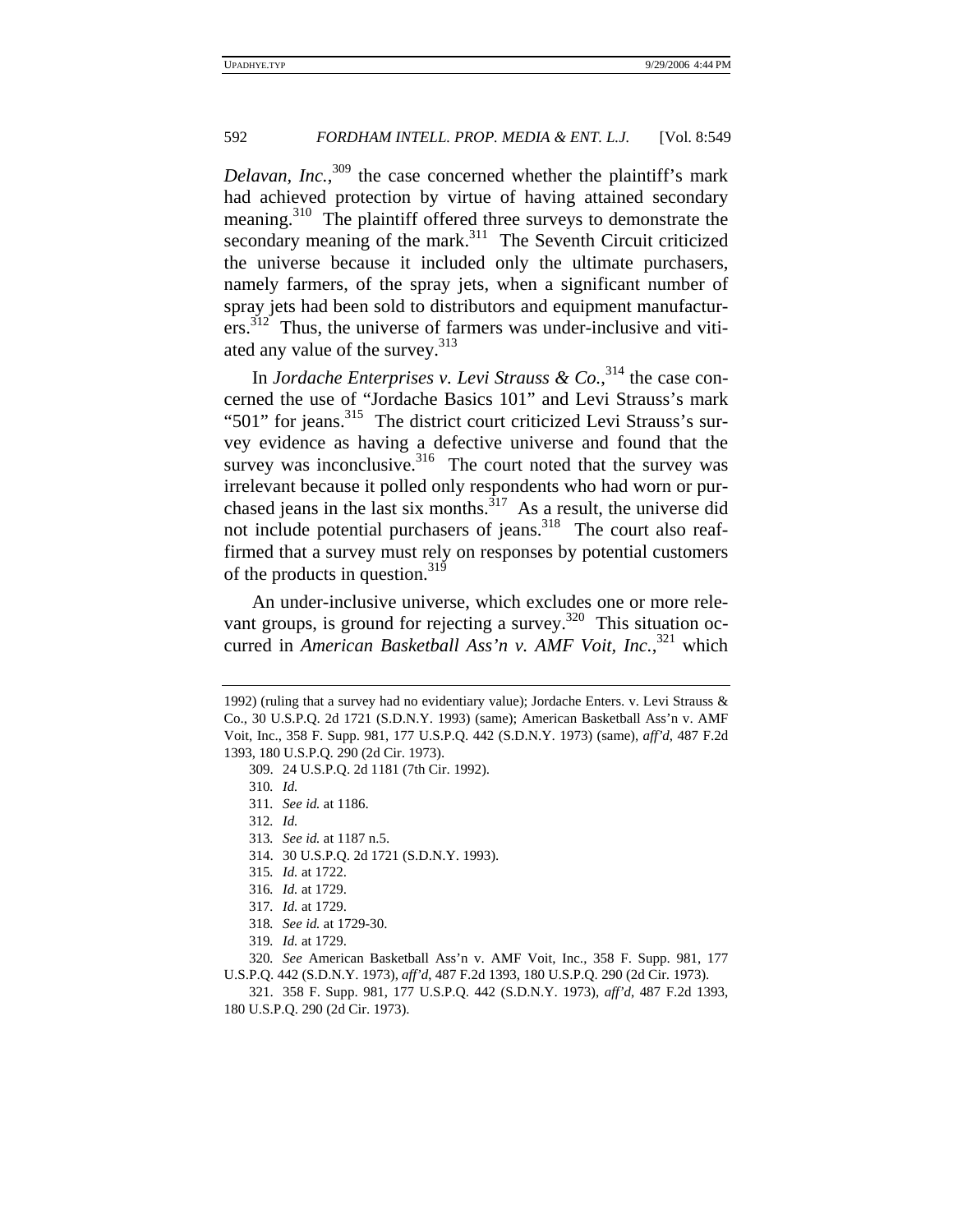concerned the red, blue, and white color of basketballs.<sup>322</sup> The plaintiff surveyed males between ages twelve and twenty-three who played basketball within the last year. $323$  The court criticized this universe as being too narrow because it did not encompass all people who were in the market to buy basketballs. $324$ 

## B. *Cases Giving Some Weight to a Defective Universe* Survey

A number of cases demonstrate that a survey with a defective universe is entitled to some evidentiary weight. In *McDonald's*  Corp. v. McBagel's Inc.,<sup>325</sup> the universe of consumers was slightly flawed but did not render the survey useless.<sup>326</sup> McDonald's, the well-known fast food giant sued a New York-based bagel bakery and restaurant, $327$  which objected to a survey whose universe included 504 randomly selected people nationwide and 500 randomly selected persons within New York State.<sup>328</sup> The court rejected the defendant's argument that the survey universe was too broad, noting that the broad universe was controlled by asking respondents whether they had eaten in a fast food restaurant re-

<sup>322</sup>*. Id.*

<sup>323</sup>*. See id.* at 986.

<sup>324</sup>*. Id.* at 446. Survey evidence is often criticized for being too narrow. *See, e.g.*, American Home Prods. Corp. v. Barr Labs, Inc., 656 F. Supp. 1058, 3 U.S.P.Q. 2d 1194, 1204 (D.N.J. 1987) (noting that the universe of Advil-tablet users was too narrow), *aff'd*, 834 F.2d 368 (3rd Cir. 1987); Brooks Shoe Mfg. v. Suave Shoe Corp., 533 F. Supp. 75, 215 U.S.P.Q. 358, 363 (S.D. Fla. 1981) (noting that the universe of serious runners skewed results because it should have included runners purchasing expensive and inexpensive shoes), *aff'd*, 716 F.2d 854 (11th Cir. 1983); Ferrari, S.P.A. v. McBurnie, 11 U.S.P.Q. 2d 1843 (S.D. Cal. 1989) (affording some weight to a survey based on a narrow universe); McGraw-Hill, Inc. v. Comstock Partners, Inc., 743 F. Supp. 1029, 17 U.S.P.Q. 2d 1599, 1603 (S.D.N.Y. 1990) (criticizing an universe that only sampled investors or registered representatives and failed to include people who would actually avail themselves of the defendant's products); Universal Frozen Foods Co. v. Lamb-Weston, Inc., 697 F. Supp. 389, 394, 7 U.S.P.Q. 2d 1856, 1860 (D. Or. 1987) (finding that an universe of thirty distributors was too narrow because it excluded restaurant operators who served curly fries); Vision Sports, Inc. v. Melville Corp., 888 F.2d 609, 615, 12 U.S.P.Q. 2d 1740, 1744 (9th Cir. 1989) (criticizing an universe because it had narrow age restrictions).

<sup>325. 1</sup> U.P.S.Q. 2d 1761 (S.D.N.Y. 1986).

<sup>326</sup>*. Id.* at 1768.

<sup>327</sup>*. Id.* at 1761.

<sup>328</sup>*. See id.* at 1768.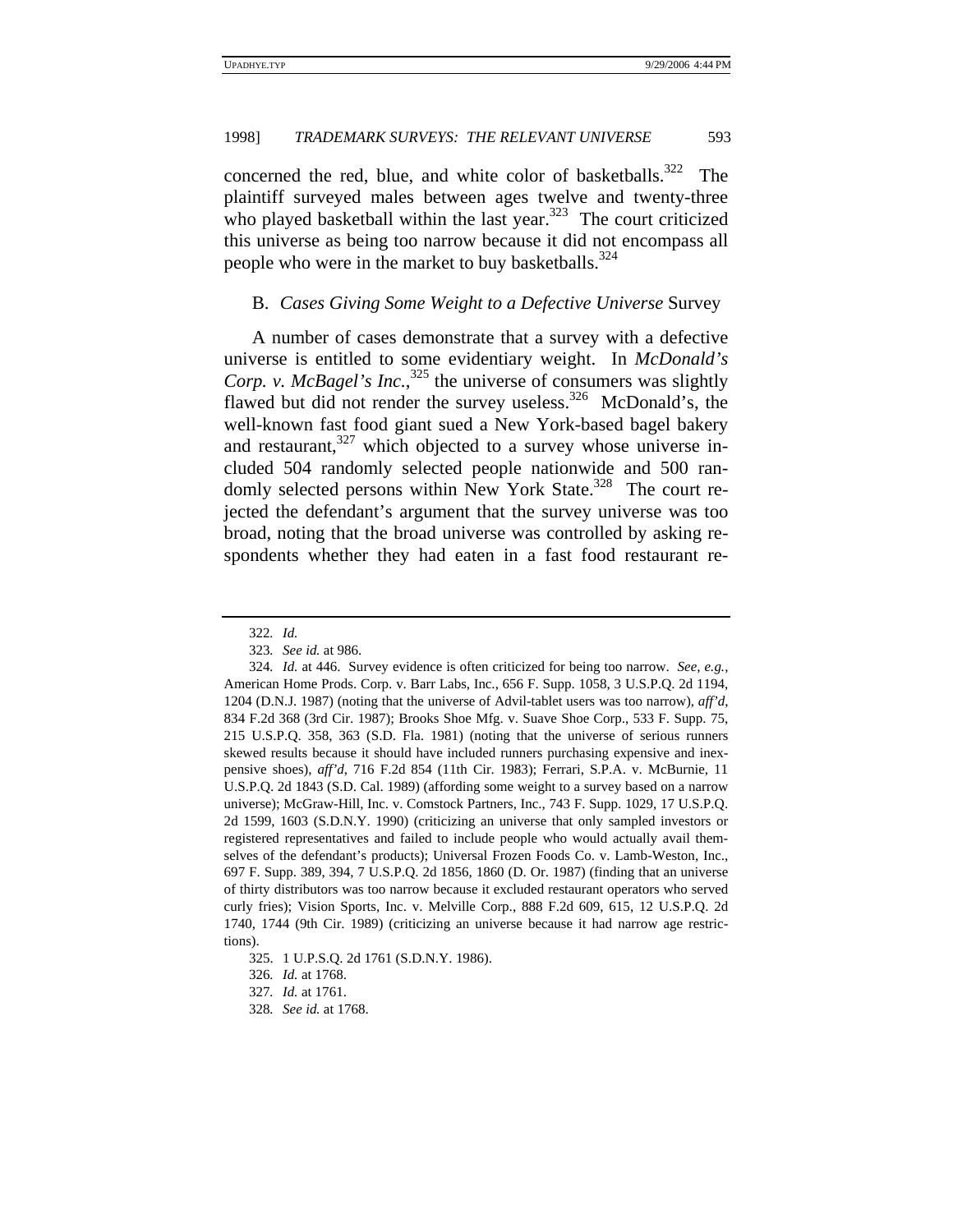cently.<sup>329</sup> The court also rejected the defendant's argument that the universe was too broad because it may have included respondents who had worked for the plaintiff.<sup>330</sup> Despite any shortcomings in the universe identified, the survey was still entitled to some probative value.

In *Insty Bit v. Poly-Tech Industries*, 331 the Eighth Circuit reversed the district court's decision not to grant any weight to a survey, ruling ruled that although the universe was small, the survey respondents' answers created genuine facts for trial.<sup>332</sup> The Eighth Circuit did not adopt a theory that small universes are *per se* allowable; but rather, in this context, merely ruled that a survey with small universe can demonstrate sufficient issues of material fact to avoid summary judgment.<sup>333</sup>

In limiting its ruling to the summary judgment issue, the Eighth Circuit cited the survey for methodological errors, wherein the survey expert did not narrow the universe by asking respondents whether they intended to buy the products in the future.<sup>334</sup> The ruling seemed to indicate that the universe should be narrowed to include those people who manifest an intent to buy the underlying product in the future, and it raised the prospect of exclusion of the survey at trial.

Similarly, in *Schieffelin & Co. v. Jack Co. of Boca*, 335 a district court held the universe of consumers to be too broad, but nonetheless held the survey to be probative. The plaintiff proffered two surveys on the issue of likelihood of confusion between its mark "DOM PERIGNON," the celebrated champagne, and the mark "DOM POPIGNON," the defendant's gourmet popcorn.<sup>336</sup> The first survey used a universe that included respondents who shopped in gourmet stores, were between twenty-five and sixty-four years old, did not work in liquor stores, and did not restrict themselves to

<sup>329</sup>*. Id.*

<sup>330</sup>*. Id.*

<sup>331. 95</sup> F.3d 663 (8th Cir. 1996), *cert. denied*, \_\_ U.S. \_\_, 117 S. Ct. 1085 (1997).

<sup>332</sup>*. Id.* at 672.

<sup>333</sup>*. See id.*

<sup>334</sup>*. Insty-Bit*, 39 U.S.P.Q. 2d at 1966-67.

<sup>335. 31</sup> U.S.P.Q. 2d 1865 (S.D.N.Y. 1994).

<sup>336</sup>*. Id.* at 1866-67.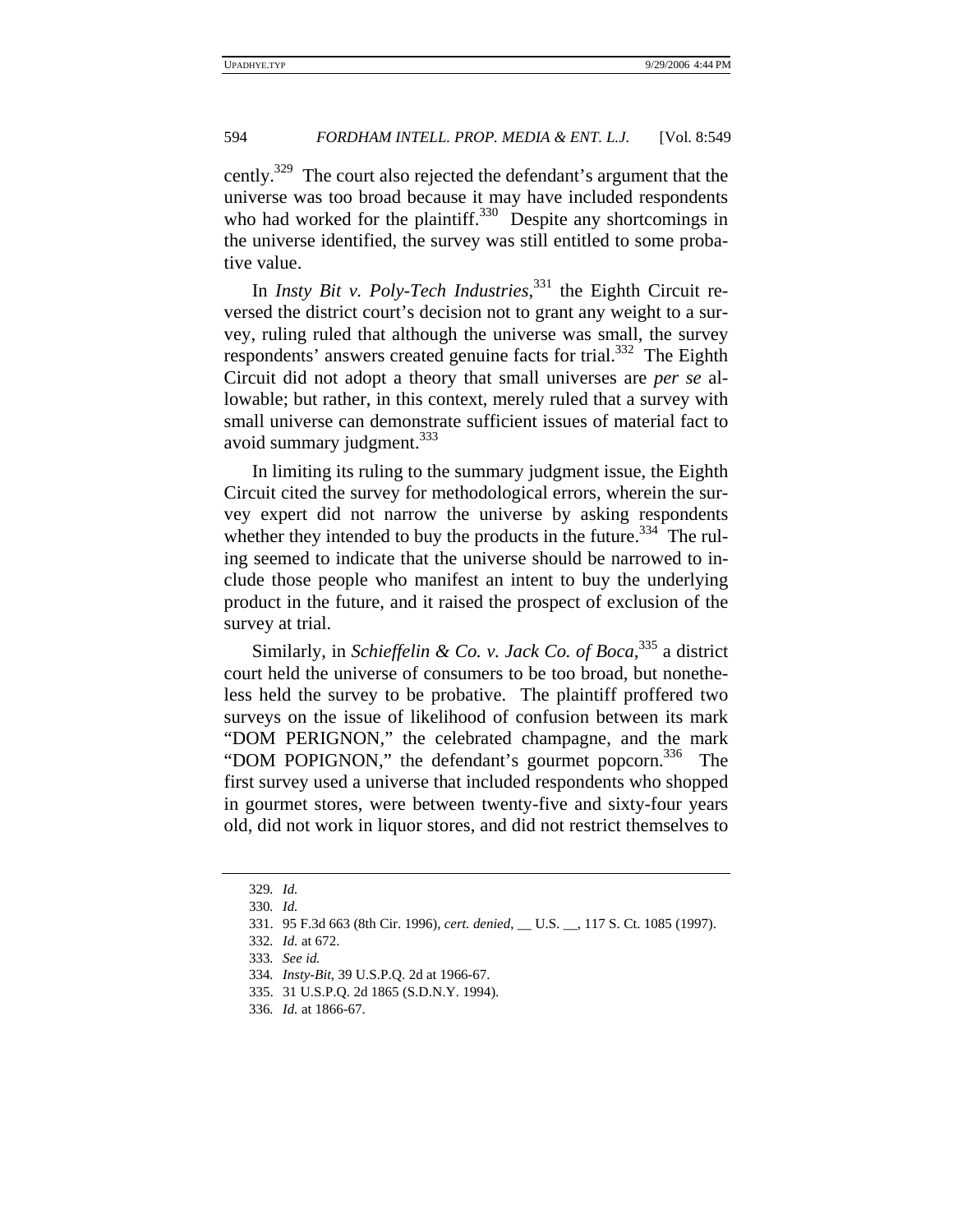champagne or wine drinkers.<sup>337</sup> The second survey proffered by the plaintiff expanded the universe to include general retail stores, persons of legal drinking age—twenty-one—and male and female respondents in proportion to their existence in the surrounding community.<sup>338</sup> The court criticized the universe as being overinclusive because it included all persons of legal drinking age.  $339$ The court held to the general rule that, to be probative, the universe must include respondents who are potential customers of the products. The court criticized the survey for including respondents merely because they were legally allowed purchase liquor.<sup>340</sup> The court noted that the better definition of universe would include groups of consumers who were in the market for champagne or, better yet, "DOM PERIGNON."<sup>341</sup> Nevertheless, the court did not categorically reject the survey; it afforded it some probative weight. $342$ 

In *Weight Watchers, International, Inc. v. Stouffer Corp.*, 343 a case wherein both plaintiff and defendant introduced surveys, the court stated that both survey universes were flawed but gave some weight to plaintiff's survey and rejected the defendant's survey. The court criticized the plaintiff's survey as being too broad because it was based on women, between eighteen and fifty-five years old, who had purchased frozen food entrees in the past six months, and who had attempted to lose weight through diet or exercise during the previous year.<sup>344</sup> The court declared that the universe should have been limited to those persons who had purchased diet frozen entrees or who had tried to lose weight through diet alone—not through exercise.<sup>345</sup> Nevertheless, the court gave the plaintiff's survey some weight. $346$ 

The defendant's survey, however, was accorded no weight.

<sup>337</sup>*. See id.* at 1869. 338*. See id.* at 1870-71. 339*. Id.* at 1875. 340*. See id.* 341*. Id.* 342*. Id.* 343. 19 U.S.P.Q. 2d 1321 (S.D.N.Y. 1990). 344*. Id.* at 1331. 345*. Id.* 346*. Id.* at 1330.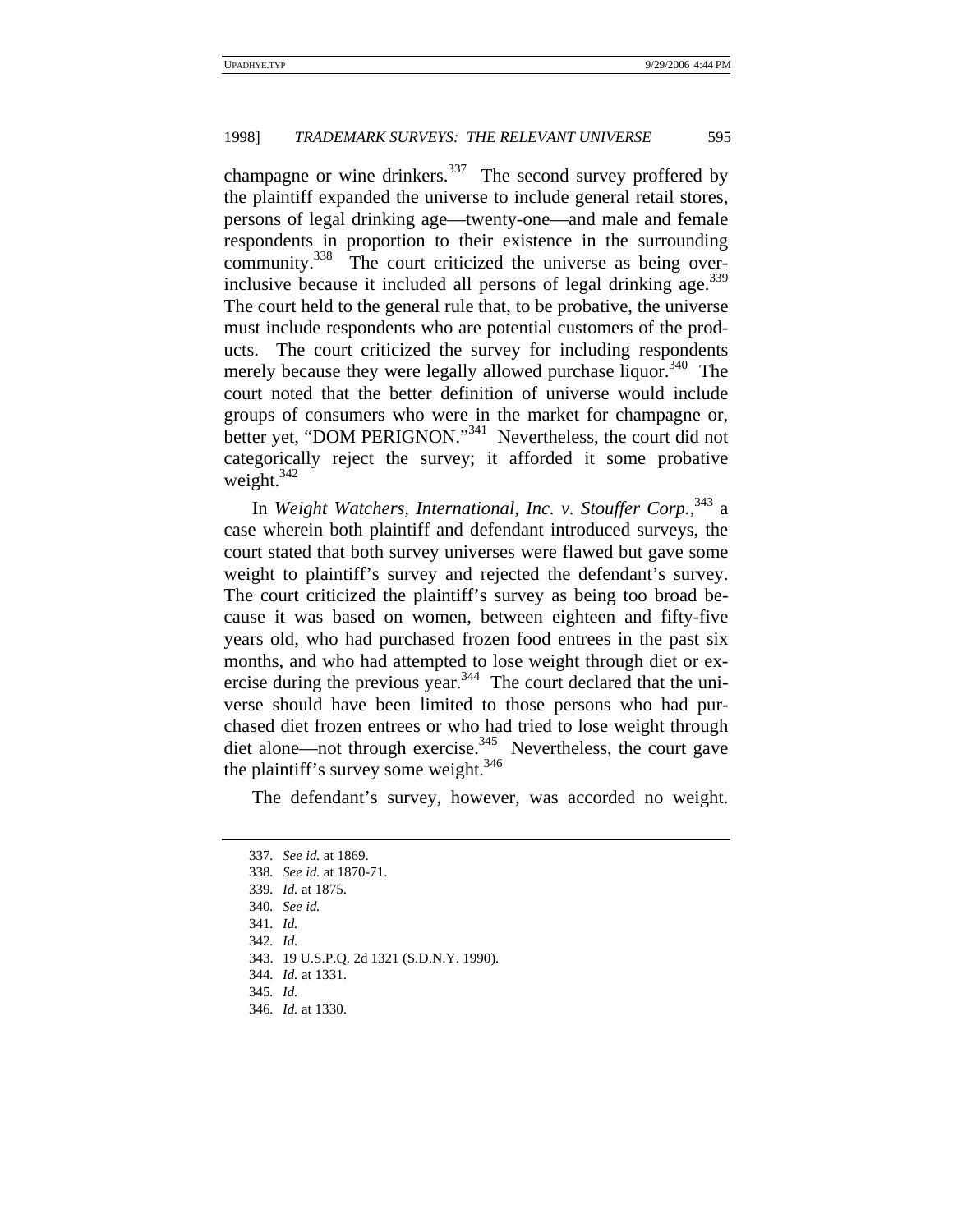Like the plaintiff's survey. The defendant's survey was criticized for failing to reference those losing weight by diet or those in the market for frozen diet foods.<sup>347</sup> The defendant's universe included males and females, between eighteen and fifty-five years of age, who ate any frozen meal in the last six months or helped select frozen meals for the household. $348$  The court found that the errors in the universe—when coupled with additional flaws in design and interpretation of the survey—so undermined its probative value that it deserved no evidentiary weight. $349$ 

# C. *Reconciling an Improper Universe As Too Broad Or Too Narrow*

In reading the courts' discussions regarding the effect of a too narrow or too broad universe, one trend appears to surface. A court will give some weight to an survey universe that is too broad, but will not give any weight to a survey universe that is too narrow. The reason may be that a broad universe is overinclusive, hence it necessarily encompasses the actual and correct universe. Consequently, the results of a survey based on an overbroad universe is still probative over how the underlying correct universe would respond to the questions. Nonetheless, an overbroad survey usually is not dispositive to the question of actual confusion.

Conversely, a survey based on too narrow an universe does not include even the minimum correct universe. Thus, no matter how well the survey is conducted, it will exclude some relevant group of consumers and cannot be used to foretell how those consumers would respond to the survey questions. Practitioners should accordingly err on the side of caution with an over-inclusive universe so that its results are probative.

<sup>347.</sup> See *id.*

<sup>348</sup>*. See id.* at 1332.

<sup>349</sup>*. See id.* at 1333.